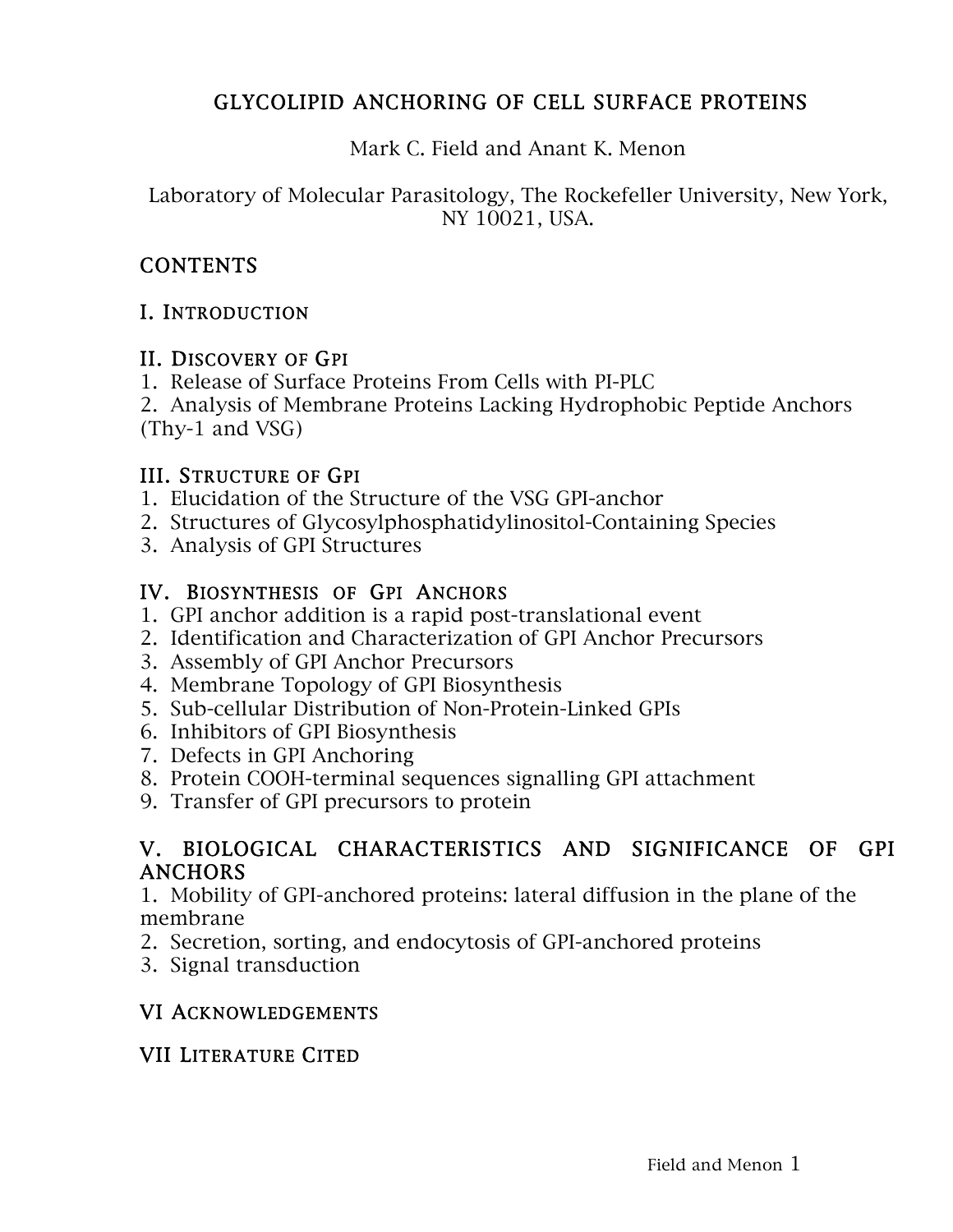### I. INTRODUCTION

 Over the last decade a number of new covalent modifications of proteins have been identified and characterised. Several of these involve the attachment of hydrophobic moieties to the polypeptide chain, e.g. myristoylation, isoprenylation, palmitoylation, and glypiation. The first three of these modifications are dealt with elsewhere in this volume. Glypiation,<sup>1</sup> the attachment of a phosphatidylinositol-containing glycolipid (GPI) is perhaps the most complex in structural and biosynthetic terms.

In this chapter we shall discuss several aspects of GPI biology. We shall briefly outline the data which suggested the existence of this type of protein modification, and then describe the elucidation of the structure of the GPIanchor of the variant surface glycoprotein of (VSG) of Trypanosoma brucei. We shall also document the current structural data base of GPI (and related glycoconjugate) structures, and briefly describe the empirical approaches towards identification and elucidation of the structures of GPI species. We shall then describe the biosynthesis of GPI-anchors, and finally consider possible functional aspects of GPI-anchoring as opposed to transmembrane polypeptide-anchoring. The reader is referred to a number of recent reviews for more detailed discussions of particular aspects of this field; general overviews<sup>2,3,4</sup>, details of structure and elucidation<sup>1,5,6</sup>, summary of Cterminal extension and processing site sequences, $1$  possible functions<sup>7</sup>, and precursor biosynthesis8,9,10.

#### II. DISCOVERY OF GPI

## 1. Release of Surface Proteins From Cells with PI-PLC

 Increased levels of alkaline phosphatase (AP) activity were detected in the serum of experimental animals infected with *Bacillus anthrax*<sup>11</sup>. The effect could be reproduced with culture filtrates from other Bacillus species, notably *B. cereus* and *B. thuringiensis*<sup>12,13</sup> and it was proposed that the release of AP was most probably due to the action of a novel phosphatidylinositol specific phospholipase C (PI-PLC).14,15 These observations were corroborated in the 1970s by the demonstration that highly purified PI-PLCs from *B. cereus, Staphylococcus aureus*, and *B.* thuringiensis could specifically release AP from cell membranes.16,17,18 Phospholipases with other specificities were not able to duplicate this effect. The generality of the phenomenon was demonstrated when it was found that PI-PLC could release 5'-nucleotidase and acetylcholinesterase (AChE) 19,20,21 from intact erythrocytes in the absence of hemolysis. The process was specific, as certain other cell surface markers were not released.<sup>20</sup>

Characterisation of AP before and after treatment with PI-PLC demonstrated that the physical properties of the enzyme were altered. PI-PLC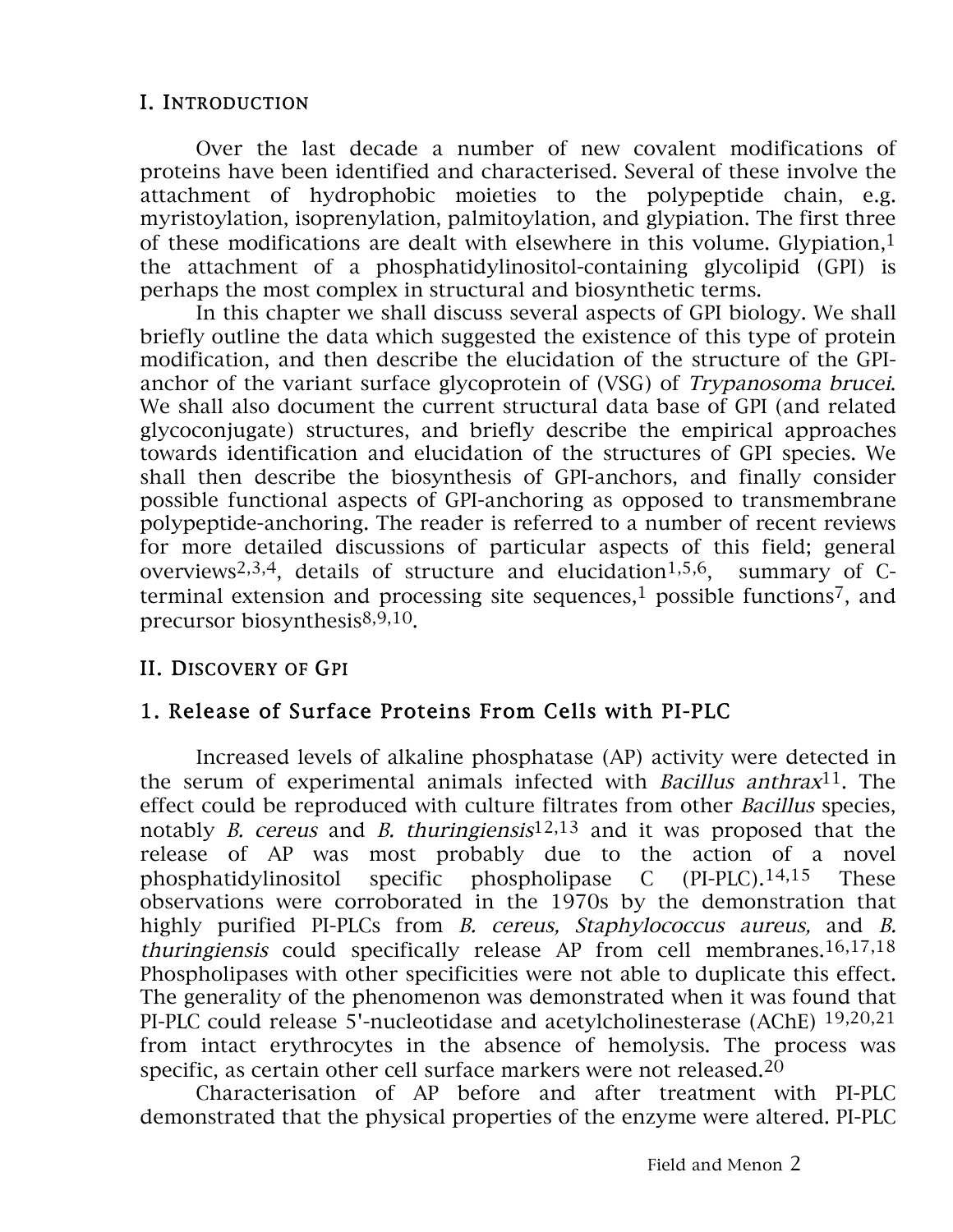released AP was of low molecular weight, i.e. not aggregated or associated with lipid vesicles,  $20,21$  and was unable to bind to phospholipid vesicles. Organic solvent extracted AP however could bind phospholipid, $22$  but this property was lost on PI-PLC treatment suggesting that the lipophilic properties of AP were intimately associated with AP itself, rather than being some property of the lipid bilayer with which it was associated, and could be explained by the covalent linkage of a PI molecule to the protein. Similar observations made for *Torpedo marmorata* AChE,<sup>23</sup> coupled with analyses showing that T. marmorata AChE and AP contained myo-inositol in stoichiometric amounts,  $24,25$  provided strong evidence of a covalent PIprotein linkage.

### 2. Analysis of Membrane Proteins Lacking Hydrophobic Peptide Anchors (Thy-1 and VSG)

Investigations into the mechanism of anchoring of two further proteins, the rat neural and T cell antigen Thy-1 and the variant surface glycoprotein (VSG) from Trypanosoma brucei provided further evidence for a novel form of lipid-mediated anchoring. Thy-1, the smallest member of the immunoglobulin superfamily<sup>26</sup> was considered to use an enigmatic method for membrane anchoring by virtue of the absence of a clear transmembrane region from the primary structure of the isolated glycoprotein. Thy-1 could also be released from thymocytes by PI-PLC,27 suggesting an anchor mechanism similar to that of AP and AChE. Chemical studies of the protein showed that a hydrophobic structure attached to the C-terminal cysteine contained EthN, GlcN and Gal,28 as well as myo-inositol, phosphate, glycerol, mannose and stearate.<sup>29,30</sup> Subsequent to the identification of the complete structure of the VSG glycosylphosphatidylinositol (GPI)-anchor, Thy-1 was the first mammalian glycoprotein to have the structure of it's GPI glycan solved (see below). The structure of the lipid portion of the Thy-1 anchor remains unknown at the present time.

VSG provided an excellent paradigm for the clarification of the structure of the GPI anchor, and proof that the lipid was the sole mechanism of membrane anchoring. Comparison of the complete amino acid sequence and the cDNA sequence for the VSG from T. brucei variant  $117^{31,32}$  led to the prediction that hydrophobic peptide sequences from both the N and the C-terminus were removed during maturation of the glycoprotein. The Nterminal extension is the classical secretion signal sequence. The C-terminal extension (17-23 amino acids, depending on the VSG type) $33$  was of sufficient hydrophobicity to be a membrane insertion sequence, and was highly conserved between otherwise diverse VSG sequences.<sup>33</sup>

As isolated by cell disruption, VSG is a soluble glycoprotein (sVSG).34,35 However, lysis of trypanosomes in boiling detergent or in the presence of  $10mM$   $Zn^{2+}$  produces an amphipathic membrane form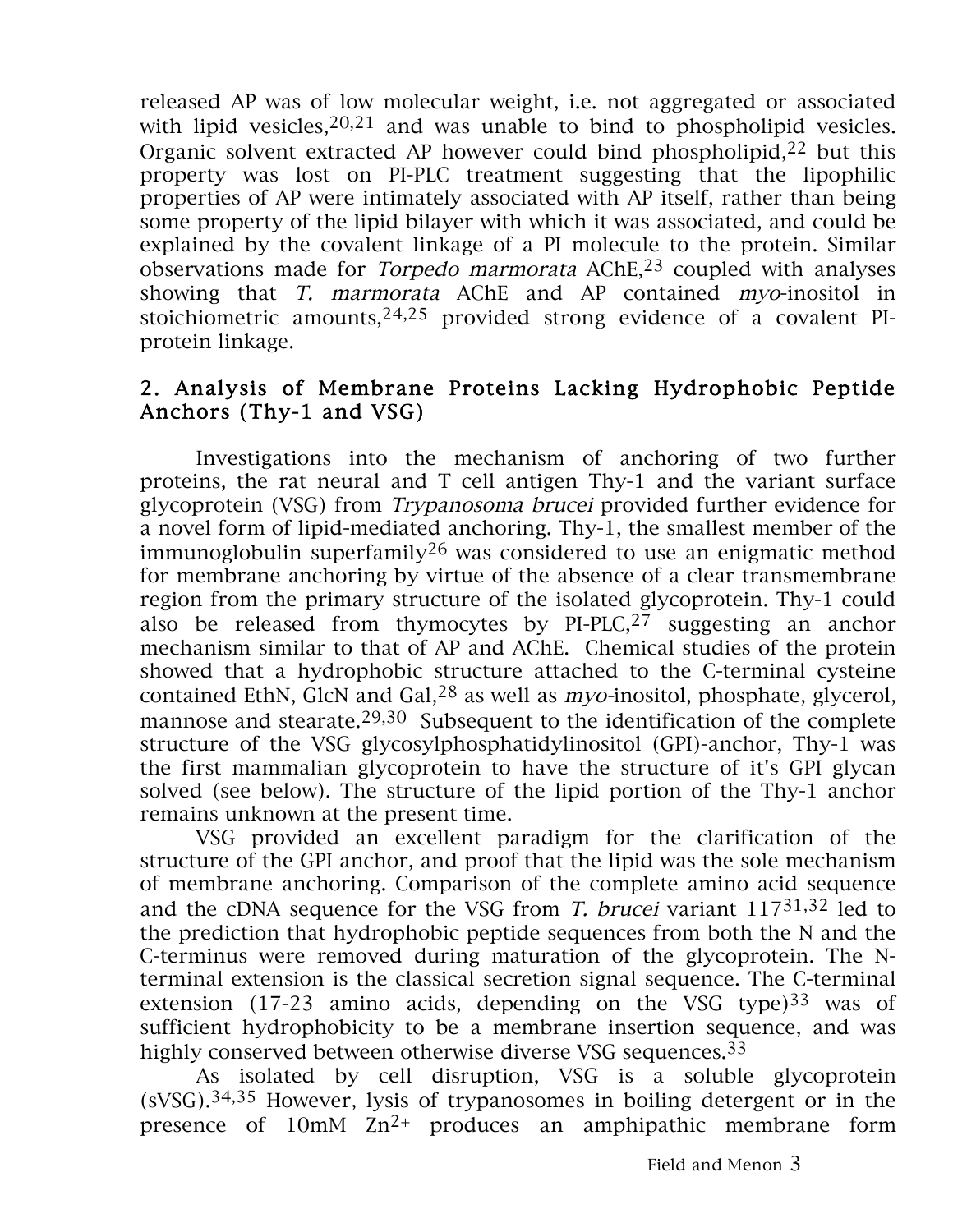(mfVSG).36 Conversion of mfVSG to sVSG during osmotic shock was due to the action of an endogenous enzyme,  $35,37$  which removed myristic acid from the VSG38 while generating the 'cross reacting determinant' (CRD), the only common immunogenic structure observed between different VSG variants.39,40 The CRD itself is associated with a complex oligosaccharide that was attached to the C-terminus of the VSG polypeptide.39,40,41,42 The linkage between the oligosaccharide and the C-terminal amino acid was shown to involve ethanolamine in amide linkage to the  $\alpha$ -carboxyl group.<sup>43</sup> In order for this addition to be made, removal of the C-terminal extension would have to take place. All these data came together when it was shown that the activity converting the mfVSG to sVSG was in fact an endogenous phospholipase C.44 The similarities between the biochemical data for VSG, Thy-1, AP and the other PI-PLC released enzymes suggested that a common mechanism for membrane anchoring was involved. Other proteins were also soon identified based on their susceptibility to PI-PLC, that were proposed to be GPI-anchored, e.g. Leishmania gp63.45

#### III. STRUCTURE OF GPI

## 1. Elucidation of the Structure of the VSG GPI-anchor

As discussed in the previous section, data from several directions converged in the mid 1980s, and suggested that a PI containing glycolipid was responsible for the anchoring of a group of membrane glycoproteins. As an example we shall briefly discuss the elucidation of the complete structure of the VSG GPI-anchor.

Ferguson and coworkers showed that the lipase activity converting mfVSG to sVSG released sn-1,2-dimyristoylglycerol from the mfVSG.44 The Cterminal domains from all VSGs, generated by protease treatment, contained mannose, ethanolamine, glucosamine and varying amounts of galactose.<sup>46</sup> Unusually, the glucosamine was not N-acetylated.47 Nitrous acid treatment of the sVSG did not release any carbohydrate (which cleaves glycan chains by deamination of non-N-acetylated amino-sugars), suggesting that the glucosamine was located at the reducing terminus of the glycan.48 It was then shown that deamination of  ${}^{3}$ H-myristate-labelled mfVSG released PI, 48 and that treatment with S. aureus PI-PLC released 100% of the radiolabel, demonstrating that all fatty acid substituents were contained within the PI moiety. Composition analysis of the C-terminal glycopeptide following treatment with mild acid and alkaline phosphatase identified myo-inositol in this VSG fragment, as well as galactose and mannose.<sup>48</sup> The inability to detect inositol in previous work was ascribed to the unusual acid stability of the GlcN-Inositol linkage. Recovery of inositol-1-phosphate following alkaline phosphatase treatment of the deaminated glycopeptide, suggested formation of a cyclic inositol phosphate product from the PI-PLC cleavage,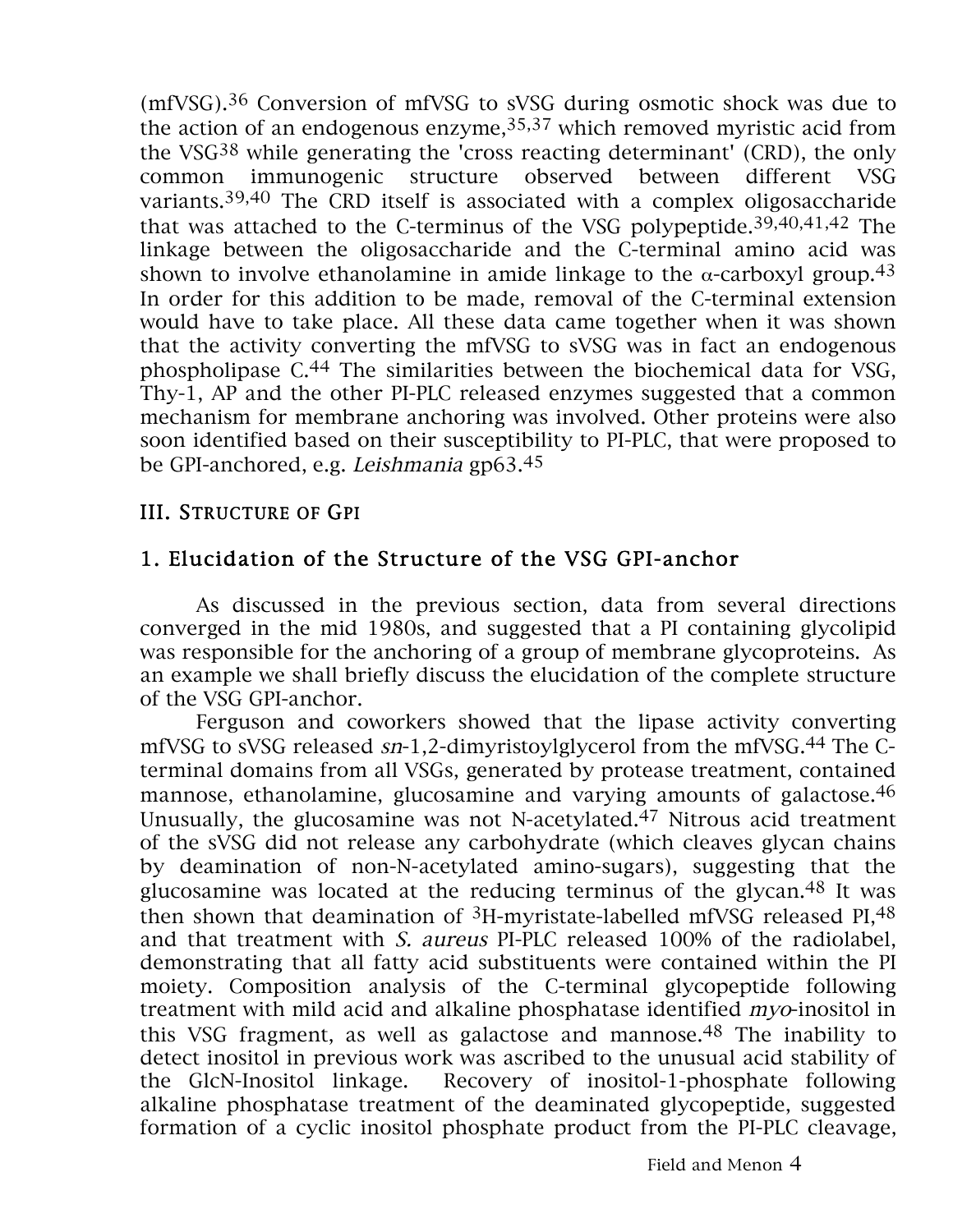which was confirmed by mild acid treatment.<sup>48</sup> This feature is important in generation of the CRD epitope.49

The complete glycan structure for VSG117 and the linkage of ethanolamine-phosphate to the glycan was determined by chemical analysis, utilising nuclear magnetic resonance (NMR), gas chromatography mass spectrometry (GCMS), chemical and enzymatic degradation (Figure 1). The C-terminal glycopeptide was prepared from mfVSG by pronase digestion, and a neutral glycan prepared by deamination, reduction and dephosphorylation.50 Proton NMR and methylation analysis provided linkage positions, anomericity and composition, whilst gel filtration and exoglycosidase treatments provided an estimate of glycan microheterogeneity as well as confirmation of the NMR/GCMS assignments. Periodate oxidation and GCMS of the reaction products was used to provide data on the Man-GlcN-Inositol linkage positions. The residue to which EtN-P was linked was determined by the resistance of the mannose core of the glycan to  $\alpha$ -mannosidase digestion, and subsequent sensitivity following dephosphorylation.

Similar approaches have been used to deduce the structures of additional GPI-anchors, e.g. acetylcholinesterase,51,52 gp63 (PSP) from Leishmania major<sup>53</sup> and the glycan from the Saccharomyces cerevisiae 125kDa glycoprotein (C. Fankhauser, personal communication), although in the former case more extensive characterisation by fast atom bombardment mass spectrometry (FABMS) was utilised. The structure of the GPI-anchor of the scrapie form of the prion protein PrPSc has been determined by a novel approach utilising electrospray mass spectrometry and laser desorption mass spectrometry54 but these data have not been confirmed by an independent method. Proteins with a GPI anchor are listed in Table 1.

## 2. Structures of Glycosylphosphatidylinositol-Containing Species

Many workers have described the structures of a variety of GPIcontaining molecules. These essentially fall into three classes, the GPI-protein anchors (Tables 1 and 2), the lipophosphoglycans and glycosylinositolphospholipids (LPGs, GIPLs, Table 3) and the free GPI lipids (Table 2), some of which are protein anchor precursors.

Protein GPI-Anchors; All protein-linked GPI anchors defined to date contain a consensus core glycan, which is conserved to the level of linkage position. Table 2 summarises known GPI-anchor structures and the structures of homologous free GPI-lipids, which are presumed to be biosynthetic intermediates in the construction of the protein anchor. Apart from conservation of the glycan core sequence, and, by definition, the presence of PI, the GPI-anchors represent a diverse set of stuctures.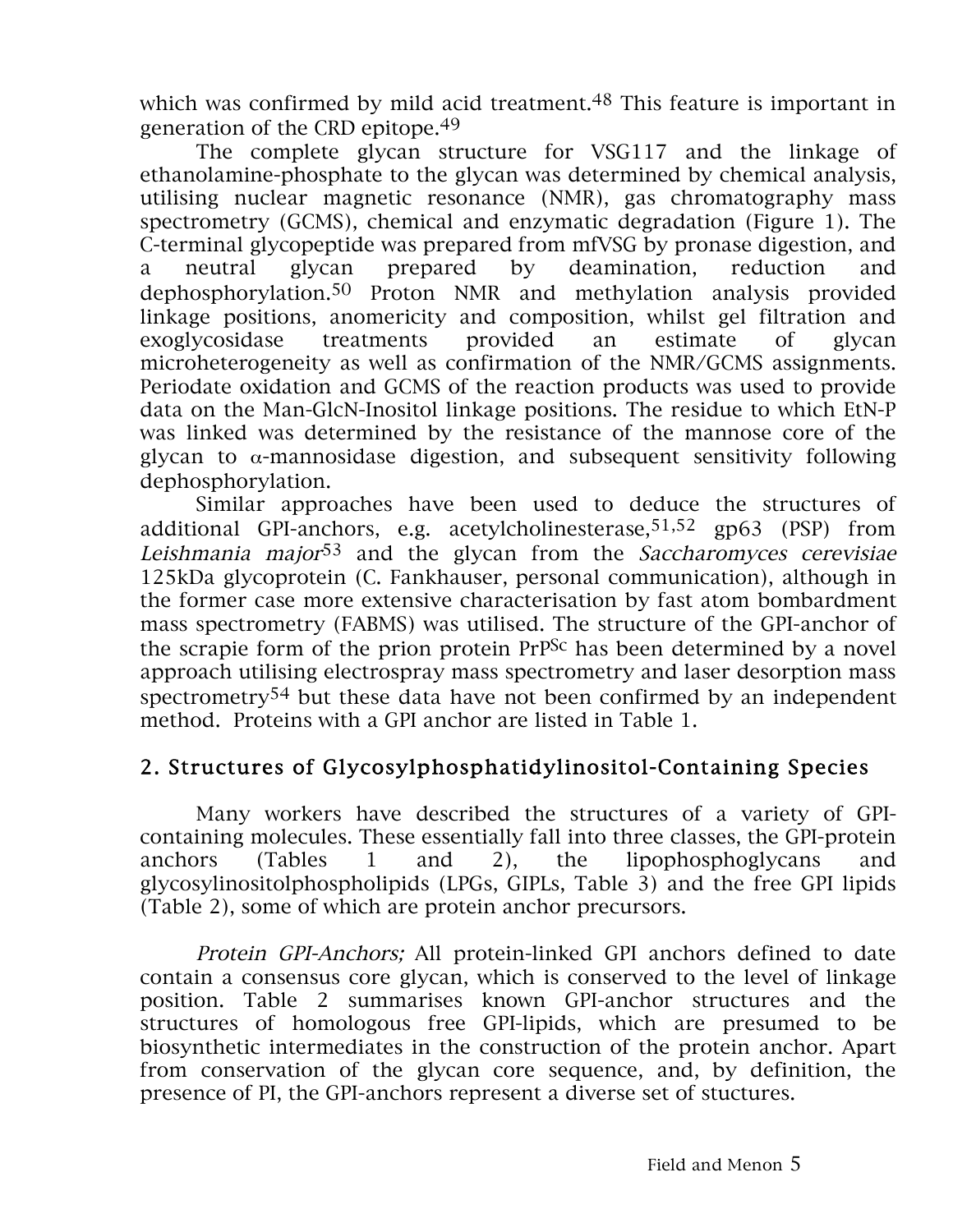Lipid Structures; Diacyl, 44, 48, 50 monoacyl, 55 alkylacyl, 51, 53 and ceramide-based PIs (Fankhauser, personal communication)56 have been reported as PI structures of protein GPI-anchors. So far, lyso-alkyl PI has only been reported for the lipophosphoglycan of leishmanial parasites (see below).57 In addition, the presence of a fatty acid substituent on the inositol ring has been reported for a number of proteins and GPI-anchor precursors, including protozoan antigens (PARP/procyclin)55 and GPI precursors58,59,60 and mammalian proteins (acetylcholinesterase) $51$  and precursors. $61,62$  The inositol fatty acid is palmitate in all cases so far determined, which is in marked contrast to the heterogeneity displayed by the rest of the PI moiety (see Table 2).

The functional significance of palmitoyl-inositol is not understood, but an important consideration is that the presence of this modification renders the GPI-anchor resistant to cleavage by bacterial PI-PLCs, 51, 55, 59, 60 and therefore will not allow release of proteins linked to the cell membrane by such anchors, and also will not allow the generation of the CRD epitope. As both of these observations are important criteria for the detection of a GPI, it is important to be aware that such variants of GPI-anchor structure exist, and may be quite common (see section III). Interestingly, the GPI-anchor precursors recently identified in T cells are PI-PLC resistant,  $61,63$  probably due to inositol acylation, whilst the anchors of the surface glycoproteins are PI-PLC sensitive, e.g. Thy-1 (see biosynthesis, section IV.3).

Glycan Decorations; A number of additional substituents have been described that are added to the GPI core. It is believed that many of these substituents are added after initial transfer of the glycolipid to the protein (see section IV.3, Table 2). As with structural microheterogeneity in other glycosylation reactions, i.e. N and O-linked glycans, modification of the core is non-stoichiometric. For example, substitution of the VSG 117 GPI-anchor with  $\alpha$ -galactose produces four major structures, containing 2 to 4  $\alpha$ -Gal residues,<sup>50</sup> with the Gal<sub>3</sub> species consisting of two isomers. Other minor species are probably also present. Different VSG classes contain either no galactose or up to 8 galactose residues.5,46 For Thy-1, the fourth mannose residue is present in only 80% of the structures recovered from the protein.63

The functional significance of any of the additional substituents has not been determined. Factors controlling maturation of the GPI-anchors have also not been assessed. From the types of substituents present it is most likely that the majority of these additions take place within the Golgi compartment. In the case of VSG, GPI-anchor processing occurs with a halflife of approximately 15 minutes,  $65$  at a similar time as the processing of the N-linked glycans to an endoglycosidase H resistant form, implying a cis or medial Golgi location. However, our knowledge of the compartmentalisation of the trypanosome secretory pathway is rudimentary and therefore extrapolation to the mammalian system is not completely valid.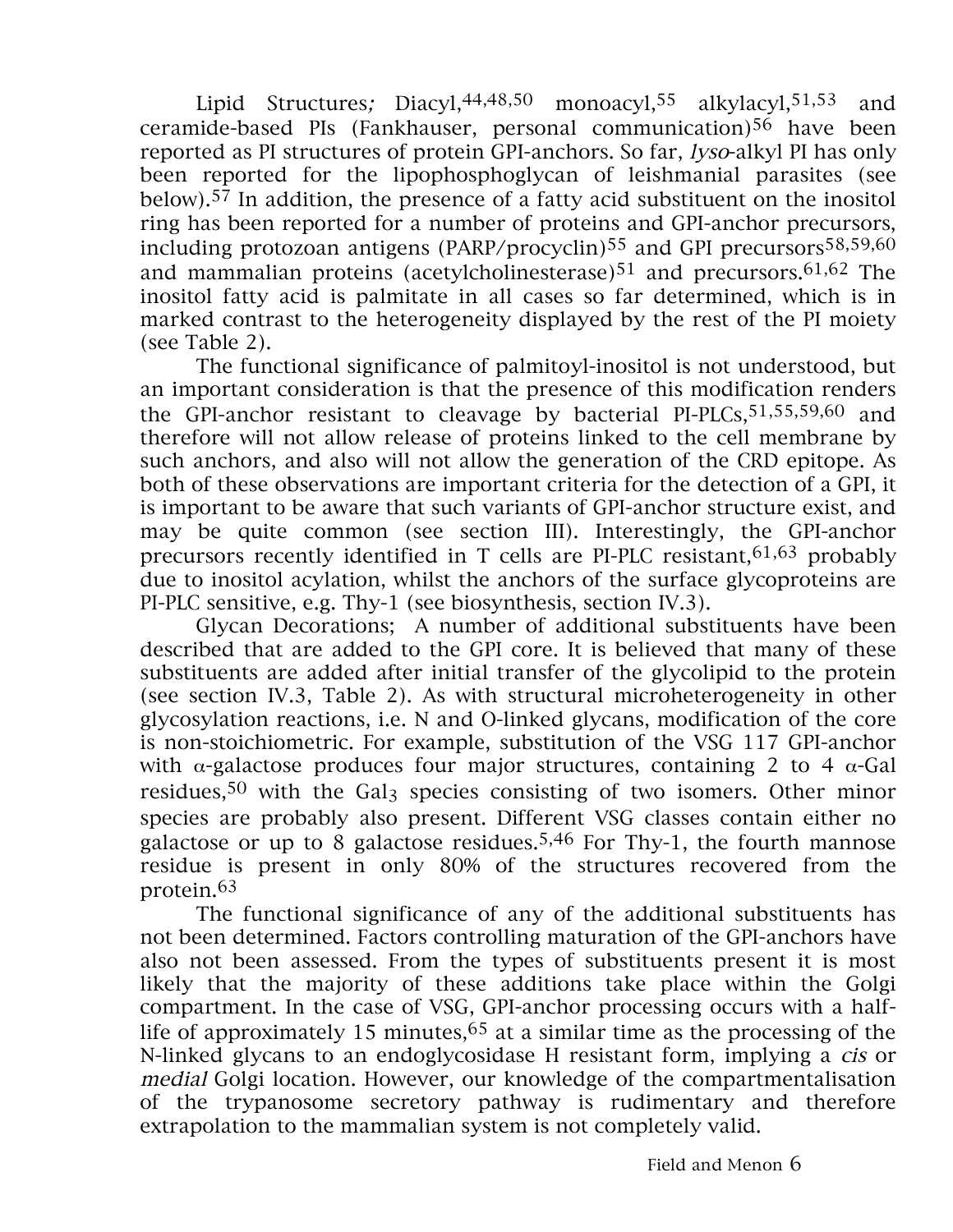Lipophosphoglycan and Glycoinositolphospholipids; In Leishmania spp. (a group of South American trypanosomatids) a second class of GPIs have also been identified<sup>66,67,68,69</sup> and extensively characterised. Structural information and citations for this class of molecules are summarised in Table 3. These lipids (GIPLs) are homologous to the protein-linked GPIs and their precursors, but identity is restricted to the core sequence Man $\alpha$ 1-4GlcN $\alpha$ 1-6PI. Some GIPLs are expressed at the cell surface and are immunogenic.<sup>67</sup> GIPLs may serve as precursors for a major cell surface glycoconjugate termed lipophosphoglycan (LPG)57,70,71,72,73 that may be involved in the infection of macrophages by Leishmania.74,75 These organisms also synthesise the protein anchoring GPI series.53,76 Interestingly, the presence of an acylinositol-PI has not been seen in the Leishmania GIPL/LPG series, and therefore this feature of GPI decoration may be restricted to the proteinanchor series, or these organisms may lack the enzyme neccessary for addition of the acyl moiety to inositol.

Species specific expression of different GIPLs has been reported. In L. major, the GIPLs contain terminal  $\alpha$ Gal residues, whereas in *L. donovani* the GIPLs are structurally more closely related to the GPI-protein anchor precursors identified in other organisms.69 In addition the structures of the glycan headgroups of the L. donovani lipids are developmentally regulated, with a Man $\alpha$ 1-3 only being seen in the promastigote stage and not in the amastigote (Table 3). Interestingly, expression of LPG is also shut off in the amastigote stage.69

A large glycoconjugate, lipopeptidophosphoglycan, (LPPG), with a similar structure to LPG, has been reported in Trypanosoma cruzi (Table 3).77,78 The LPPG structure is more closely related to the protein-anchor series, but interestingly contains galactose-furanose substituents, which have also been seen in LPG. Little is known about the biosynthesis and function of this species beyond its structure. The precise relationship of the LPG/LPPG/GIPL series to the protein-linked GPI series remains to be fully evaluated and they will not be discussed further.

## 3. Analysis of GPI Structures

 Methodology for the study of GPI-anchors and their precursors has been well documented over the past few years, and most information can be obtained in the original papers themselves. Given below is a brief overview of the methods that are available, and the information that can be obtained by each one. The reader is directed to other articles,  $79,80$  and a forthcoming volume in the 'Practical Approach' series published by IRL Press on 'Lipid Modifications of Proteins' (Hooper and Turner, eds) for detailed protocols.

Essentially the methods can be considered as three units, (i) identification of a GPI-anchored protein or lipid, (ii) dealing with the protein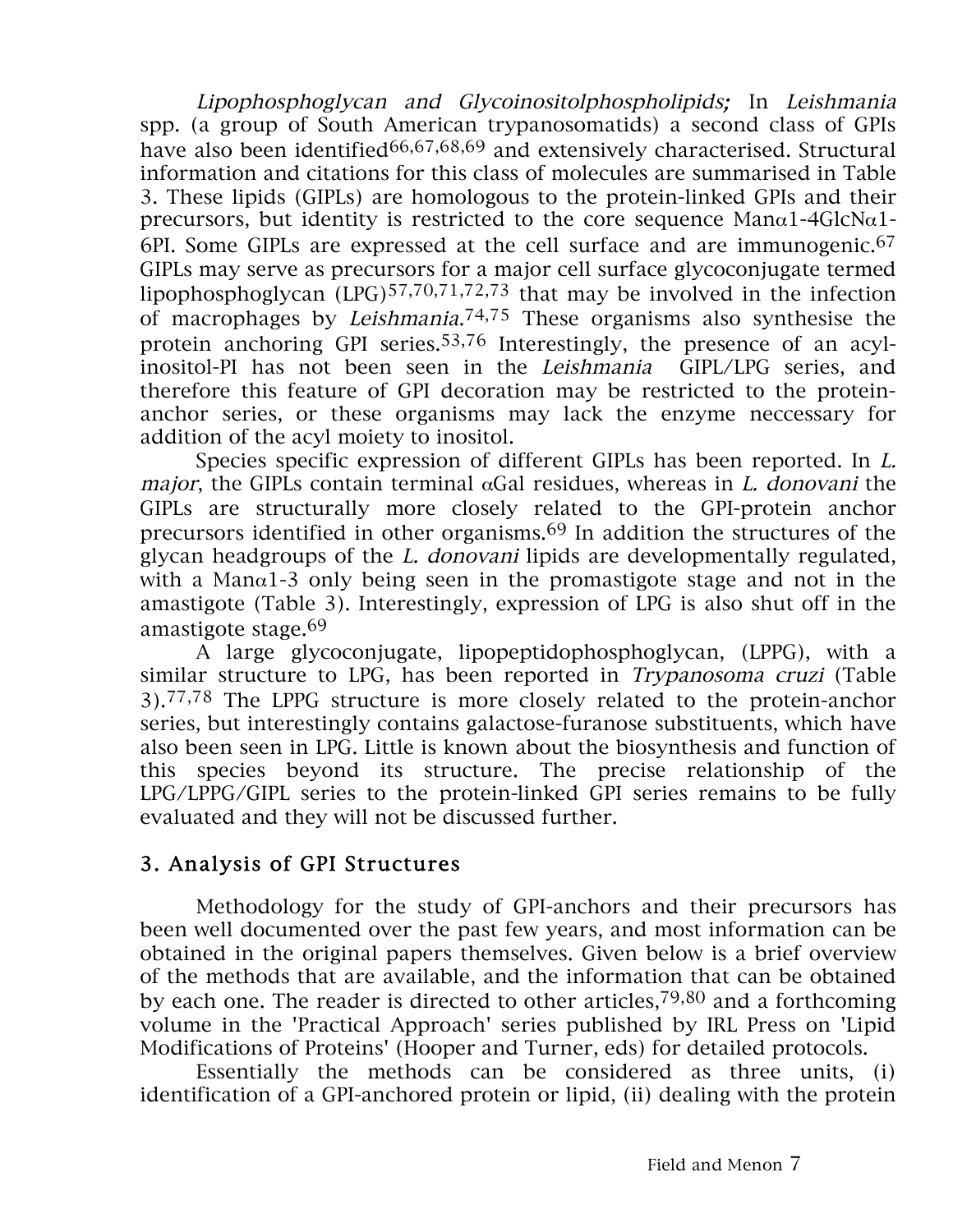and releasing the GPI moiety or extracting and purifying the lipid, and (iii) analysing the glycan headgroup, and lipid moiety.

Identification of GPI-Anchored Proteins: Methods depend on either composition, incorporation of GPI components in metabolic-labelling experiments, or on the sensitivity of the protein to enzyme cleavage. The methods used will depend on factors such as abundance, availability of a rigorous purification protocol, and of monospecific antibodies.

Composition analysis for ethanolamine can be performed using an amino acid analyser, and is a useful method available to most laboratories. For inositol or fatty acid analysis, GCMS is required, which necessitates greater investment both financially and in terms of time. Composition data are only valid for extensively purified material, which in most cases will not be available.

Metabolic-labelling with ethanolamine or inositol is informative as these compounds are not incorporated into many other protein-linked structures, and therefore is quite specific. Fatty acid labelling (usually palmitate or myristate) coupled with another criterion is also useful, but many proteins are acylated which do not contain GPI-anchors (see other chapters in this volume). Incorporation of sugars is less specific as the labelling must be performed in the presence of tunicamycin (to inhibit addition of N-linked sugars), but inhibition may be incomplete or the protein could be O-glycosylated, complicating analysis. Treatment with Nglycanase or endoglycosidase H can be used to discriminate between GPI and N-linked glycosylation. Under some circumstances labelling with particular compounds will be unsuccessful for obscure reasons, for example in T. brucei, GPI lipids and proteins are not labelled with  $[3H]$ -inositol, whereas S. cerevisiae and Leishmania GPIs are labelled efficiently.66,81,82 Use of inhibitors, e.g., D-mannosamine or PMSF, may also be helpful (section IV.6). These compounds prevent synthesis of GPI-anchor precursors, and can be used to inhibit the incorporation of  $3H$ -ethanolamine into GPI-anchored proteins (see section IV.6).83,84

Alteration of biochemical properties by treatment with bacterial PI-PLC is a powerful method for the detection of GPI-anchored proteins. Incubation of intact cells with PI-PLC can result in the selective release of GPI-anchored proteins into the culture medium. Fluorescent activated cell sorter analysis of endogenous GPI-anchored proteins requires the availability of good antibodies, but is an extremely powerful method. This procedure is also of use in demonstrating GPI-anchoring of cloned protein sequences that have potential GPI-anchor addition signals that can be expressed in heterologous eukaryotic systems. Commonly, products of PI-PLC digests are analysed by detergent-phase partitioning, using TX-114.85,86 PI-PLC sensitive GPIanchored proteins are converted from amphipathic proteins (which are recovered in the detergent-enriched phase) to hydrophilic proteins (recovered in the aqueous phase). Samples can then be fractionated by gel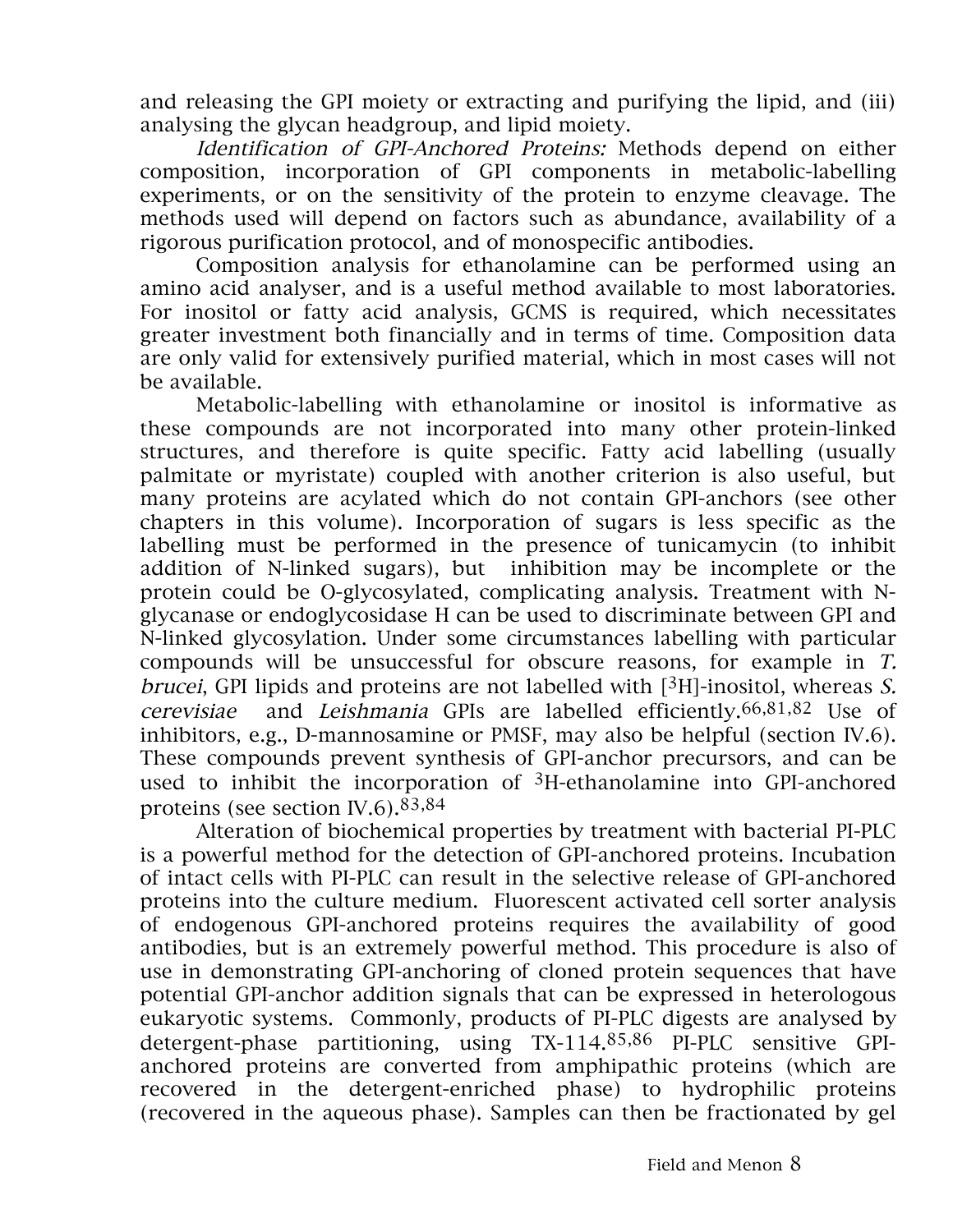electrophoresis. In addition, PI-PLC generates the  $CRD<sub>1</sub><sup>49</sup>$  which contains a cyclic 1,2-inositol-phosphate, generated by the action of the enzyme. Therefore, immunoprecipitation or western-blotting following PI-PLC treatment can be used as a further demonstration of the presence of a GPIanchor. The CRD epitope is destroyed by mild acid treatment, which can be incorporated as an additional control for the assay.53 It should be noted that the structure of the CRD epitope is complex, so that negative reactions (when there is other information supporting the possibility of GPI-anchorage) should be treated with caution.<sup>49</sup> A very real problem with PI-PLC cleavage is the occurence of acyl-inositol. This modification will prevent PI-PLC action. One possible method is to perform a partial base treatment, to remove some of the acyl groups from the inositol. Alternatively the protein could be treated with mammalian serum GPI-PLD. In order for this enzyme to work the protein of interest must be fully solubilised, as incorporation of the protein into a lipid bilayer prevents the action of the enzyme.87a In this case, the PLD releases a phosphatidic acid from the GPI-anchor, which can be analysed by thin-layer chromatography.51,55

Obtaining <sup>a</sup> GPI Fragment from an Intact Glycoprotein: The most obvious and simplest method to produce a GPI fragment is exhaustive proteolysis, with, for example, pronase.50,53 This method works in most cases to produce a C-terminal glycopeptide, containing a one or a few amino acids. The hydrophobic GPI can be purified by extraction into organic solvent and further processed. In the case of a glycoprotein containing a convenient protease site, a specific protease can be used to release the GPI (e.g. papain cleavage of AChE).87 The amino acid composition of the Cterminal glycopeptide, or even N-terminal sequencing can be used at this stage to determine the GPI attachment site. The glycan can at this point be released by deamination and reduction, to cleave off the PI moiety, and HF treatment to remove the ethanolamine phosphate. A radiolabel can be introduced by reduction with  ${}^{3}H$ -sodium borohydride. Direct analysis of the GPI moiety by mass spectrometric techniques can be utilised, as exemplified for acetylcholinesterase.52 Alternatively the protein can be treated with PI-PLC at the begining of the procedure. Differential sensitivity of the glycan to exoglycosidase digestion before and after release from the residual peptide and ethanolamine-phosphate can be used to determine the position of attachement of the phosphate to the core glycan.<sup>50</sup>

Purification of Lipid Species: For GPI-anchor precursors, which are free lipids, removal of the protein is eliminated. However, the glycolipids must be extracted and purified from the cells of interest. This is most conveniently performed by using metabolically labelled material, as the quantity of GPI lipids is small compared to cellular phospholipid. Standard extraction protocols with chloroform methanol-containing solvents are suitable.79,80,88 Subsequent fractionation and purification is most easily achieved by thinlayer chromatography, but other methods involving Iatrobead silica liquid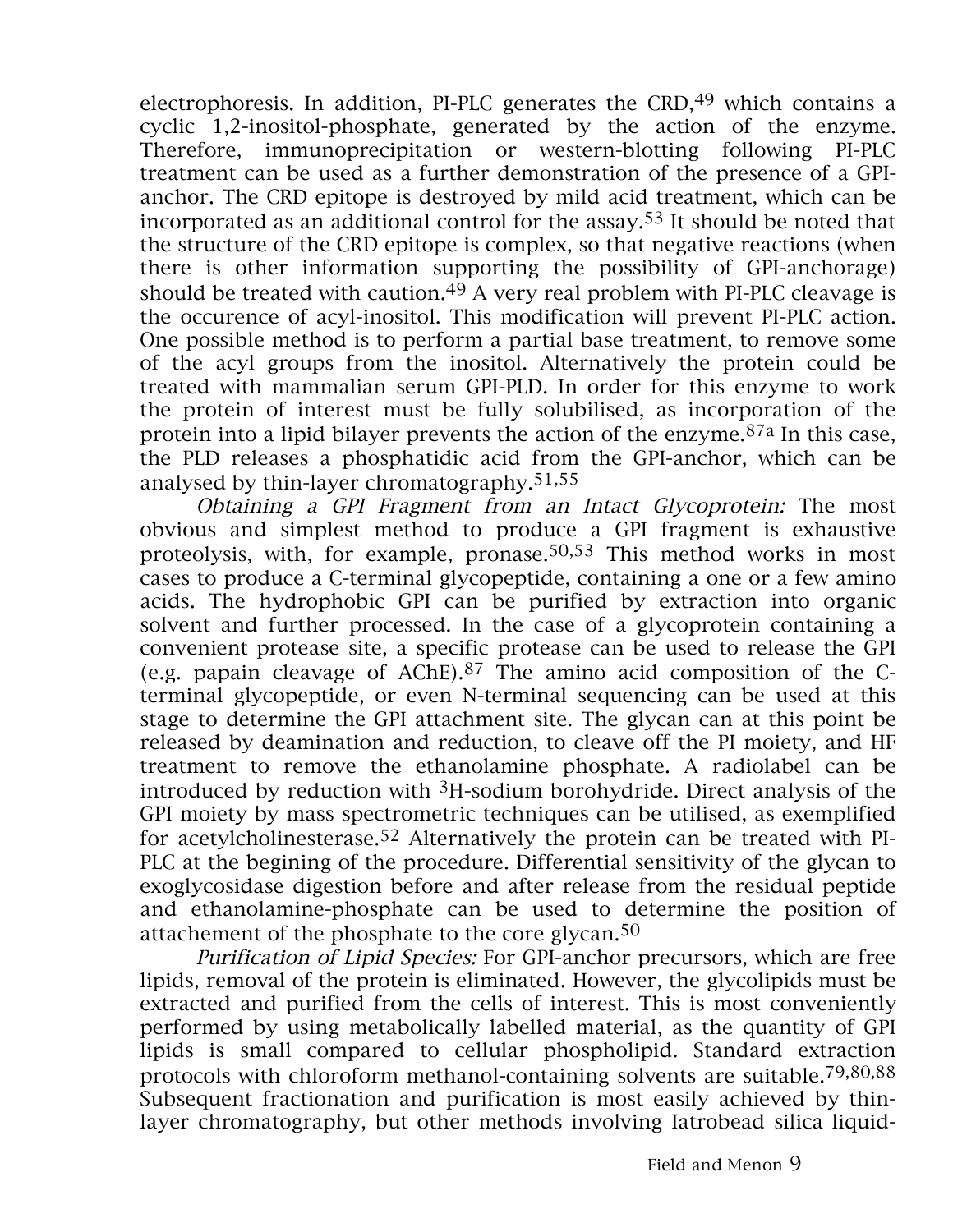chromatography<sup>80,89</sup> or octyl-sepharose<sup>66</sup> can also be used. The glycan can then be released following the same procedures as described for proteins.

Analysing the GPI-Glycan: The methodology employed will depend on the amount of material available. For plentiful samples (>50nmoles), NMR and mass spectrometry analysis are the methods of choice. As several GPIglycans have already been studied, interpretation of NMR spectra is now somewhat easier. Composition and linkage analysis by GCMS, followed by exoglycosidase and chemical degradation will provide additional information, allowing a complete assignment to be made in most cases. At present, the number of structures that have been sequenced is too small to allow complete reliance on exoglycosidase digestion and chromatographic properties for a full assignment, but this may become possible in the near future.

Analysis of the precursors (with the exception of the GIPLs from Leishmania) relies on metabolically-labelled material. There are now a large number of GPI lipids which have been characterised. Essentially, headgroup analysis is performed by liquid chromatography (most commonly utilising the Dionex anion exchange HPLC system) coupled with exoglycosidase digestion of the deaminated glycan.90 Gel filtration and ion exchange are also useful additional methods to consider. Linkage analysis has been performed on some of the T. brucei precursors by methylation of the glycan before hydrolysis.90,91,92 Because of the smaller amounts of material available, analysis of free GPIs will remain less rigorous than that of the protein-linked GPI-anchors themselves.

Analysis of Lipid Substituents: For the GPI-anchored proteins, preliminary information can be obtained by treatment of the protein with PI-PLC, GPI-PLD, or sphingomyelinase.<sup>56</sup> Analysis of both the released fragment and the efficiency of release are important in assigning the architecture of the GPI-anchor. For example, an inositol-acylated anchor releases only a fraction of lipid following GPI-PLD digestion.55,60 Analysis of fragments can be performed by GCMS or by TLC with radiolabelled material. Base hydrolysis can be used to determine the presence of ester-linked fatty acids, and phospholipase  $A_2$  to probe the individual fatty acid substituents. Fatty acid composition data can be obtained by conversion of the fatty acid to a methylester, followed by fractionation by TLC or GCMS. Alkyl-acyl structures are usually analysed as fatty acid methylesters and methylalkylglycerols.53

#### IV. BIOSYNTHESIS OF GPI ANCHORS

## 1. GPI anchor addition is a rapid post-translational event

Studies from many laboratories have shown that GPI anchor addition is signalled by a COOH-terminal amino acid sequence that is rapidly removed upon completion of protein synthesis and replaced by a preformed GPI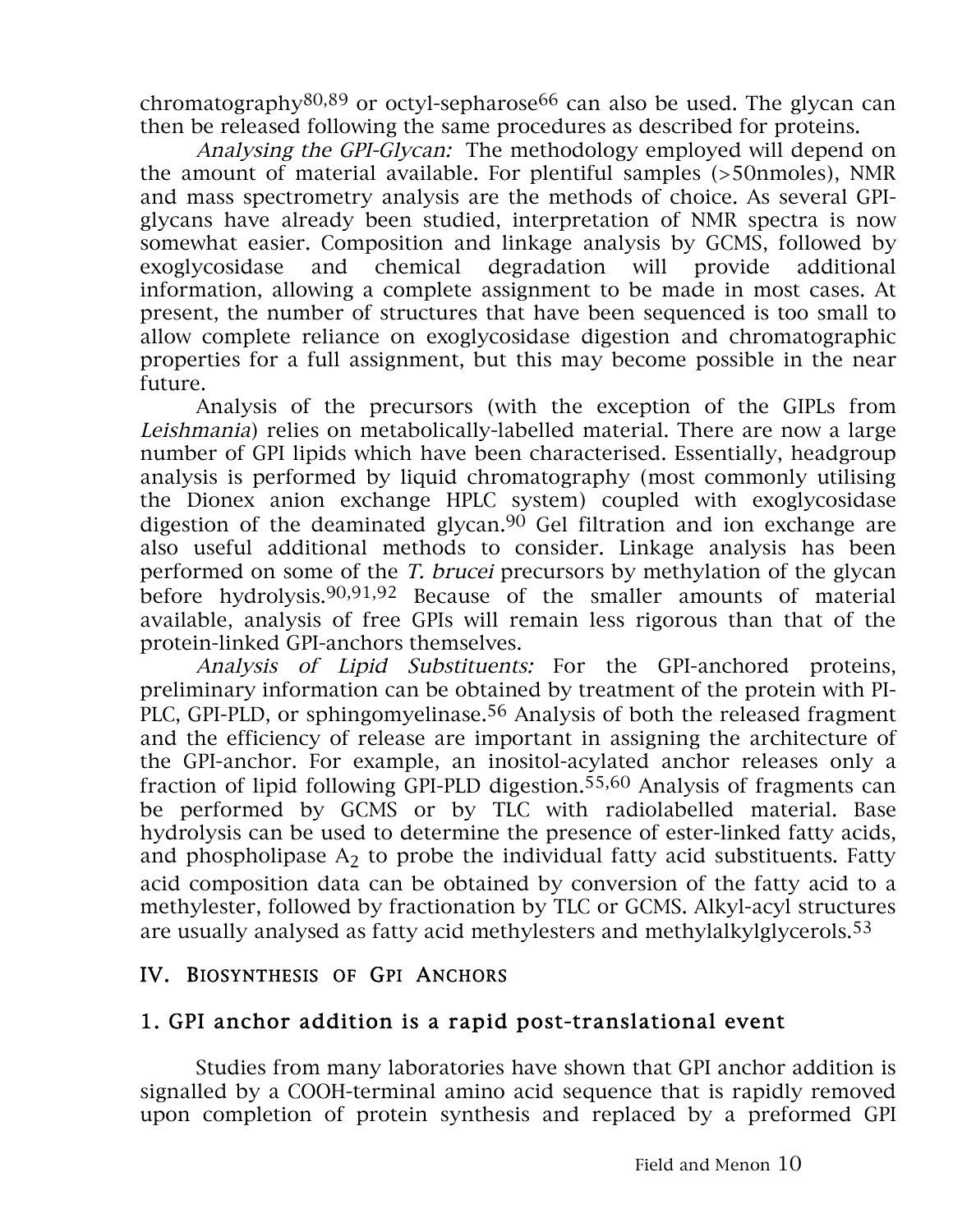(Figure 3). The rapidity of COOH-terminal processing and GPI addition was first discovered in pulse-chase experiments with T. brucei which showed that VSG was already GPI-anchored after a short pulse (1 min) and chase (0 and 2 min).65,93,94 In JEG-3 human choriocarcinoma cells GPI addition to AP occurs within 5 minutes of protein synthesis.95 Rapid addition of GPI to protein has also been demonstrated for Thy-1 glycoprotein,96 carcinoembryonic antigen  $(CEA)$ , <sup>97</sup> and the neural cell adhesion molecule, N-CAM-120.98

In addition to the rapid kinetics of processing, other data indicate that GPI addition occurs early in the secretory pathway, probably in the endoplasmic reticulum. (i) GPI anchoring proceeds normally in the  $sec18$ secretion mutant of *Saccharomyces cerevisiae* when vesicular transport between the ER and Golgi is blocked at the non-permissive temperature.<sup>99</sup> (ii) Newly synthesized decay accelerating factor (DAF) in HeLa cells can be metabolically labelled with [3H]ethanolamine before O-linked glycans are added $100$  indicating that GPI addition occurs before the protein enters the Golgi apparatus. (iii) GPI-anchored proteins can be isolated with immature N-linked glycans, indicating that the GPI anchor is added prior to N-linked glycan processing in the Golgi.65,94,95,97 (iv) COOH-terminal cleavage and GPI-addition activity can be detected in ER microsomal preparations from tissue culture cells<sup>101,102,103</sup> and from canine pancreas (J. Vidugiriene, unpublished observations).

## 2. Identification and Characterization of GPI Anchor Precursors

African Trypanosomes; The rapid processing of proteins to GPIanchored forms suggested that the GPI anchor was pre-assembled. This proposal was stengthened when a polar lipid, P2 (also called Lipid A,104 or Glycolipid  $A^{89}$ ), isolated from extracts of bloodstream form *T. brucei* metabolically labelled with  $[3H]$ ethanolamine,  $[3H]$ mannose, [ ${}^{3}$ H]glucosamine, [ ${}^{3}$ H]myristic acid, or [ ${}^{32}$ P], was shown to have the essential structural features of a GPI anchor.104,105 Metabolic labelling of P2 was not affected by tunicamycin, a potent and specific inhibitor of the first step in the synthesis of dolichol-linked oligosaccharides.90,106 Labelling in the presence of cycloheximide, a protein synthesis inhibitor, showed that P2 was still synthesised, indicating that the lipid was not produced by adventitious cleavage of GPI-anchored VSG.<sup>105</sup> Estimates based on inositol analysis<sup>90</sup> and metabolic incorporation of radioactive precursors of defined specific activity<sup>105</sup> indicated a pool size of  $\sim$ 10<sup>4</sup> molecules of P2 per cell, compared with  $\sim$ 10<sup>7</sup> molecules of VSG per cell.

P2 was characterized as ethanolamine-P-Manα1-2Manα1-6Manα1-GlcN-Inositol-P-sn 1,2-dimyristylglycerol by a variety of methods59,90,105 (see section III). The linkages not defined in the structure are likely to be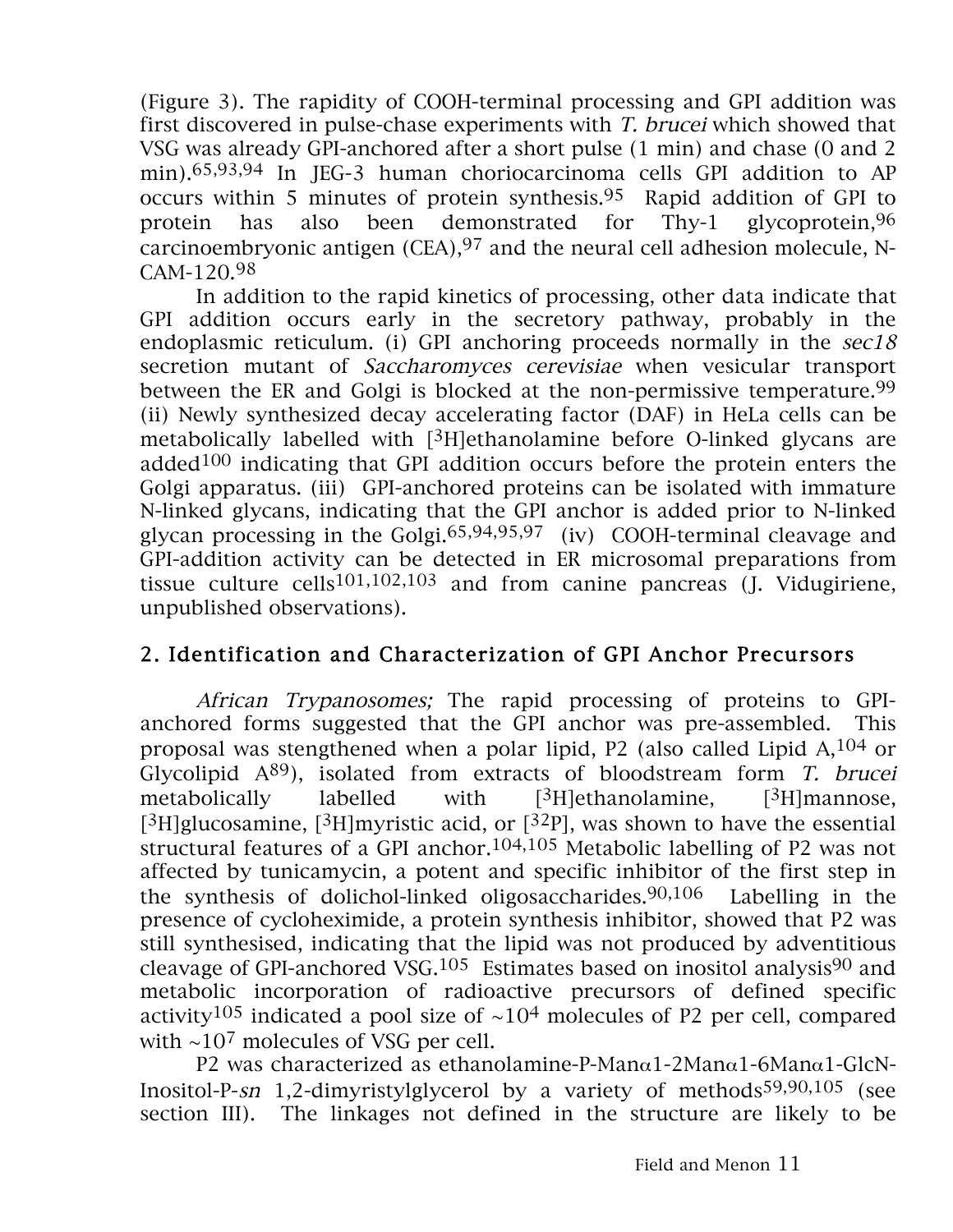identical to those in the VSG GPI-anchor since glycan fragments prepared from metabolically labelled P2 were found to be indistinguishable from similar preparations derived from the core of the VSG GPI anchor (Table I). However, unlike the VSG-linked GPI, the ethanolamine residue in P2 contains a free amino group. $105$ 

A second polar lipid termed  $P3^{105}$  (also called Lipid C or Glycolipid C)89,104 was also found in bloodstream form trypanosome extracts. P3 was less polar than P2, but, like P2, could be metabolically labelled via [ ${}^{3}$ H]ethanolamine, [ ${}^{3}$ H]mannose, [ ${}^{3}$ H]glucosamine, [ ${}^{3}$ H]myristic acid, and  $[32P]$ . Although P3 appeared to be a GPI by compositional criteria, it was not cleaved by PI-PLC, a primary diagnostic of GPI structures. Subsequent to the elucidation of a PI-PLC-resistant inositol acylated GPI-anchor structure for human acetylcholinesterase,<sup>51</sup> P3 was shown to be identical to P2 except for the presence of palmitic acid esterified to one of the inositol hydroxyl groups.58,59 P3 could be converted to P2 by selective removal of the palmitate residue.59 The significance of P3 in trypanosomes is the subject of some speculation and will be discussed later in this chapter (section IV.9).

The GPI anchors of trypanosome VSGs are galactosylated to different extents, the average number of galactose residues per anchor depending on the particular trypanosome variant (table 2). Addition of galactose residues to the VSG anchor appears to occur in the Golgi apparatus.<sup>65</sup> Galactosylated forms of P2 and P3, structurally homologous to the galactosylated VSG GPI anchor, are also synthesized by bloodstream trypanosomes.107 Curiously, P2 galactosylation is extensive but only the monogalactosylated form of P3 has been detected.

More recently, GPI lipids have also been identified in insect-stage (procyclic) T. brucei, and in a variety of mammalian cells and yeast. The single abundant GPI species  $(PP1)$ <sup>60</sup> identified in procyclic trypanosomes is a variant of P3: it is PI-PLC resistant and contains one palmitic acid residue esterified to inositol, and one stearic acid residue esterified to the 1-position of glycerol (Table 2). An identical arrangement of fatty acids was subsequently found in the GPI anchor of the major procyclic surface protein55 consistent with PP1 as the GPI anchor precursor in procyclic trypanosomes. Furthermore, PP1 is synthesised from a diacyl structure, homologous to P3.108

Other systems; GPI anchor precursors in mammalian cells are being studied in several laboratories, and, although the structural data are incomplete, some general points may be made. Contrary to original expectations based on the abundance of GPI-anchored proteins in mammalian cells versus *T. brucei*, the mammalian GPIs appear to be about as abundant as the trypanosome GPI precursors. In a variety of mammalian cells, the most abundant  $[{}^{3}H]$ ethanolamine-labelled GPI was PI-PLC resistant and more polar than trypanosome P2. The GPIs were inositol acylated and most probably contained one or two extra phosphoethanolamine moieties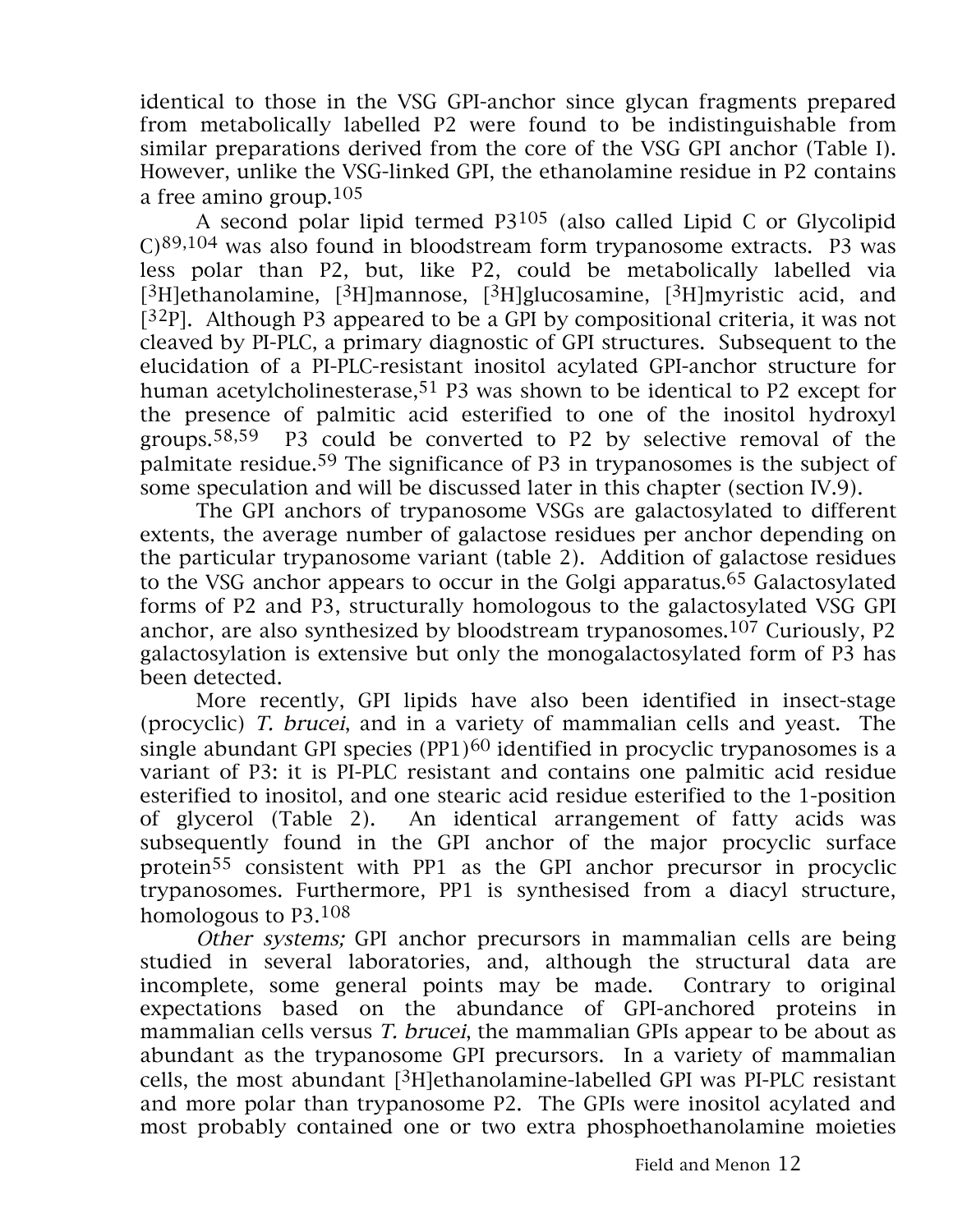attached to the mannose residue proximal to glucosamine.  $61,62$  Side-chain phosphoethanolamine moieties have been described in the GPI anchors of Thy-1 and AChE64,52 and their presence on GPI anchor precursors indicates that they are added to the GPI structure early, rather than as a late event during transit of the protein through the secretory pathway. An alternative explanation is that a large proportion of the metabolically labelled GPIs are exported to the cell surface as well, and are modified with phosphoethanolamine side-chains en route (section IV.5). Curiously, only PI-PLC-resistant GPI anchor precursors were found in the cells examined, even though the cells expressed PI-PLC-sensitive GPI-anchored proteins. This observation is consistent with the hypothesis that many GPI-anchored proteins are initially PI-PLC-resistant and aquire sensitivity following removal of the inositol-linked fatty acid later in the secretory pathway before the protein reaches the cell surface.

# 3. Assembly of GPI Anchor Precursors

Glycan Biosynthesis; Much of our present information on GPI anchor biosynthesis is derived from investigations in the trypanosome system, beginning with the demonstration of the cell-free synthesis of P2 and P3.89,91,109 Metabolic labelling experiments indicated that tunicamycin had no effect on GPI biosynthesis,  $59,90,94$  which allowed the use of this inhibitor prior to lysis<sup>89</sup> and in the labelling reactions in order to suppress labelling of lipid intermediates in the N-glycosylation pathway. It was clear that the radiolabelled sugar nucleotides UDP-[3H]GlcNAc and GDP-[3H]mannose could be used as sugar donors in vitro to generate  $[3H]P2$ ,  $[3H]P3$ , and a range of  $[3H]$ glycolipids characterized as GlcNAc-PI, GlcN-PI, Man<sub>1-3</sub>GlcN-PI, and  $Man_{2-3}GlcN-acylPI.89,91,110$  Although the identification of partially constructed GPI species suggested that, like dolichol-PP-oligosaccharide biosynthesis,111,112 GPI assembly involved sequential addition of monosaccharides to lipid acceptors (Figure 4), it remains possible that the assembly pathway is more complex.

The first committed step in GPI assembly is the transfer of GlcNAc from UDP-GlcNAc to PI to form GlcNAc-PI. GlcNAc-PI is then rapidly de-acetylated to form GlcN-PI.91,110,113,114 Three murine T cell mutants (complementation classes A, C, and H) originally selected for their inability to express cell surface Thy- $1^{115,116}$  are in fact defective in GlcNAc-PI synthesis.<sup>63,113</sup> Since each of the three mutants belongs to a separate complementation class, it is clear that three genes are directly involved in GlcNAc-PI synthesis. One explanation is that the glycosyltransferase responsible for GlcNAc-PI synthesis is a three-subunit enzyme, and all three subunits are required for function. An alternative possibility is that another protein involved in GlcNAc-PI synthesis, e.g. the UDP-GlcNAc transporter, responsible for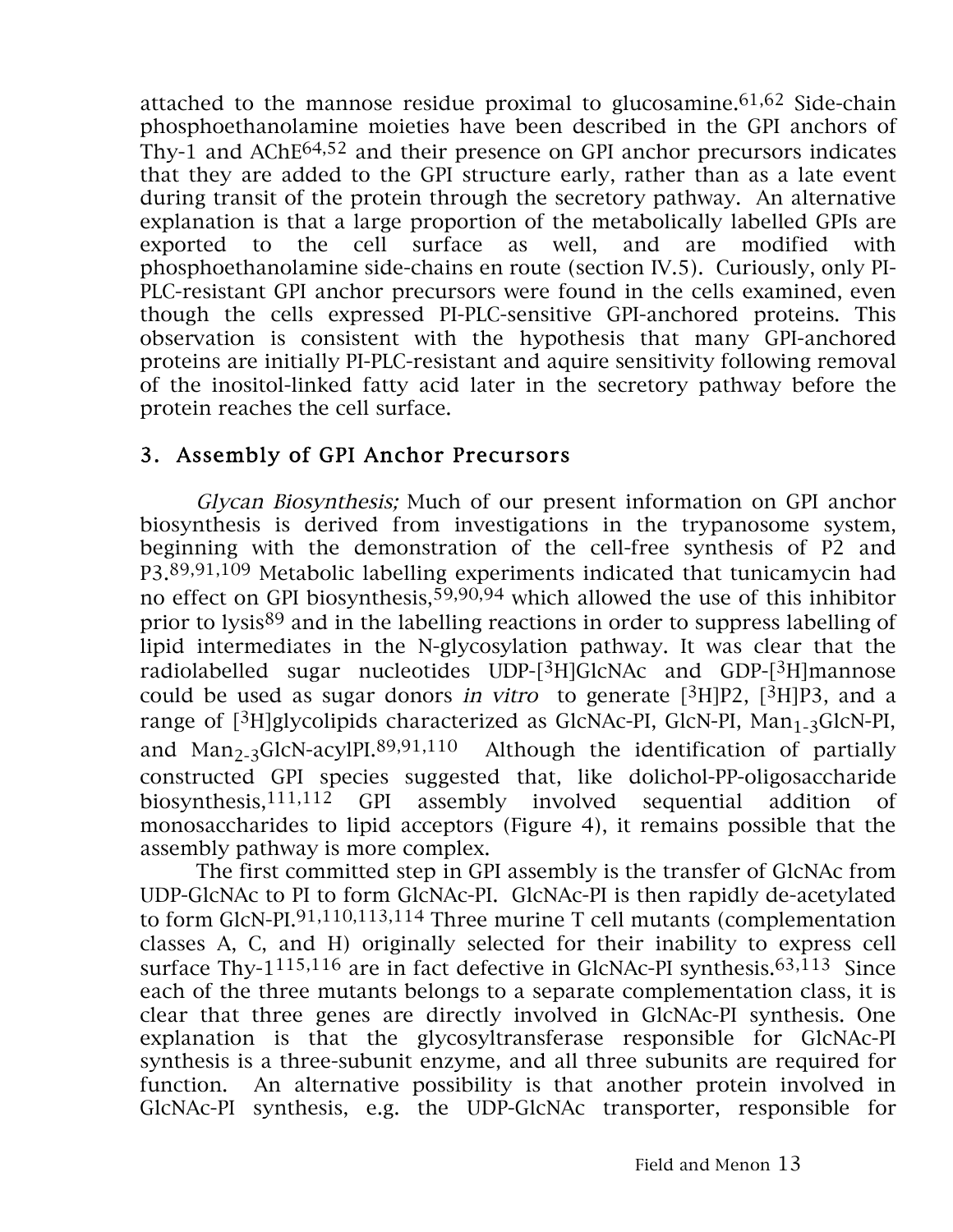transport of UDP-GlcNAc from the cytosol into the lumen of the ER111,112,112a is defective. It remains to be established whether GlcNAc-PI is synthesized in the lumenal leaflet of the ER membrane, and therefore, if a defect in UDP-GlcNAc transport would affect GPI assembly (see below).

Although GDP-mannose is able to support GPI assembly in *vitro*,  $89,91,109$  it is not the direct donor of the three core mannose residues in the GPI structure. Dolichol-P-mannose (DPM), a lipid metabolite synthesized in the ER from GDP-mannose and dolichol-P, was implicated as the mannose donor for at least one if not all the GPI mannose residues when a Thy-1 negative murine T cell mutant (Class  $E$ )<sup>115,116</sup> known to be defective in DPM synthesis117,118 was shown to be unable to synthesize the Thy-1 GPI anchor.119,120,121,122 Also GPI-anchoring is defective in yeast mutants generated by disruption of the dolichol-P-mannose synthase DPM1 gene, $82$ and defective Thy-1 and Ly-6A surface expression in a DPM synthase deficient T cell hybridoma mutant (M38/20)123 could be restored by transfecting the cells with the yeast DPM1 gene.<sup>61</sup> The involvement of DPM in GPI synthesis was also suggested by experiments showing that a DPM synthesis inhibitor 2-deoxy-2-fluoroglucose (FGlc, see section IV.6), could suppress the synthesis of P2 and P3 in bloodstream trypanosomes.<sup>124</sup> FGlc has been used more recently to inhibit the synthesis of GPI-anchored alkaline phosphatase in tissue culture cells. $125$  Similar data were obtained from in vitro labelling experiments using GDP-[3H]mannose: incorporation of [3H]mannose into P2 and P3 was stimulated by dolichol-phosphate and inhibited by amphomycin, an antibiotic inhibitor of DPM synthesis<sup>92</sup> (see section IV.6).

The role of DPM in GPI assembly was established firmly by direct in vitro labelling using dolichol-P-[3H]mannose, followed by methylation linkage analysis of neutral glycans derived from labelled  $P2$ , Man<sub>2</sub>GlcN-PI, and Man3GlcN-PI. The results demonstrated conclusively that the assembly of all three mannose residues in the GPI core required DPM.92 These data also raised the possibility that elongation may not occur by sequential transfer of mannose residues<sup>9,92</sup> and were consistent with a scheme in which Man<sub>1</sub>GlcN-PI is elongated by the direct transfer of Man $\alpha$ 1-2Man from a DPMderived donor, bypassing  $Man_2GlcN-PI$ . The  $Man_2GlcN-PI$  species detected in the labelling may be adventitiously derived by  $\alpha$ -mannosidase trimming of Man<sub>3</sub>GlcN-PI. However, these biosynthetic alternatives remain to be established.

Phosphoethanolamine; The terminal phosphoethanolamine residue in the GPI structure appears to be derived from phosphatidylethanolamine (PE).10,126,127 Direct experimental proof of phosphoethanolamine transfer from PE to a Man<sub>3</sub> GPI acceptor has been difficult to obtain, but several lines of evidence are consistent with this model. In vitro labelling with CDP-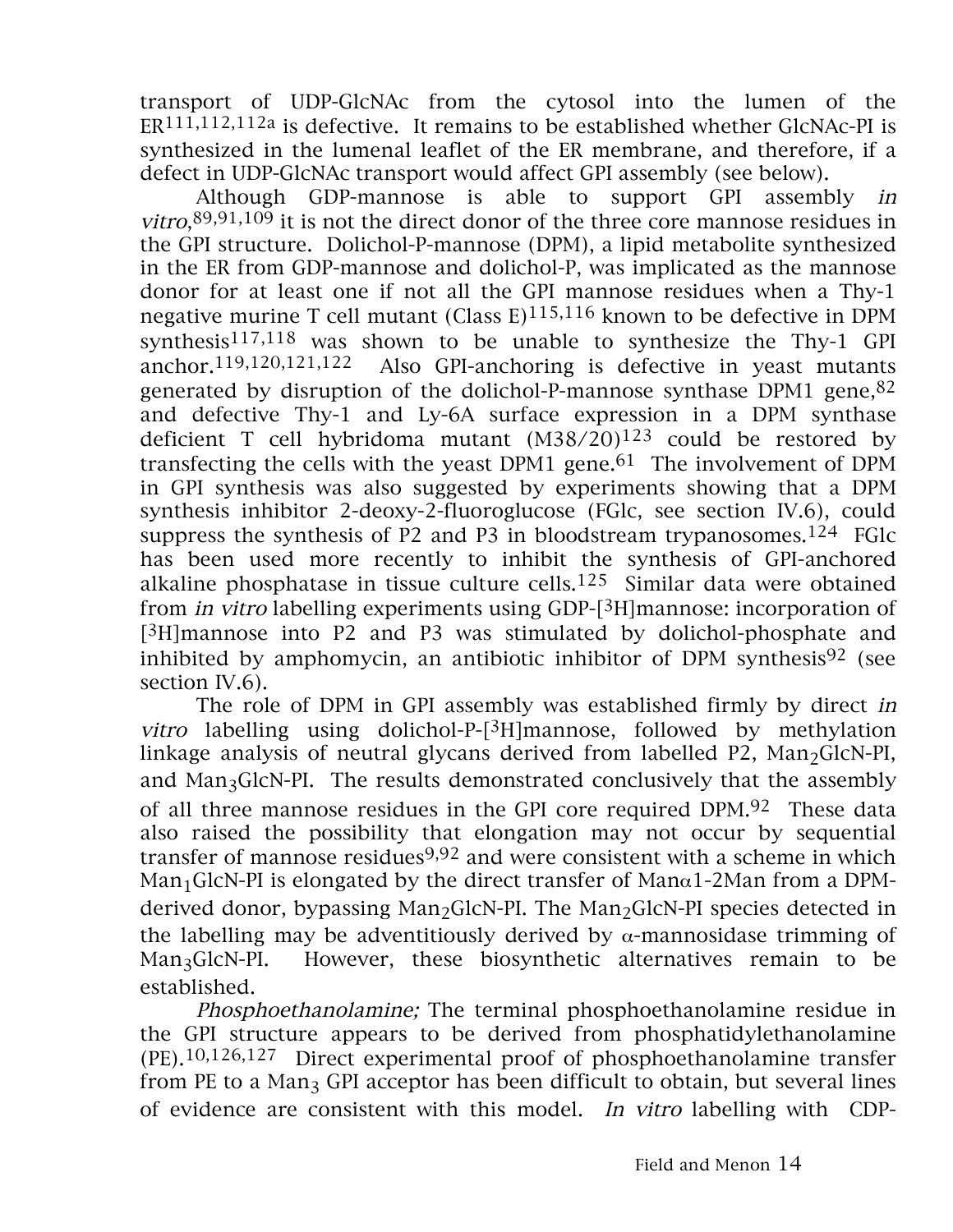[3H]ethanolamine and [β-32P]CDP-ethanolamine shows that phosphoethanolamine is transferred as a group, and in vitro pulse-chase studies clearly rule out CDP-[3H]ethanolamine as the direct donor of the GPI phosphoethanolamine moiety. Furthermore, metabolic labelling of trypanosomes with [3H]serine labels GPIs from radiolabelled PE synthesized via decarboxylation of labelled phosphatidylserine (PS). Related experiments with yeast mutants unable to synthesize PE from CDP-ethanolamine due to disruption of the genes encoding the ethanolaminephosphotransferases show that, when incubated with  $[3H]$ ethanolamine, the mutant cells can synthesize [3H]ethanolamine-phosphate and CDP-[3H]ethanolamine but not [3H]PE, and they also cannot incorporate [3H]ethanolamine into GPI anchors. However the ability of the mutant cells to synthesize GPI anchors, as assessed by  $[3H]$ inositol labelling, is unaltered because they make PE by decarboxylation of PS.

Phosphatidylinositol Specificity; In bloodstream trypanosomes, the PI molecular species selected for GPI biosynthesis contains stearic acid in the 1 position and an as yet undefined fatty acid in the 2-position of the glycerol moiety.<sup>128</sup> Once the GPI structure is assembled the glycerol-linked fatty acids are sequentially replaced with myristic acid.89,128 Re-modelling of the Man3 GPI intermediate can occur if phosphoethanolamine addition is inhibited.84 PP1, the GPI anchor precursor in procyclic stage trypanosomes contains only one glycerol-linked stearic acid at the analogous position to the unremodelled bloodstream form GPI, and is the consequence of partial re-modelling of a diglyceride-containing precursor.108 Similar fatty acid remodelling reactions might occur in other systems giving rise to unique molecular species (glycerol fatty acids) in GPI anchors that are not representative of the molecular species spectrum found in total cellular PI. However, it is difficult to see how this process could occur with ether-linked fatty acids found in many GPI anchors (table 1). Only a minor subset of the spectrum of PI molecular species available in cells of the electric organ of the electric eel Torpedo marmorata, appears in the GPI anchor of Torpedo acetylcholinesterase.129 These data could be explained by postulating fatty acid re-modelling reactions, or by suggesting that only a particular subset of PI molecular species is available to the first GPI glycosyltransferase. Analysis of the PI labelled with [3H]fatty acid in procyclic trypanosomes suggests that the GPI species are derived from a minor fraction of the cellular PI pool.55 The inability to label GPIs via  $[3H]$ inositol in trypanosome lysates<sup>91</sup> or in culture (Field and Menon, unpublished) despite efficient labelling of PI, suggests that the PI required for GPI assembly is a very minor fraction of the labelled PI. This may reflect targetting of specific molecular species of PI to the domains of the ER, e.g., the inner leaflet of the ER membrane bilayer, where GPI biosynthesis is initiated.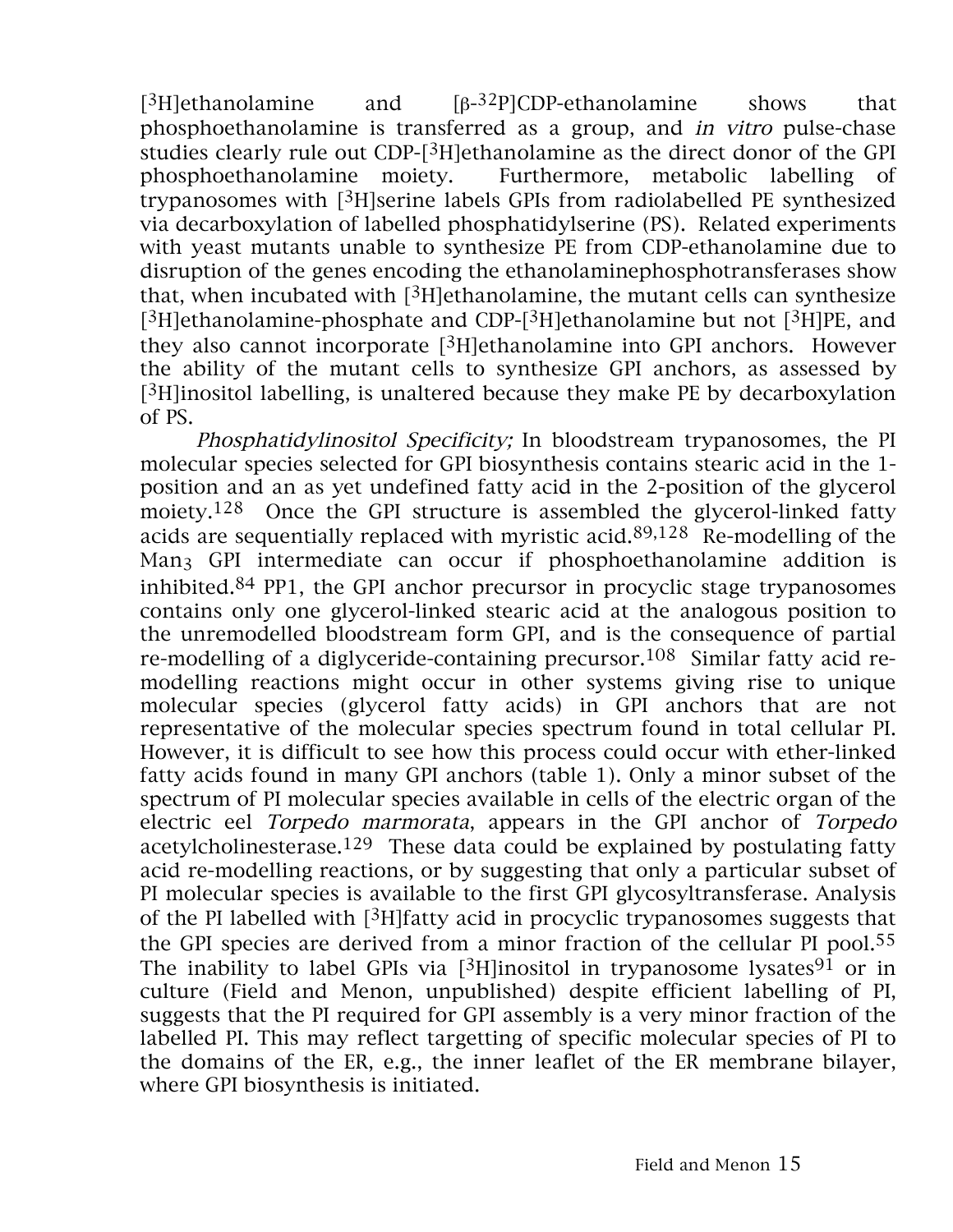Inositol Acylation; The biosynthetic pathway outlined above ignores the relationship between PI-PLC-resistant (i.e., inositol acylated) GPI species, and PI-PLC-sensitive forms. The role of inositol acylation in GPI assembly is not understood, and it remains to be established whether inositol acylation merely represents a GPI structural variation, or whether it is biosynthetically important. Since the original characterization of P3 in bloodstream trypanosomes, several inositol acylated GPI intermediates have been detected in extracts from in vitro labelling reactions using trypanosome membrane preparations. Although analyses of GPI biosynthetic intermediates in bloodstream trypanosomes show that a only minor proportion are inositol acylated, similar experiments with procyclic stage trypanosomes which express a major inositol acylated protein55,130 show that the degree of inositol acylation increases with the size of the GPI glycan chain to the point where the mature phosphoethanolamine-containing GPI anchor precursor, PP1, is exclusively inositol acylated.<sup>60</sup> The smallest inositol acylated GPI intermediate detected was Man<sub>1</sub>GlcN-acylPI in procyclics.108 In other experiments in bloodstream trypanosomes, GlcNacylPI may also have been synthesized $91$  suggesting that the inositol-linked fatty acid is added very early in the assembly pathway. Pulse-chase experiments in procyclic trypanosomes suggest that the inositol-linked fatty acid is not derived directly from fatty acyl Coenzyme A, but instead from a relatively metabolically stable donor such as a phospholipid.55 However these results need to be re-examined in the context of recent data indicating that inositol acylation in yeast membrane preparations is dependent on fatty acyl CoA.131 In all cases where the fatty acid esterified to the inositol has been identified, it has been shown to be palmitic acid (Table 2). In the case of T. brucei inositol acylation in the insect-dwelling form may be important to guard against the effects of PI-PLC on surface antigens as certain Bacillus species are insect pathogens.132

Studies of GPI biosynthesis in mammalian cells provide a clearer indication of the potential functional significance of inositol acylation. The analyses have been facilitated by the availability of a series of T-cell mutants which are blocked at different stages of GPI biosynthesis, and which therefore accumulate GPI biosynthetic intermediates.115,116,123 Possibly unlike the sequence of events in bloodsteam trypanosomes, inositol acylation in mammalian cells occurs at the GlcN-PI stage and persists through all the subsequent mannosylated structures, including the GPI anchor precursor.61,62,63,133,134 Thus the initial assembly sequence is GlcNAc-PI-> GlcN-PI-> GlcN acylPI. GlcN-acylPI accumulates in the absence of GPI mannosylation, and is therefore easily detectable by metabolic labelling in mammalian and yeast mutants that are defective in DPM synthesis.82,131,134 With the exception of GlcNAc-PI and GlcN-PI, no PI-PLC-sensitive (noninositol-acylated) GPI intermediates or anchor precursors have been detected in wild-type T-cells or in a spectrum of T-cell mutants suggesting that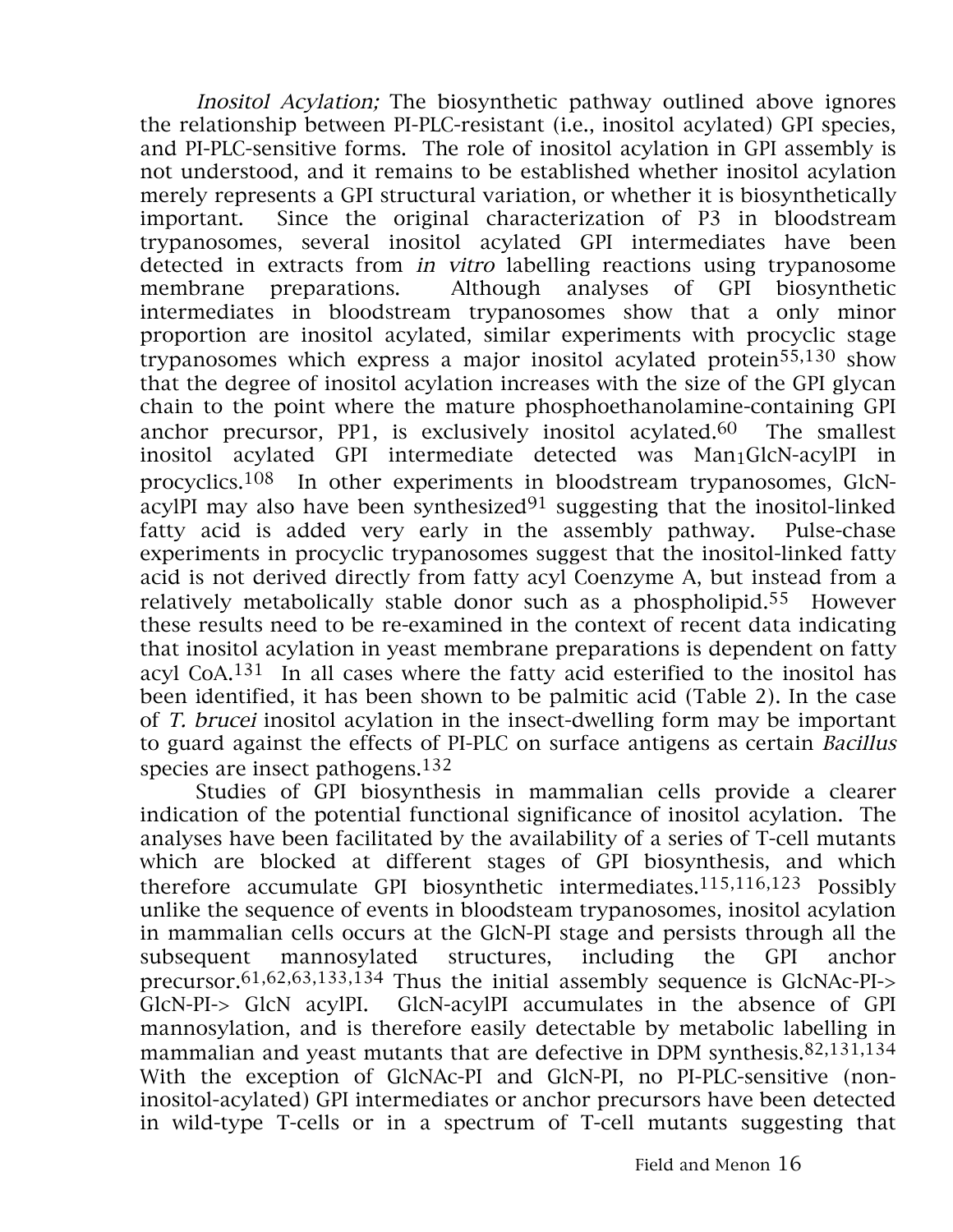inositol acylation is important for mannosylation. This effect may be a consequence of the profound stereochemical constraint imposed on the GPI structure by the inositol-linked fatty acid.  $10,91$ 

A number of reports are consistent with a hypothesis that GPI anchor precursors are initially PI-PLC-resistant and are processed to a PI-PLCsensitive form after transfer to protein. As discussed above, GPI anchor precursors in a variety of mammalian cells appear to be exclusively PI-PLCresistant, even though GPI-anchored proteins in the same cells are PI-PLCsensitive suggesting either conversion of the GPI from a PI-PLC-resistant to a sensitive form after attachment to protein, or rapid processing of the precursor just prior to transfer. In two sublines of human K562 cells, mature AChE is either PI-PLC-sensitive or resistant, but in both lines AChE that has not been sialylated is PI-PLC-resistant, suggesting that all newly synthesized AChE contains an inositol acylated GPI anchor, which is subsequently processed during transit to the cell surface in one of the two cell lines.135 PI-PLC sensitivity or resistance of GPI-anchored proteins appears to be cell-type and not protein specific. In several murine L cell lines, PI-PLC-resistance of GPI-anchored proteins behaves as a recessive trait in cell fusion experiments, $136$  consistent with the presence of an inositol-specific acyl hydrolase in the cells with PI-PLC-sensitive GPI-anchored proteins. The subcellular location of the inositol-specific acyl hydrolase remains to be determined, as does its specificity for GPI-anchored-proteins versus nonprotein-linked GPIs. However, the 110kDa precursor of the yeast gp125 is PI-PLC sensitive, even when studied in sec 18 cells at the non-permissive temperature (a block in ER to cis-Golgi trafficking), suggesting that, if GPIanchors are added as inositol-acylated forms, then deacylation must occur in the ER compartment.99 This topic is discussed further elsewhere.137

#### 4. Membrane Topology of GPI Biosynthesis

The model that GPI anchors are constructed via the sequential glycosylation of PI is further complicated by membrane topological issues. The end products of the assembly process are presumed to be associated with the luminal leaflet of the ER in order to be transferred to a newly synthesized polypeptide. However, the starting material, PI, is synthesized from CDP-diacylglycerol and inositol on the cytoplasmic face of the  $ER^{138}$ suggesting that at some stage of the assembly process a cytosolically disposed lipid intermediate flips to the luminal face of the ER. There are several other indications that GPI assembly is likely to involve flipping of intermediates between the cytoplasmic and luminal leaflets of the ER accompanied by the transport of cytosolically synthesized precursors into the lumen of the ER. The three components required for the synthesis of GPI anchors from PI are glucosamine, mannose, and phosphoethanolamine. The most immediate (identified) donors of these forms of all three are available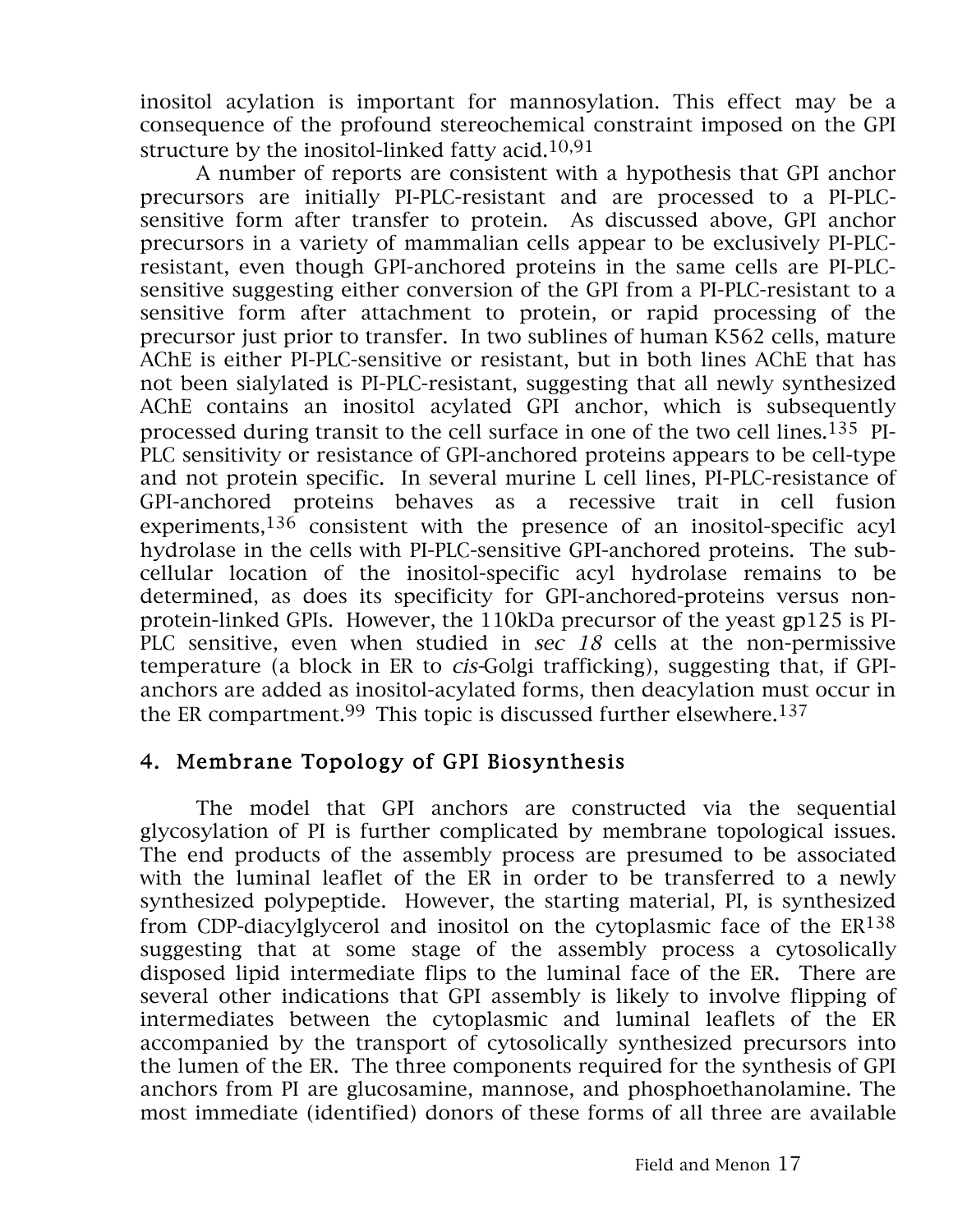on both faces of the ER membrane. UDP-GlcNAc can be transported into the ER,111,112,112a whilst synthesis of DPM from cytosolic GDP-Man followed by translocation of the lipid into the luminal leaflet  $111,112,139$  provides a source of activated mannose on both sides of the ER. Also the phosphoethanolamine donor, PE, is available in both leaflets of the  $ER<sub>140</sub>$  so that no indication of the step at which the presumed translocation of the nascent GPI occurs can be gleaned from donor location.

# 5. Sub-cellular Distribution of Non-Protein-Linked GPIs

There is no direct information concerning the sub-cellular location of GPI biosynthesis. As discussed above, the lipids are presumed to be assembled in the ER and located in the lumenal leaflet of the ER membrane bilayer in order to be transferred to newly translated and translocated proteins. However, some observations suggest that a proportion of the anchor precursors may be found in other sub-cellular locations, indicating that they are exported from the ER after synthesis. (i) Pulse-chase labelling of procyclic trypanosomes with [3H]glucosamine showed that ca. 60% of labelled PP1 was resistant to the chase, and could still be detected after several hours. The most plausible explanation is that this fraction corresponds to PP1 that is no longer in the ER, and therefore unavailable for transfer to protein. However, as it is still recoverable as PP1 no processing of the majority of the lipid occured.<sup>55</sup> (ii) Galactosylated forms of P2 and P3 are readily labelled *in vitro*, via UDP- $[3H]$ galactose, in the absence of other sugar nucleotides, rather than via GDP-[3H]mannose (in the presence of nonradioactive UDP-galactose), implying galactosylation of pre-existing rather than in vitro de novo synthesized P2 and P3, probably in a different subcellular compartment.107 Since galactosylation of the VSG GPI anchor apparently occurs as the protein traverses the Golgi apparatus en route to the cell surface,65 P2 and P3 are most likely galactosylated in the Golgi. More elaborate GPI lipid glycans have also been detected in the procyclic form trypanosome.60 (iii) GPI related molecules (primarily GIPL-2) have been detected on the surface of Leishmania major promastigotes using specific antibodies66,67 and are immunogenic to their mammalian hosts.

# 6. Inhibitors of GPI Biosynthesis

Several compounds have been shown to affect GPI biosynthesis in vivo and in vitro (Figure 4). Except PMSF all affect other types of glycosylation as well. The inhibitors and their properties are summarized below.

2-fluoro-2-deoxy-D-glucose (FGlc) - FGlc prevents the synthesis of GPI anchors by inhibiting the formation of DPM (but not GDP-mannose) in  $vivo$ .<sup>124,125,141,142,143,144</sup> The mechanism of the DPM synthesis inhibition is unknown, but it is clear that FGlc (like other fluorosugar inhibitors of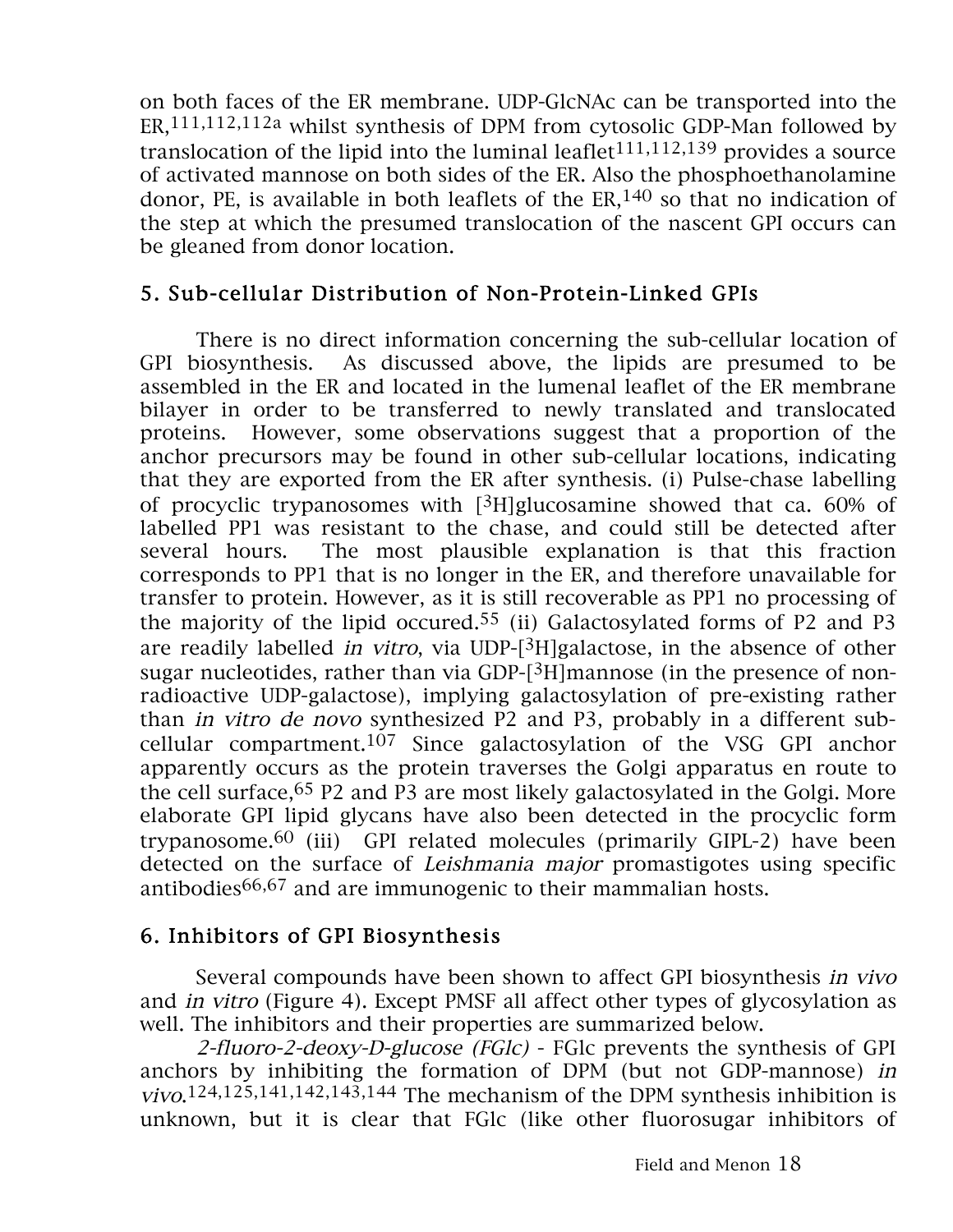glycosylation) has to be metabolized in order to exert its effect, and therefore will not function in cell free assays. It should be noted that FGlc treatment has to be carried out in cell culture medium that is essentially glucose-free, and that the inhibitor (used at  $\sim 1$ mM) affects protein synthesis (considerable inhibition in bloodstream trypanosomes, ~30% inhibition in JEG-3 choriocarcinoma cells<sup>125</sup>).

Amphomycin - Amphomycin, a lipopeptide antibiotic, forms a complex with dolichol-P and prevents it from participating in cell-free reactions leading to the synthesis of DPM, dolichol-P-glucose, and dolichol-PP-GlcNAc.145,146 As with FGlc, GPI synthesis is blocked because DPM synthesis is inhibited.<sup>92</sup> Amphomycin inhibition can be overcome by adding excess dolichol-P.92

Mannosamine (2-amino-2-deoxy-D-mannose) (ManN) - ManN blocks the formation of  $\alpha$ 1,2 mannose linkages in N-linked sugars, 147 and inhibits GPI synthesis in vivo possibly by inhibiting the  $\alpha$ 1,2 mannosyl transferase responsible for the conversion of Man<sub>2</sub>- to Man<sub>3</sub>-GPI intermediates, or by acting as a chain terminator. $83$  Although the mechanistic details remain to be elucidated, it is known that ManN is ineffective in cell-free systems since it probably needs to be converted to an active metabolite in order to act (Field and Menon, unpublished data). $147$  Also, unlike FGlc, ManN has very little effect on protein synthesis at concentrations at which it effectively inhibits GPI biosynthesis. ManN also is able to inhibit biosynthesis of the LPG species in Leishmania (Medina-Acosta and Field, unpublished data).

Phenylmethanesulphonyl fluoride (PMSF) - The serine esterase inhibitor, PMSF, suppresses incorporation of the terminal phosphoethanolamine moiety into the GPI chain, resulting in the accumulation of a Man<sub>3</sub> GPI species.<sup>84</sup> Inhibition can be achieved both *in vitro* and *in vivo*. The same effect can also be achieved in vitro with diisopropyl fluorophosphate, a reagent which phosphorylates activated serines.<sup>84</sup>

## 7. Defects in GPI Anchoring

Several GPI biosynthesis mutants have been described in the previous sections. Many of these are rare naturally occurring mutants selected from populations of wild-type cells. Others were selected after mutagenesis of wild-type cells.123,148,149,150 Commonly used L-cell fibroblast cell lines are unable to synthesize GPI-anchored proteins for reasons that remain to be defined.151,152 Chinese hamster ovary (CHO) cell line (B421) with a minimal capacity to synthesize DPM are also defective in GPI anchoring; however, the defect can be corrected by exposing the cells to tunicamycin<sup>153</sup> which presumably diverts the residual DPM from the N-glycosylation pathway to the GPI pathway.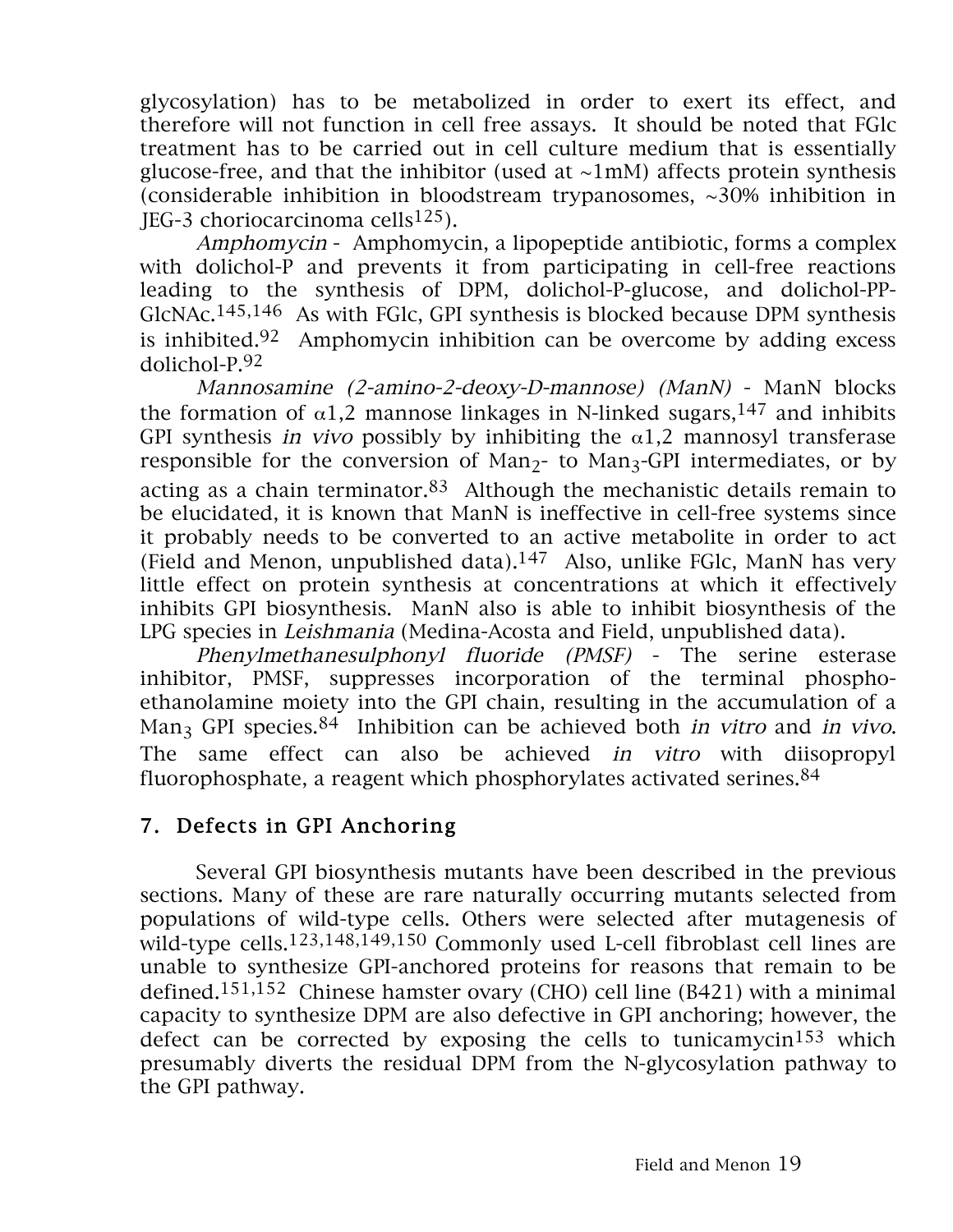Mutant thymoma cell lines derived from rare Thy-1- cells isolated originally by using cytotoxic immunoselection procedures on Thy-1+ T cell lymphomas adapted to tissue culture<sup>115,116</sup> have been mapped into nine complementation classes. Six of the mutant classes define genes acting at points in the GPI assembly pathway<sup>62</sup>,63,113,116,117,118,119,121,122,154. classes A, C, and H do not synthesize GlcNAc-PI (see above), class E cells cannot synthesize DPM and therefore accumulate GlcN-acylPI, class B GPI synthesis is blocked at the Man<sub>2</sub> stage, class F cells cannot add the terminal phosphoethanolamine group and are therefore blocked at the  $Man<sub>3</sub>$  stage (class F cells also have an ether lipid defect which appears to be unrelated to GPI synthesis)<sup>155</sup>. For unknown reasons, the aminoglycoside G418 can reversibly induce class F and B cells to express some cell surface Thy-1.156

The human disease, paroxysmal nocturnal hemoglobinuria (PNH) correlates with defects in GPI-anchor synthesis. PNH is an acquired hemolytic anemia in which variable proportions of circulating blood cells, arising from clonal expansion of a somatically mutated pluripotent stem cell, show increased sensitivity to autologous complement lysis owing to the absence of the GPI-anchored complement regulatory proteins DAF157,158 and homologous restriction factor.<sup>159</sup> In addition, the cells lack a number of other GPI anchored proteins including LFA-3,160 AP,161 CD14,162 and CD16.163 The absence of several GPI-anchored proteins coupled with the failure of affected cells to express cell-surface DAF despite the presence of a normal DAF gene, mRNA transcripts, and nascent DAF polypeptides<sup>164,165</sup> indicates that PNH is due to a defect(s) in some stage of GPI assembly or transfer. The precise identification of the defect has been hindered by the absence PNH-derived cell lines; however cloned natural killer cells carrying the PNH defect have recently been described.165a

## 8. Protein COOH-terminal sequences signalling GPI attachment

Signals for GPI Addition; A recognition/signalling event is clearly involved in directing attachment of GPI anchors to some proteins and not others, since only a restricted set of cell surface proteins are GPI-anchored. Indications of the nature of the GPI attachment signal came originally from comparisons of the cDNA-predicted and actual amino acid sequences of a trypanosome VSG and Thy-1 (see section II). Both the proteins had been processed at the N- and at the C-terminus.26,28,31,32,166 The N-terminal processing was identified as the normal removal of an N-terminal signal sequence by ER signal peptidase, after translocation of the polypeptide into the lumen of the ER. The cleaved, relatively hydrophobic C-terminal sequence is now known to be the signal for GPI attachment. Transfection experiments using a variety of gene constructs, showed that addition or substitution of the C-terminal sequence could convert water-soluble or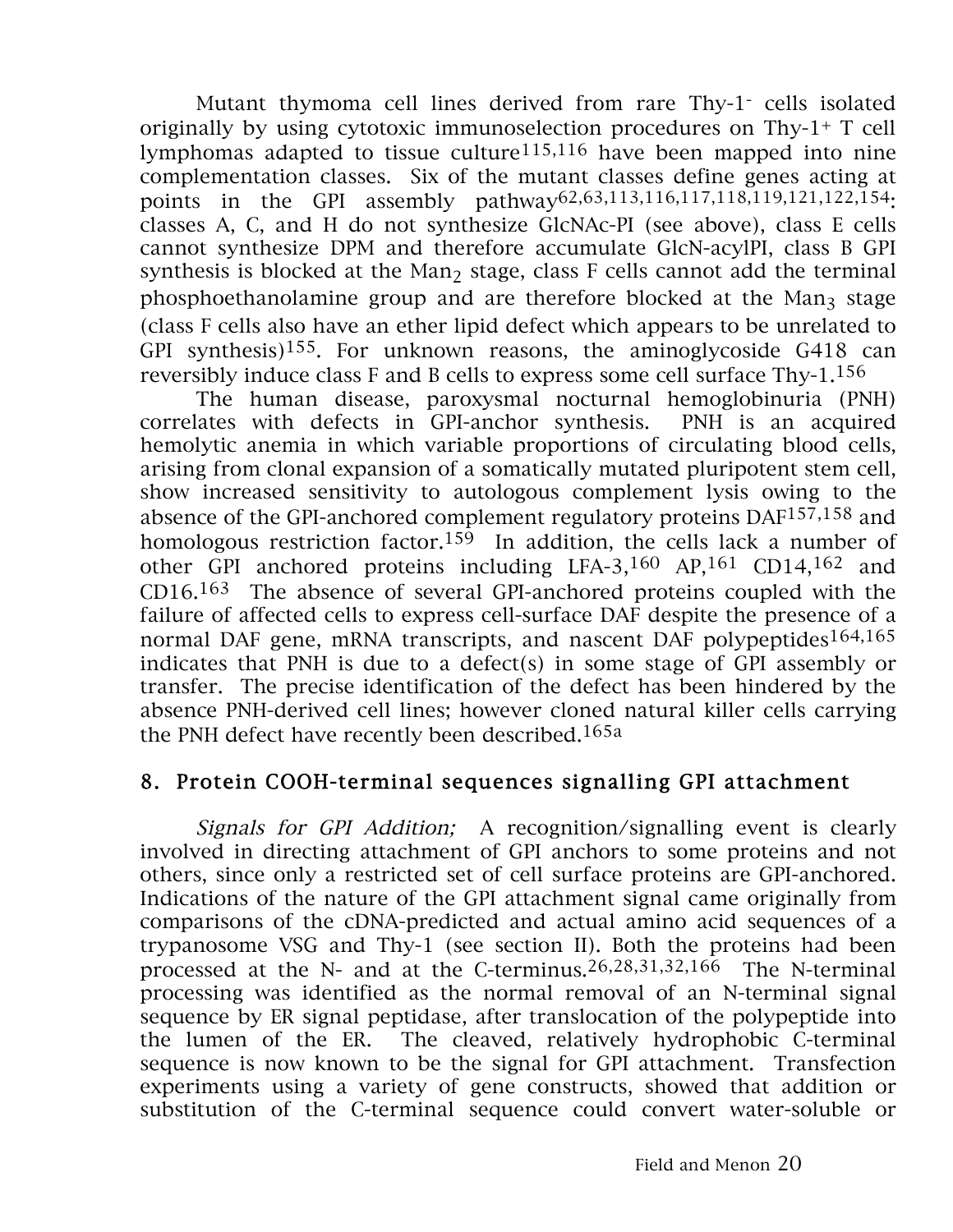transmembrane proteins to GPI-anchored forms in mammalian cells.151,152,67,167,167a,168,169,170,171

Dissection of the C-terminal signal sequence by construction of chimeras and site-specific mutants, showed that the signal was composed of two distinct elements, a short (generally 15-20 residues) hydrophobic domain, and a processing site consisting of 2-3 small amino acid residues positioned 10-12 amino acids N-terminal to the hydrophobic domain (Figure 3). Although the hydrophobic domain had to be of a certain length, the specific sequence was unimportant as it could be replaced with a random hydrophobic peptide without affecting GPI anchoring.169,172,173 Curiously, the hydrophobic signal was found to be effective even when positioned at an internal location rather than at the C-terminus.174 Site-specific mutagenesis of the cleavage/attachment site of DAF and placental AP, and identification of the attachment site in a number of other proteins indicated that only small amino acids (Ser, Gly, Ala, Asp, Asn, Cys) would function at the attachment site.1,175,176 Small amino acids are also generally found in the +1 and +2 positions relative to the attachment site, i.e., the first two amino acids of the cleaved C-terminal peptide. Mutagenesis experiments by Gerber et al.<sup>177</sup> showed that while a spectrum of substitutions at the  $+1$  site were permissible (Asp, Ser, Cys, Met, Thr, Glu; reduced processing with Trp; no processing with Pro) the requirements at the +2 site were far more stringent. Of the 11 amino acid substitutions examined at the +2 site, only Gly and Ala permitted normal processing (although only trace activity was detected with Ser or Cys in these assays, it should be noted that Ser occurs naturally in the +2 position in trypanosome VSGs sequenced to date !). In separate experiments with a series of chimeras consisting of sequences from DAF, the LDL receptor, and human growth hormone, the positioning of the small amino acid domain relative to the hydrophobic stretch appeared to be critical since GPI anchoring efficiency dropped sharply if the spacing was changed from the optimum of  $10-12$  amino acids.<sup>178</sup> However, these experiments may need to be examined further since the precise attachment site was not determined for the processed mutants.

Differential Splicing/Expression; Proteins such as LFA-3<sup>179</sup> and N-CAM180,181,182,183 are naturally expressed in both GPI-anchored and transmembrane forms on the same cell. The different forms probably arise from a single gene by differential processing of the primary mRNA transcript. Other mechanisms for the expression of transmembrane versus GPI-anchored forms also exist. Alternate forms of CD16 [Fcγ receptor III] have been found on different cell types through cell-specific expression of similar but distinct genes, rather than alternative mRNA processing.184

## 9. Transfer of GPI precursors to protein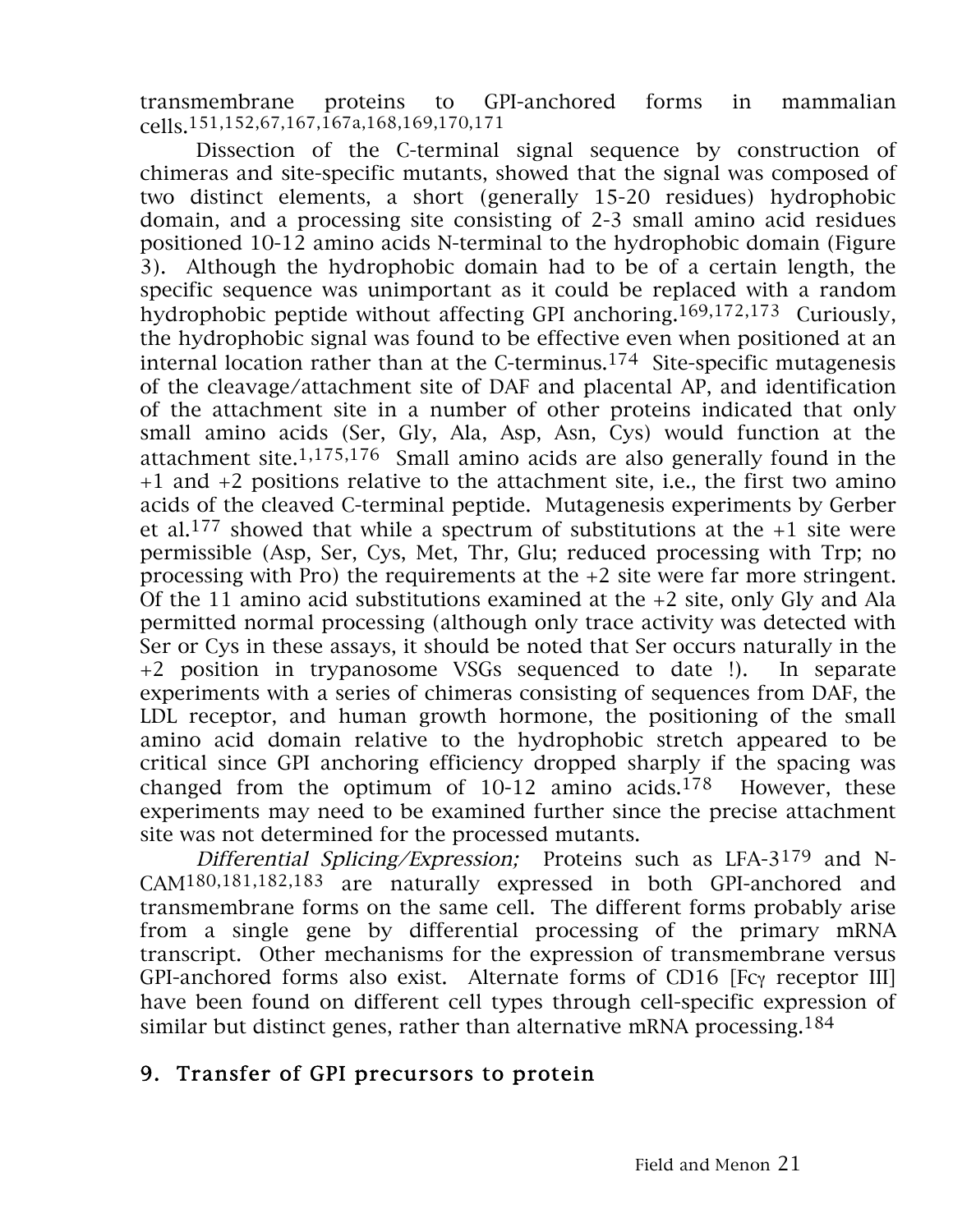Despite rapid GPI-anchoring of newly synthesized VSG in trypanosomes, membranes prepared from bloodstream trypanosomes contain a small amount of non-glycolipid-anchored VSG which can accept glycolipid precursors synthesized in situ or added exogenously.185 Although the membranes synthesize roughly equal quantities of radiolabelled P2 and P3, VSG labelled under the conditions of the in vitro assay is exclusively PI-PLC-sensitive, indicating that only P2 is transferred to the protein. The membranes also catalyze the transfer of exogenously added GPIs to VSG, demonstrating that the trypanosome GPIs P2, P3, and PP1, are all bona fide GPI anchor precursors. Transfer does not require ongoing protein synthesis and efficiency is unaltered in the presence of non-hydrolyzable ATP analogues or an ATP regenerating system,  $185$  consistent with a transpeptidation reaction mechanism (see below). Curiously, when radiolabelled P3 is added to the membranes, the processed (labelled) VSG is found to be PI-PLC-resistant<sup>185</sup> suggesting a lack of specificity under the assay conditions that is not reflected in living cells or when the precursors are synthesized in situ in membranes. In these situations P2 may have a competitive advantage over P3 resulting in exclusively PI-PLC-sensitive VSG. Alternatively, both lipids may be transferred to VSG acceptors but P3 anchored VSG may be rapidly inositol-deacylated to give PI-PLC-sensitive VSG, and this process is not supported by the in vitro system.

Non-GPI-anchored protein precursors can be detected in mammalian cells, particularly in mutants incapable of synthesizing complete GPI structures119,120,154 and in normal cells after inhibition of GPI biosynthesis with  $FGlc^{125}$  or ManN.<sup>83</sup> The unprocessed proteins could not be detected in cells metabolically labelled with  $[3H]$ ethanolamine or  $[3H]$ fatty acids, consistent with the lack of a GPI anchor. The proteins clearly retained the Cterminal hydrophobic tail since they partitioned into the detergent phase in Triton X-114 phase partitioning experiments, and unprocessed Thy-1 in five thymoma mutants (Classes A, C, E, F and H) could be metabolically labelled with  $[3H]$ tryptophan (the only tryptophan residue in Thy-1 is located in the C-terminal tail). $119,154$  In the absence of GPI synthesis, the nascent proteins may persist for several hours before finally being cleaved at or near the GPI attachment site, and secreted into the medium.83,125 Cells of the Class B mutant secrete Thy-1 after removal of some or all of the C-terminal domain.154 However, some thymoma mutants (Classes A, B, C, and E), apparently accumulate uncleaved Thy-1 (detected in metabolic labelling over a few hours) with immature N-linked glycans, suggesting that the peptide tail impairs exit from the ER or cis-Golgi.119,154

Curiously, in cells where GPI synthesis is not completely suppressed, but nevertheless reduced considerably to the point where detection of GPI anchor precursors is difficult, efficiency of transfer of GPI anchors appears to be selective so that some proteins are processed to a greater degree than others. For example in a T-cell hybridoma clone M43/8 which synthesizes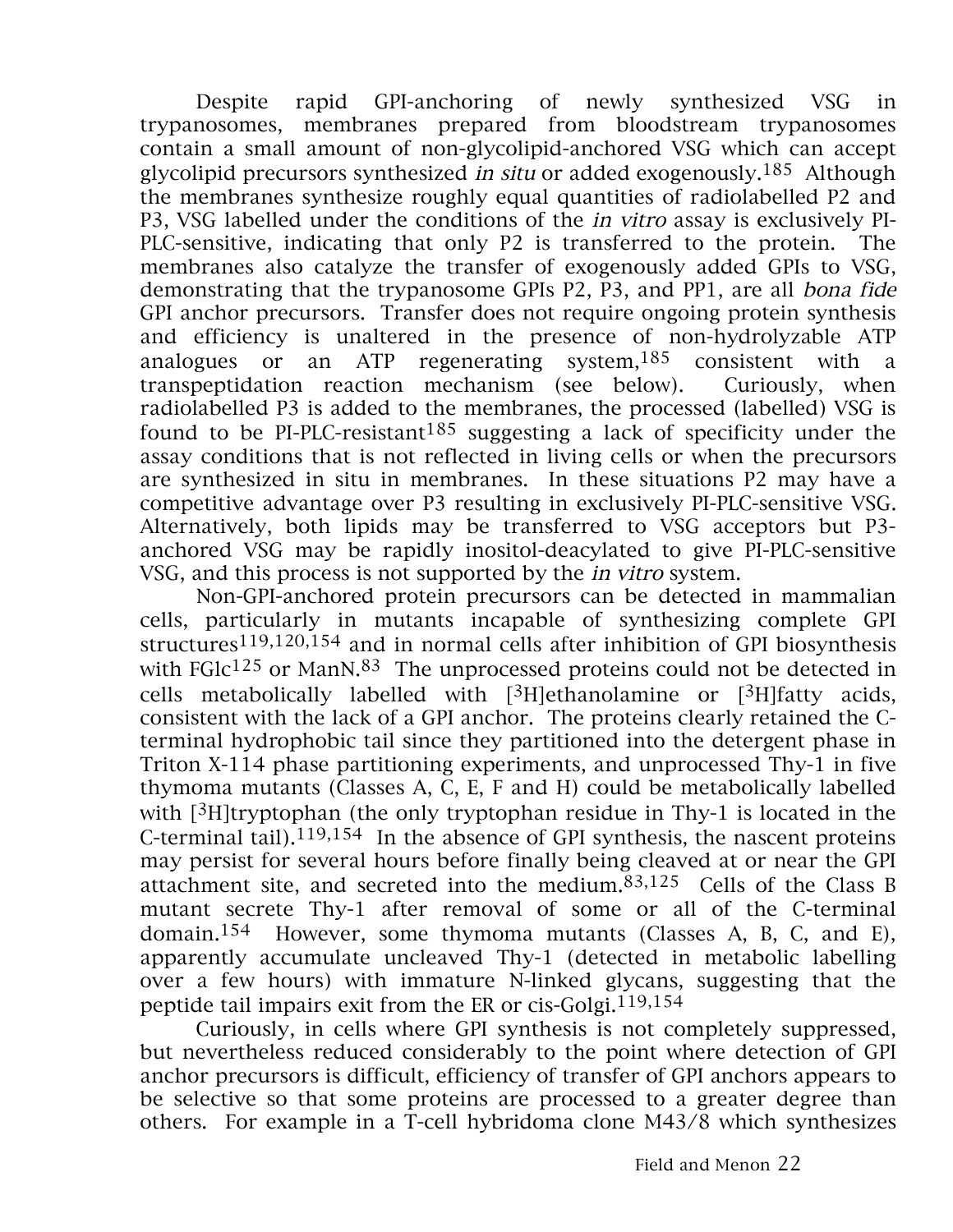anchor precursors at about 1% the level of wild-type, the surface expression of GPI-anchored Ly-6A was  $\sim$ 2% of wild-type, whereas Thy-1 was  $\sim$ 20%.<sup>186</sup> Similar results were obtained from analyses of neutrophils from patients with PNH: expression of GPI-anchored CD16 (Fcγ receptor III) expression was preserved, although reduced, whereas other GPI-anchored proteins (DAF (CD55) and CD59) were completely absent.<sup>187</sup>

It has been difficult to demonstrate the transfer of GPIs to proteins using mammalian in vitro translation-translocation systems, although the Cterminal cleavage event has been clearly described and indirect proof of glycolipid-anchoring has been obtained.101,102,103,188,189 The C-terminally processed protein was at least partly susceptible to PI-PLC.103 One difficulty has been to obtain GPI precursors of sufficiently high specific activity for use in in vitro assays where only femtomole amounts of protein are translated and processed. Nevertheless, considerable progress has been made, and it is clear that the GPI-anchoring event can be reproduced and studied in vitro. Recent experiments have used an engineered protein (derived from placental AP) that is of sufficiently low molecular weight so as to easily detect molecular weight changes caused by N- and C-terminal processing events.102 When the protein was synthesized in vitro in the presence of CHO cell microsomes, C-terminal processing lagged behind N-terminal signal sequence cleavage. C-terminal cleavage did not occur if microsomes derived from a GPI-mutant cell line (M38/20, defective in dolichol-P-mannose synthesis) were used instead, but was restored when polar lipids (presumably including GPI anchor precursors) from wild-type cells were added to the mutant cell microsomes (Kodukula, Yeh and Udenfriend, unpublished data).

The in vitro system described provides a basis for elucidating details of the GPI anchoring event, and possibly identification of the enzyme(s) involved. Mechanistically, GPI addition to protein appears to be a transpeptidation reaction possibly analogous to the penicillin-sensitive crosslinking of peptidoglycan strands during the synthesis of bacterial cell walls.<sup>190</sup> The amino terminus of a pentaglycine side-chain on one peptidoglycan strand attacks the terminal peptide bond in another strand to crosslink the two strands and release the terminal D-Alanine.<sup>191,192</sup> The reaction sequence includes formation of an R-D-Ala-enzyme complex, followed by transfer of R-D-Ala to the amino terminus of glycine. The reaction does not require an external source of energy since the energy of the D-Ala-D-Ala bond is conserved in the R-D-Ala-enzyme complex. Transpeptidation reactions are also carried out by a variety of peptidases<sup>193,194</sup> and *γ*-glutamyl transpeptidases.<sup>195</sup> Recently described examples of protein splicing196,197,198 may also involve transpeptidation, but in these cases definite mechanistic proof remains to be established.

#### V. BIOLOGICAL CHARACTERISTICS AND SIGNIFICANCE OF GPI ANCHORS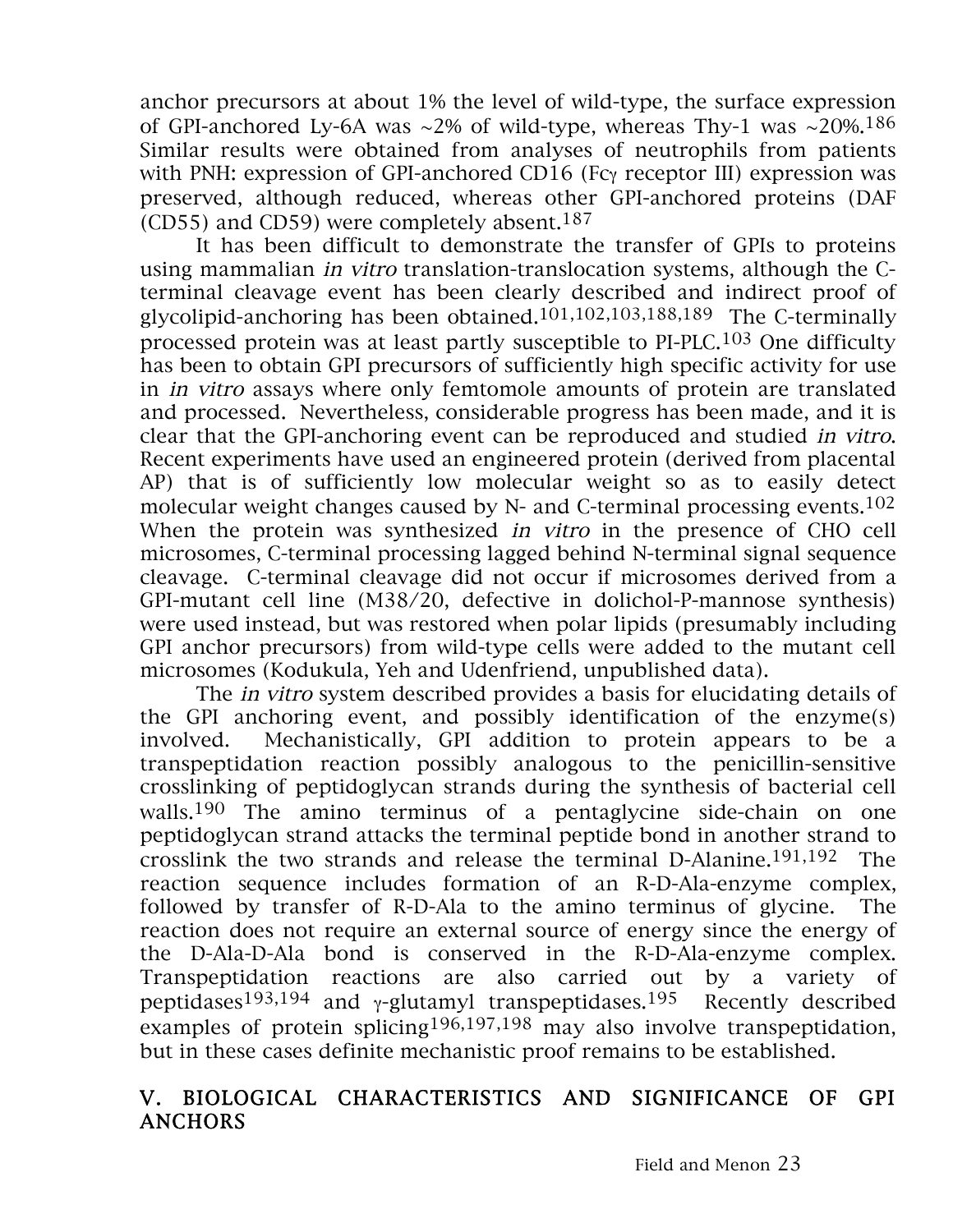## 1. Mobility of GPI-anchored proteins: lateral diffusion in the plane of the membrane

Lateral diffusion coefficients of membrane-spanning proteins are typically substantially lower than those for lipids (membrane proteins  $D \sim 10^{-1}$ <sup>10</sup> cm<sup>2</sup>/s, lipids D ~10<sup>-8</sup> cm<sup>2</sup>/s) presumably because of constraints imposed on protein diffusion by interactions with the extracellular matrix and the cytoskeleton.199,200 These interactions presumably also account for the immobile fraction (usually 20-50%,  $D < 10^{-12}$  cm<sup>2</sup>/s) of protein molecules consistently detected in fluorescence photobleaching recovery (FPR) measurements. Since the GPI anchor does not cross the membrane bilayer, GPI-anchored proteins might be expected to be relatively highly mobile compared to membrane-spanning proteins, and possess a small, possibly zero, immobile fraction. However, diffusion measurements for several GPI anchored proteins show that the GPI-anchor does not necessarily confer a high degree of mobility, and that mobility may be determined primarily through interactions of the extracellular domain with other cell surface components.<sup>201</sup> It should be noted that the GPI-anchored folate receptor is highly clustered and presumably immobile in the plasma membrane of epithelial cells, a state dependent on cholesterol and therefore attributed to lipid-lipid rather than protein-protein interactions.202,203 One difference between otherwise similar GPI-anchored versus transmembrane proteins (such as the Class I major histocompatibility molecules  $H-2D<sup>b</sup>$  (membranespanning) and Qa-2 (GPI-anchored)) is that membrane-spanning proteins appear to be confined to micrometer scale membrane domains defined by dynamic cytoplasmic barriers which do not restrict the long range (several micrometers) lateral movement of GPI-anchored proteins.204,205

## 2. Secretion, sorting, and endocytosis of GPI-anchored proteins

The plasma membrane of polarized epithelial cells is divided into two membrane domains (apical and basolateral) by a circumferential ring of tight junctions formed between adjacent cells. The unique composition of each plasma membrane domain is apparently achieved, at least in some cell types (such as the Madin-Darby canine kidney (MDCK) cell line), by packaging of apical and basolateral components into separate carrier vesicles derived from the trans-Golgi network (TGN).206,207 GPI anchored proteins (such as AP, folate receptor, trehalase, and aminopeptidase P) are located preferentially on the apical surface of polarized epithelia,202,208,209,210 suggesting that the GPI anchor may contain apical targeting<br>information.<sup>208,212,213,214</sup> This possibility was explored in transfection This possibility was explored in transfection experiments in MDCK cells using a variety of fusion proteins. Conversion of normally basolaterally targeted membrane-spanning or secreted proteins to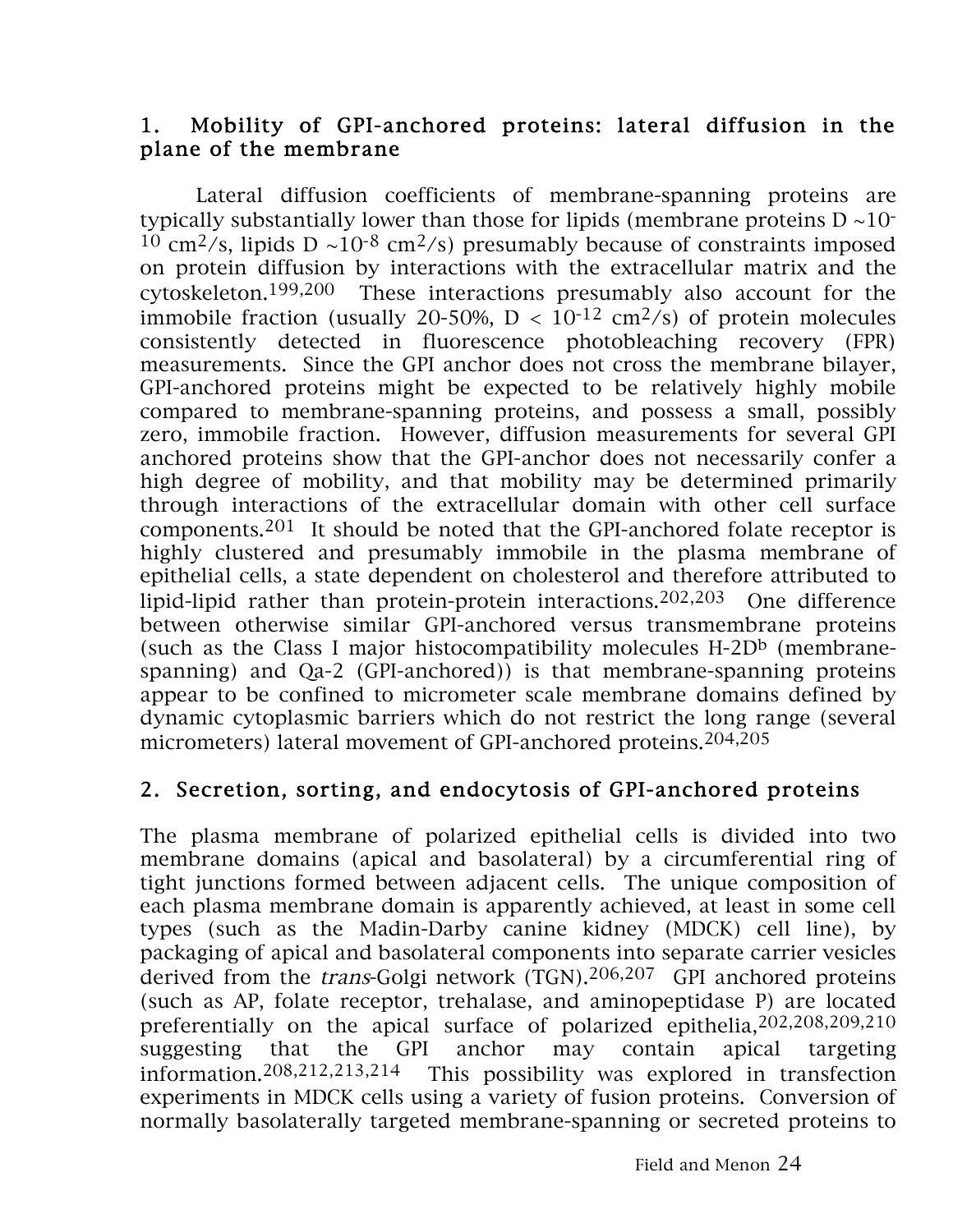GPI-anchored forms resulted in apical expression of the proteins in MDCK cells.208,215 These results were extended in other experiments in which the GPI signal in AP was replaced with the transmembrane-cytoplasmic domain of a normally basolaterally targeted membrane protein resulting in basolateral expression.208 Inhibition of GPI synthesis with ManN (see above) resulted in accumulation of an unprocessed protein precursor which was eventually cleaved and secreted without polarity.83 Although the GPI anchor may compete with other - possibly conflicting or redundant - targeting signals in the ectodomains of GPI-anchored proteins it appears to act as a "dominant" apical sorting signal in renal (e.g., MDCK) and intestinal (e.g.,  $CaCo-2$ ) epithelial cell lines.<sup>212,213</sup> Interestingly, polarized sorting of GPIanchored proteins also occurs in neurons: Thy-1 is expressed on axonal membranes but not on the neuronal cell bodies or dendrites.  $216$ 

The mechanism by which GPI-anchored proteins are delivered to the apical surface is not known. The most attractive hypothesis207 is that GPIanchored proteins cluster with glycosphingolipids and relevant accessory proteins in the cytosolic leaflet of the TGN membrane. These patches eventually form vesicles containing the necessary markers and machinery for specific delivery to the apical plasma membrane. Evidence for such aggregates has come from analyses of changes in detergent solubility of GPIanchored proteins (specifically AP) as they traverse the secretory pathway.217 AP became insoluble in ice-cold Triton X-100 before reaching the TGN, whereas transmembrane proteins were completely solubilized. The detergent insoluble material was enriched in sphingolipids relative to glycerophospholipids, consistent with the notion that GPI-anchored proteins and glycolipids aggregate in the Golgi as a first step toward sorting and delivery to the apical plasma membrane.

GPI-anchored proteins appear to be excluded from the clathrinmediated endocytic pathway. Thy-1, Ly-6A, 5'-nucleotidase, and the folate receptor are poorly represented in clathrin coated pits when compared with transmembrane proteins such as the transferrin receptor and the LDL receptor.202,218,219,220 The folate receptor mediates the transport of 5 methyltetrahydrofolic acid into the cytoplasm by using an unusual nonclathrin-coated pit pathway.202,203,221 The receptor is distributed in remarkably dense clusters in the apical plasma membrane of a kidney epithelial cell line (MA104), typically near non-clathrin coated membrane invaginations called caveolae.<sup>221</sup> Clustering diminishes in the absence of cholesterol.<sup>203</sup> Rothberg et al.<sup>202,222</sup> propose that the receptor mediates 5methyltetrahydrofolic acid transport into the cytoplasm by partitioning into the caveolae which are capable of transiently closing leaving the receptor inaccessible to antibody probes. The closed caveolar compartment may be acidifed to release the folate, which then enters the cytoplasm via a transmembrane transporter present in the caveolae. The folate is trapped in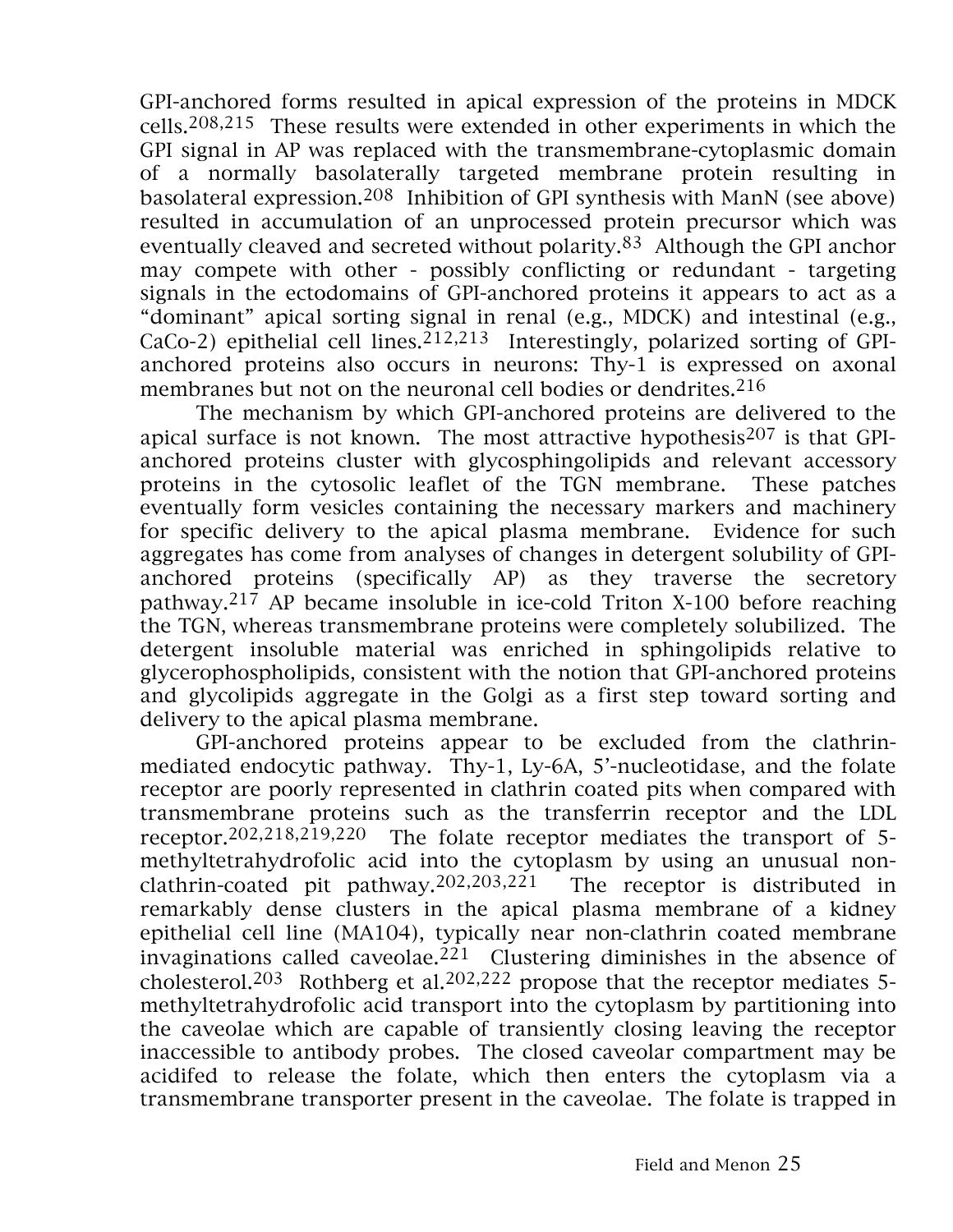the cytoplasm after being covalently modified. The caveolae then unseal and the receptors become available for another cycle.

## 3. Signal transduction

A number of GPI-anchored proteins are implicated in signalling events in T lymphocytes and in other hematopoietic cells.<sup>223</sup> Activation of T cells resulting in lymphokine production and cell proliferation can be achieved by antibody-mediated cross-linking of GPI-anchored proteins such as Thy-1,224 Qa-2,225 or Ly-6A (also known as TAP).123,226 Activation via GPI-anchored proteins seems to require a functional T-cell receptor, since mutant cell lines deficient in the receptor cannot respond to antibodies against Thy-1 or Ly-6.227 Transmembrane forms of Qa-2 and Ly-6A/E cannot mediate T-cell activation,225,226 suggesting that the GPI anchor is a critical component of the stimulus.

The precise role of GPI-anchored proteins in T-cell signalling is far from clear, and it is not possible at this stage to reconcile all the available data. Recent results indicate that GPI-anchored proteins are not required in the early stages of T-cell activation leading to production of interleukin-2 (IL-2), since a T-cell hybridoma mutant defective in GlcNAc-PI synthesis responded normally to mitogenic stimuli.<sup>228</sup> An explanation for these apparently conflicting results may lie in the differences between normal Tcells and T-cell hybridomas, particularly in the requirement for cellular adhesion for activation. Removal of the majority of GPI-anchored proteins from the T-cell surface by PI-PLC treatment eliminates the ability of the cells to respond to mitogens such as Concanavalin A,229,230 despite apparently undiminished binding of fluorescent Con A to the cell surface. Curiously, activation of T-cells rendered the GPI-anchored proteins resistant to PI-PLC, 229, 231, 232 possibly because of protective interactions with other proteins or membrane components necessary for or produced by the activation process. PI-PLC treatment may remove a protein critical for T-cellaccessory cell interaction, or, possibly eliminate critical high affinity Con A binding sites. In this context it should be noted that a T-cell hybridoma mutant expressing only intermediate affinity Con A binding sites (high affinity sites corresponding to high mannose glycans were not synthesized owing to a dolichol-P-mannose synthase defect) was shown to be unresponsive to antigen, superantigen, and Con  $A^{228}$ 

What, if any, is the role of the GPI-anchor in cell signalling? It is possible that the signalling mechanism involves the phospholipase-mediated degradation of the GPI anchor resulting in diacylglycerol which could flip into the inner leaflet of the plasma membrane bilayer and activate protein kinase C. In this context it is interesting to note the identification of a PIspecific phospholipase C activity at the surface of Swiss 3T3 cells.233 Proteolytic or other cleavage of the anchor, coupled with the action of a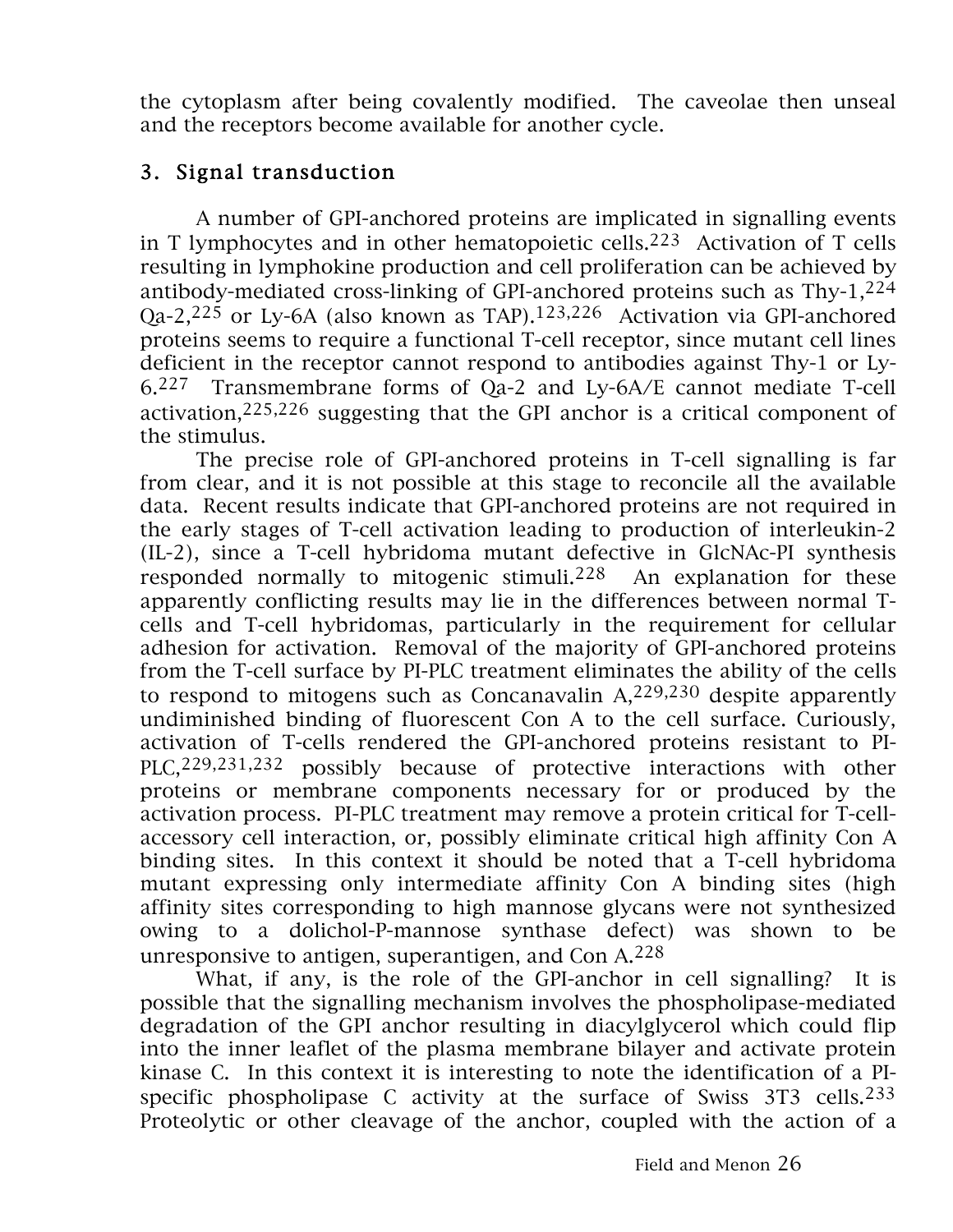phospholipase, could result in a phosphoglycan moiety with second messenger properties as proposed for the insulin system2,234 - the glycan could be delivered to the cytosol via a caveola-based mechanism as proposed for the delivery of folate.<sup>222</sup> Interestingly, early investigations of the effect of B. anthrax suggested that the toxin (subequently identified as PI-PLC) had insulinomimetic properties.12

Alternatively, GPI-anchored proteins may mediate activation signals through an interaction between the GPI structure and one or more membrane proteins, such as the T-cell receptor-CD3 complex.<sup>223</sup> Interactions between GPI anchors and membrane proteins have been suggested previously. For example, 10-20% of cell-surface Thy-1 was shown to be in a detergent-insoluble complex involving a protease-sensitive 55kDa membrane protein, minor amounts of Qa-2 and a variety of membrane associated proteins that could not be labelled by surface iodination.235 Recent data describing co-immunoprecipitation of the cytosolic protein tyrosine kinase p56lck with some GPI-anchored proteins in human and mouse T-cells, <sup>236</sup> provides another example of a GPI anchor-protein interaction. Again, interaction of the GPI anchor with p56lck must be mediated by one or more intermediary proteins since the kinase is a myristylated cytosolic protein and the GPI is confined to the opposite (external) leaflet of the plasma membrane bilayer.

### VI ACKNOWLEDGEMENTS

This work was supported by NIH Grants AI21531 (to G.A.M. Cross) and AI28858 (to A.K.M.). We thank Drs. K. Kodukula, M.G. Low, M. Soloski, V. Stevens, S. Udenfriend, j. Vidugiriene, S. Vijaysarathy, and E.T.H. Yeh for helpful discussions and comments on the manuscript, and Dr M.G. Low for invaluable assistance in compiling Table 1.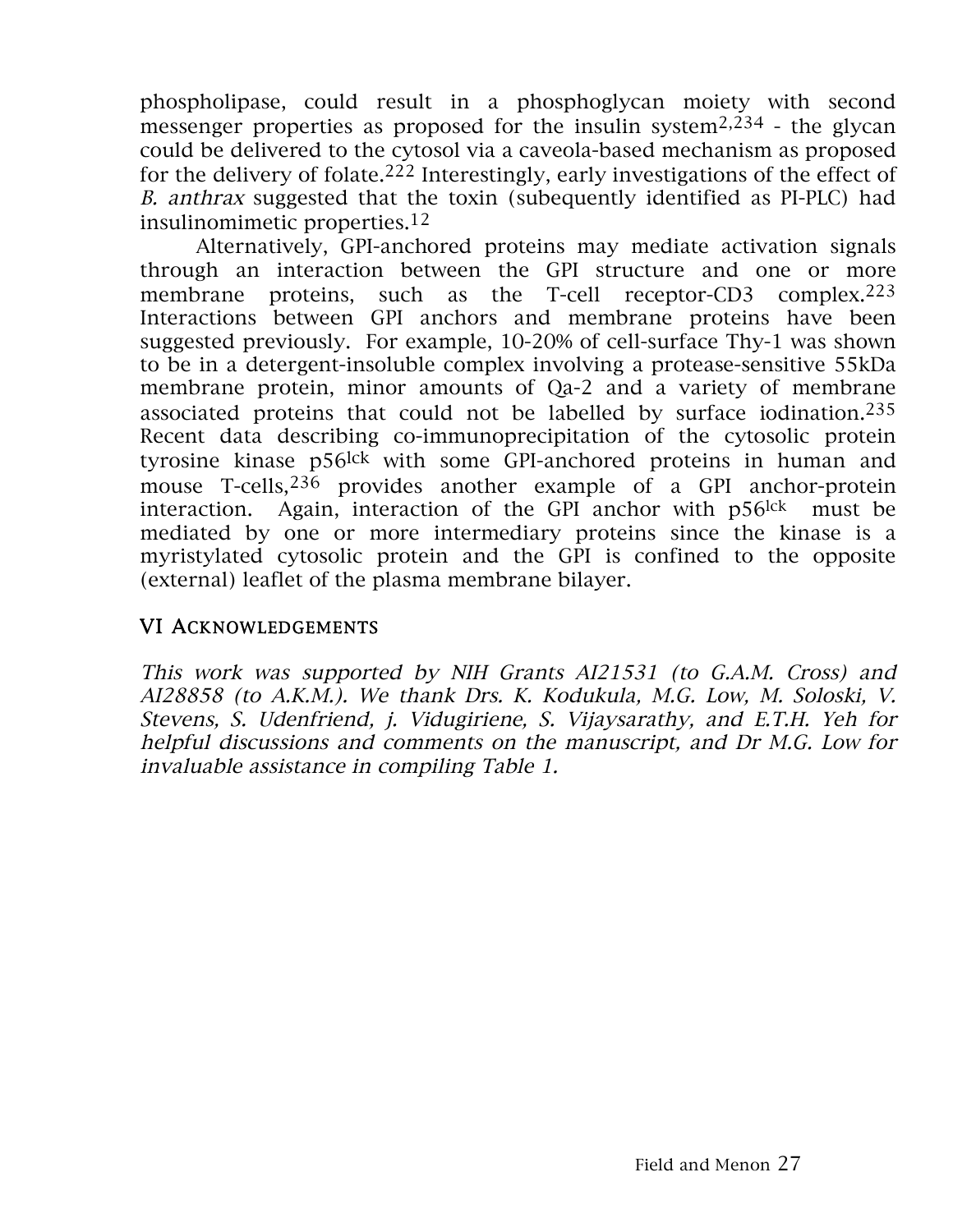#### VII LITERATURE CITED

- 1. Cross, G.A.M. Glycolipid anchoring of plasma membrane proteins. Ann. Rev. Cell Biol. 6, 1, 1990.
- 2. Low, M.G., and Saltiel, A. Structural and functional roles of glycosylphosphatidylinositol in membranes. Science 239, 268, 1988.
- 3. Low, M.G. The glycosyl-phosphatidylinositol anchor of membrane proteins. Biochim. et Biophys. Acta 988, 427, 1989.
- 4. Low, M.G. Glycosyl-phosphatidylinositol: a versatile anchor for cell surface proteins. FASEB J. 3, 1601, 1989.
- 5. Ferguson, M.A.J., and Williams, A.F. Cell surface anchoring of proteins via glycosylphosphatidyl-inositol structures. Ann. Rev. Biochem. 57, 285, 1988.
- 6. Thomas, J.R., Dwek, R.A., and Rademacher, T.W. Structure, biosynthesis and function of glycosylphosphatidyl-inositols. Biochemistry 29, 5413,1990
- 7. Lisanti, M.P., Rodriguez-Boulan, E., and Saltiel, A.R. Emerging functional roles for the glycosyl-phosphatidylinositol membrane protein anchor. J. Memb. Biol. 117, 1, 1990.
- 8. Doering, T.L., Masterson, W., Hart, G.W., and Englund, P.T. Biosynthesis of glycosylphosphatidyl-inositol membrane anchors. J. Biol. Chem. 265, 611, 1990.
- 9. Field, M.C., and Menon, A.K. Biosynthesis of glycosylphosphatidylinositol membrane anchors in Trypanosoma brucei. Trends Glycosci. Glycotech. 10, 111, 1991.
- 10. Menon, A.K. Biosynthesis of glycosyl-phosphatidylinositol. Cell Biol. Int. Rep. 15, 1007, 1991.
- 11. Smith, R., Keppie, J., Stanley, J.L., and Harris-Smith, P.W. The chemical basis of the virulence of Bacillus anthrax. IV: Secondary shock as the major factor in the death of guinea-pigs from anthrax. Br. J. Exp. Pathol. 36, 323, 1955.
- 12. Slein, M.W., and Logan, G.F. Mechanism of action of the toxin of Bacillus anthracic. I. Effect in vivo on some blood serum components. J. Bacteriol. 80, 77, 1960.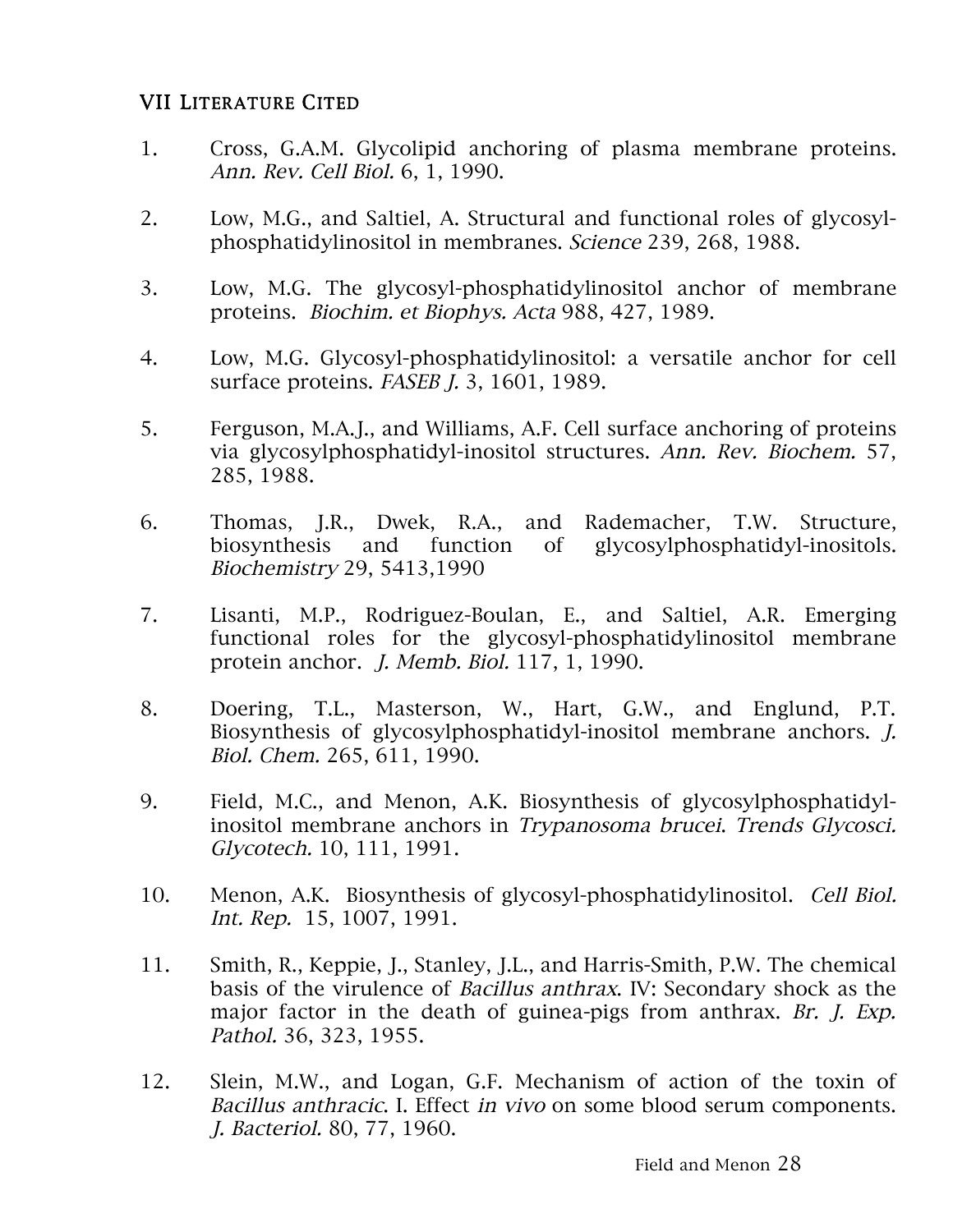- 13. Slein, M.W., and Logan, G.F. Mechanism of action of the toxin of Bacillus anthracic. II. Alkaline phosphatasemia produced by culture filtrates of various Bacilli. J. Bacteriol. 83, 359, 1962.
- 14. Slein, M.W., and Logan, G.F. Partial purification and properties of two phospholipases of Bacillus cereus. J. Bacteriol. 85, 369, 1963.
- 15. Slein, M.W., and Logan, G.F. Characterization of the phospholipases of Bacillus cereus and their effects on erythrocytes, bone, and kidney cells. J. Bacteriol. 90, 69, 1965.
- 16. Low, M.G., and Finean. J. Release of alkaline phosphatase from membranes by a phosphatidylinositol-specific phospholipase C. Biochem. J. 167, 281, 1977.
- 17. Ikezawa, H., Yamanegi, M., Taguchi, R., Miyashita, T., and Ohyabu, T. Studies of phosphatidylinositol phosphodiesterase (phospholipase C type) of Bacillus cereus. I. Purification, properties and phosphatasereleasing activity. Biochim. Biophys. Acta 450, 154, 1976.
- 18. Taguchi, R., Yoshinari, A., and Ikezawa, H. Purification and properties of phosphatidylinositol-specific phospholipase C of Bacillus thuringiensis. Biochim. Biophys. Acta 619, 48, 1980.
- 19. Taguchi, R., and Ikezawa, H. Phosphatidylinositol-specific phospholipase C from Clostridium novyi type A. Arch. Biochem. Biophys. 186, 196, 1978.
- 20. Low, M.G., and Finean, J. Non-lytic release of acetylcholinesterase from erythrocytes by a phosphatidylinositol-specific phospholipase C. FEBS Lett. 82, 143, 1977.
- 21. Low, M.G., and Finean, J. Specific release of plasma-membrane proteins by a phosphatidylinositol-specific phospholipase C. Biochim. Biophys. Acta 508, 565, 1978.
- 22. Low, M.G., and Zilversmit, D.B. Role of phosphatidylinositol in attachment of alkaline phosphatase to membranes. Biochemistry 19, 3913, 1980.
- 23. Futerman, A.H., Fiorini, R.M., Roth, E., Low, M.G., and Silman, I. Physicochemical behaviour and structural characteristics of membrane-bound acetylcholinesterase from Torpedo electric organ.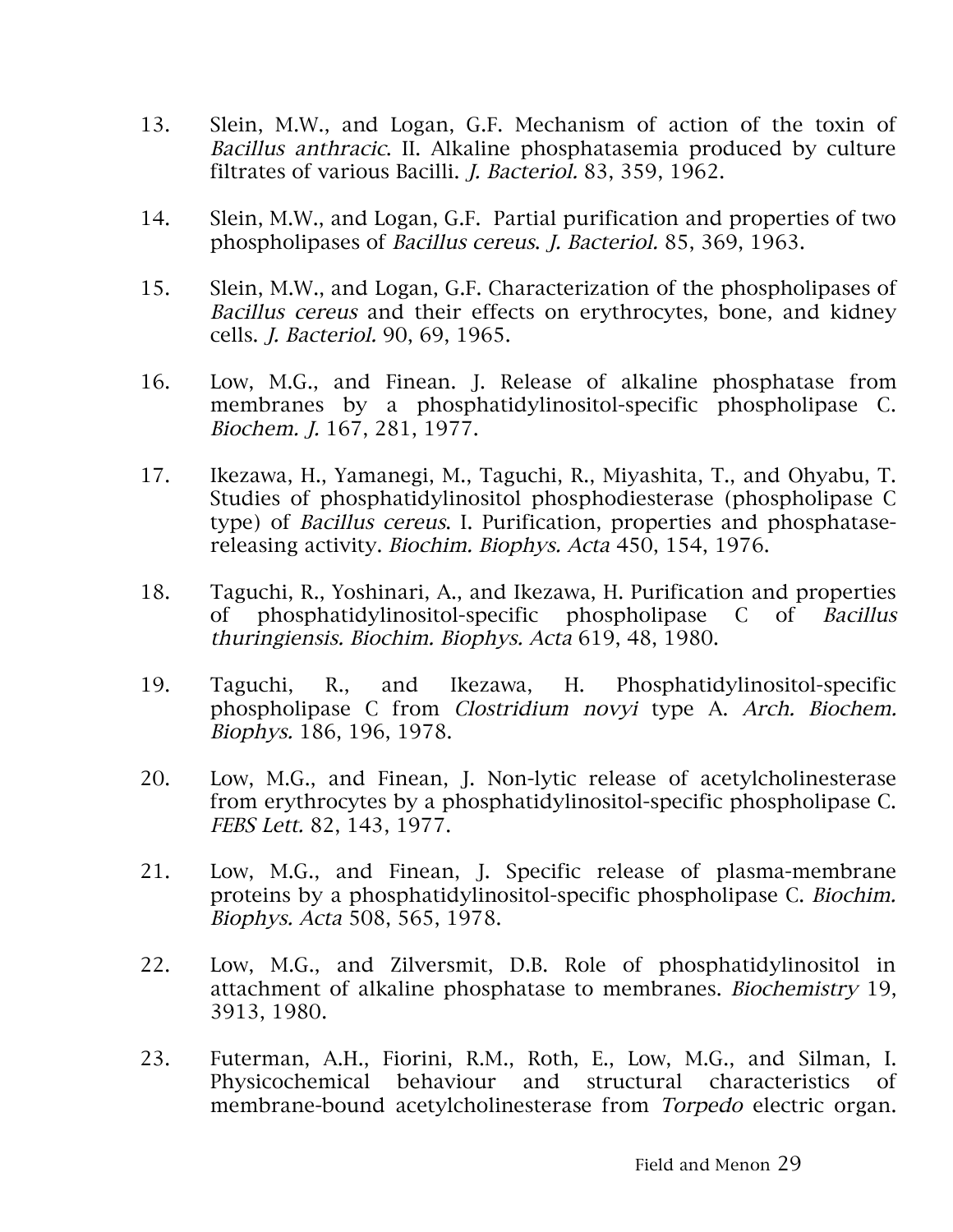Effect of phosphatidylinositol-specific phospholipase C. Biochem. J. 226, 369, 1985.

- 24. Futerman, A.H., Low, M.G., Ackermann, K.E., Sherman, W.R., and Silman, I. Identification of covalently bound inositol in the hydrophobic membrane-anchoring domain of Torpedo acetylcholinesterase. Biochem. Biophys. Res. Comm. 129, 312, 1985.
- 25. Low, M.G., Futerman, A.H., Ackermann, K.E., Sherman, W.R., and Silman, I. Removal of covalently bound inositol from Torpedo acetylcholinesterase and mammalian alkaline phosphatases by deamination with nitrous acid. Biochem. J. 241, 615, 1987.
- 26. Williams, A.F., and Gagnon, J. Neuronal cell Thy-1 glycoprotein: homology with immunoglobulin. Science 216, 696, 1982.
- 27. Low, M.G., and Kincade, P.W. Phosphatidylinositol is the membrane anchoring domain of the Thy-1 glycoprotein. Nature (Lond.) 318, 62, 1985.
- 28. Campbell, D.G., Gagnon, J., Reid, K.B.M., and Williams, A.F. Rat brain Thy-1 glycoprotein: the amino acid sequence, disulphide bonds and an unusual hydrophobic region. Biochem. J. 195, 15, 1981.
- 29. Tse, A.G.D., Barclay, A.N., Watts, ,A., and Williams, A.F. A glycophospholipid tail at the carboxyl terminus of the Thy-1 glycoprotein of neurons and thymocytes. Science 230, 1003, 1985.
- 30. Williams, A.F., and Tse, A.G.D. A glycophospholipid covalently attached to the C-terminus of the Thy-1 glycoprotein. Biosci. Reports 5, 999, 1985
- 31. Allen, G., Gurnett, L.P., and Cross, G.A.M. The complete amino acid sequence of a variant surface glycoprotein (VSG 117) from Trypanosoma brucei. J. Mol. Biol. 157, 527, 1982.
- 32. Boothroyd, J.C., Paynter, C.A., Coleman, S.L., and Cross, G.A.M. Complete nucleotide sequence of complementary DNA coding for a variant surface glycoprotein from Trypanosoma brucei. J. Mol. Biol. 157, 547, 1982.
- 33. Cross, G.A.M. Structure of the variant glycoproteins and surface coat of Trypanosoma brucei. Phil. Trans. Roy. Soc. Lond. Ser. B. 307, 3, 1984.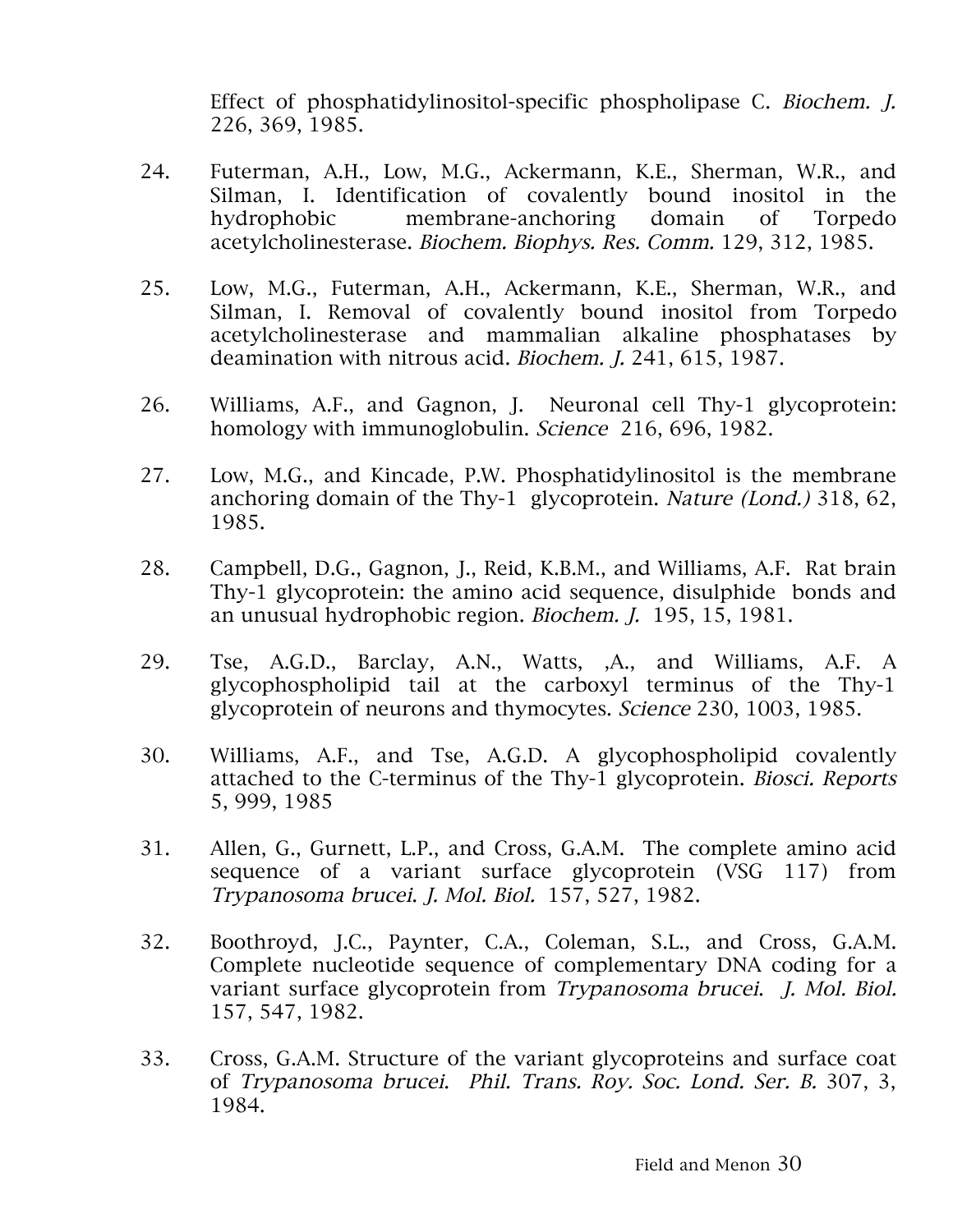- 34. Cross, G.A.M. Identification, purification and properties of variantspecific glycoprotein antigens constituting the surface coat of Trypanosoma brucei. Parasitology 71, 393, 1975.
- 35. Cross, G.A.M. Release and purification of Trypanosoma brucei variant surface glycoprotein. J. Cell Biochem. 24, 79, 1984a
- 36. Cardosa de Almeida, M.L., and Turner, M.T. The membrane form of variant surface glycoproteins of Trypanosoma brucei. Nature 302, 349, 1983
- 37. Cardosa de Almeida, M.L., Allan, L.M., and Turner, M.T. Purification and properties of the membrane form of variant surface glycoproteins (VSGs) from Trypanosoma brucei. J. Protozool. 31, 53, 1984.
- 38. Ferguson, M.A.J., and Cross, G.A.M. Myristylation of the membrane form of a Trypanosoma brucei variant surface glycoprotein. J. Biol. Chem. 259, 3011, 1984.
- 39. Holder, A.A., and Cross, G.A.M. Glycopeptides from variant surface glycoproteins of Trypanosoma brucei: C-terminal location of antigenically crossreacting carbohydrate moieties. Mol. Biochem. Parasitol. 2, 135, 1981
- 40. Holder, A.A. Characterisation of the cross-reacting carbohydrate groups on two variant surface glycoproteins of Trypanosoma brucei. Mol. Biochem. Parasitol. 7, 331, 1983.
- 41. Barbet, A.F., and McGuire, T.C. Cross-reacting determinants in variant-specific surface antigens of African trypanosomes. Proc. Natl. Acad. Sci. USA 75, 1989, 1978.
- 42. Cross, G.A.M. Crossreacting determinants in the C-terminal region of trypanosome variant surface antigens. Nature 277, 310, 1979.
- 43. Holder, A.A. Carbohydrate is linked through ethanolamine to the Cterminal amino acid of Trypanosoma brucei variant surface glycoprotein. Biochem. J. 209, 261, 1983.
- 44. Ferguson, M.A.J., Low, M.G., and Cross, G.A.M. Glycosyl-sn-1,2 dimyritylphospatidylinositol is covalently linked to *Trypanosoma* brucei variant surface glycoprotein. J. Biol. Chem. 260, 14547, 1985.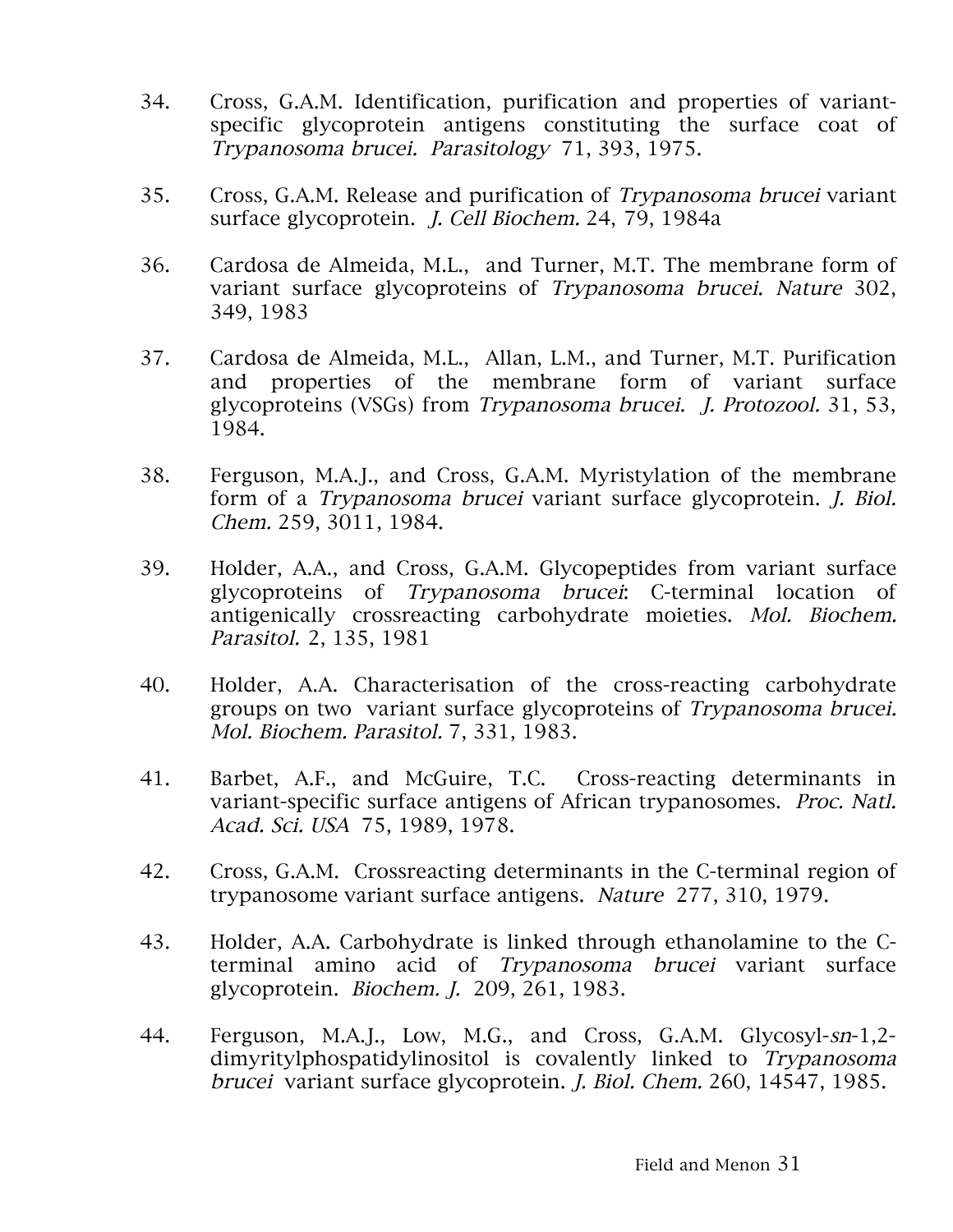- 45. Bordier, C., Etges, R.J., Ward, J., Turner, M.J., and Cardoso de Almeida, M.L. Leishmania and Trypanosoma surface glycoproteins have a common glycophospholipid membrane anchor. Proc. Natl. Acad. Sci. USA 83, 5988, 1986.
- 46. Holder, A.A. Glycosylation of the variant surface antigens of Trypanosoma brucei. Curr. Top. Microbiol. Immunol. 117, 57, 1985
- 47. Strang, A.M., Williams, J.M., Ferguson, M.A.J., Holder, A.A., and Allen, A.K. Trypanosoma brucei brucei variant surface glycoprotein contains a non-N-acetylated glucosamine. Biochem. J. 234, 481, 1986.
- 48. Ferguson, M.A.J., Haldar, K., and Cross, G.A.M. Trypanosoma brucei variant surface glycoprotein has a sn-1, 2-dimyristyl glycerol membrane anchor at its COOH terminus. J.Biol. Chem. 260, 4963, 1985.
- 49. Zamze, S.E., Ferguson, M.A.J., Collins, R., Dwek, R.A., and Rademacher, T.W. Characterisation of he cross-reacting determinant (CRD) of he glycosyl-phosphatidylinositol membrane anchor of Trypanosoma brucei variant surface glycoprotein. Eur. J. Biochem. 176, 527, 1988.
- 50. Ferguson, M.A.J., Homans, S.W., Dwek, R.A., and Rademacher, T.W. Glycosyl-phosphatidylinositol moiety that anchors Trypanosoma brucei variant surface glycoprotein to the membrane. Science 239, 753, 1988.
- 51. Roberts, W.L., Myher, J.J., Kuksis, A., Low, M.G., and Rosenberry, T.L. Lipid analysis of the glycoinositol phospholipid membrane anchor of human eryhtrocyte acetylcholinesterase: palmitoylation of inositol results in resistance to phosphatidylinositol-specific phospholipase C. J. Biol. Chem. 263, 18766, 1988.
- 52. Roberts, W.L., Santikarn, S., Reinhold, V.N., and Rosenberry, T.L. Structural characterization of the glycoinositol phospholipid membrane anchor of human erythrocyte acetylcholinesterase by fast atom bombardment mass spectrometry. J. Biol. Chem. 263, 18776, 1988.
- 53. Schneider, P., Ferguson, M.A.J., McConville, M.J., Mehlert, A., Homans, S.W., and Bordier, C. Structure of the glycosylphosphatidylinositol membrane anchor of Leishmania major promastigote surface protease. J. Biol. Chem. 265, 16955, 1990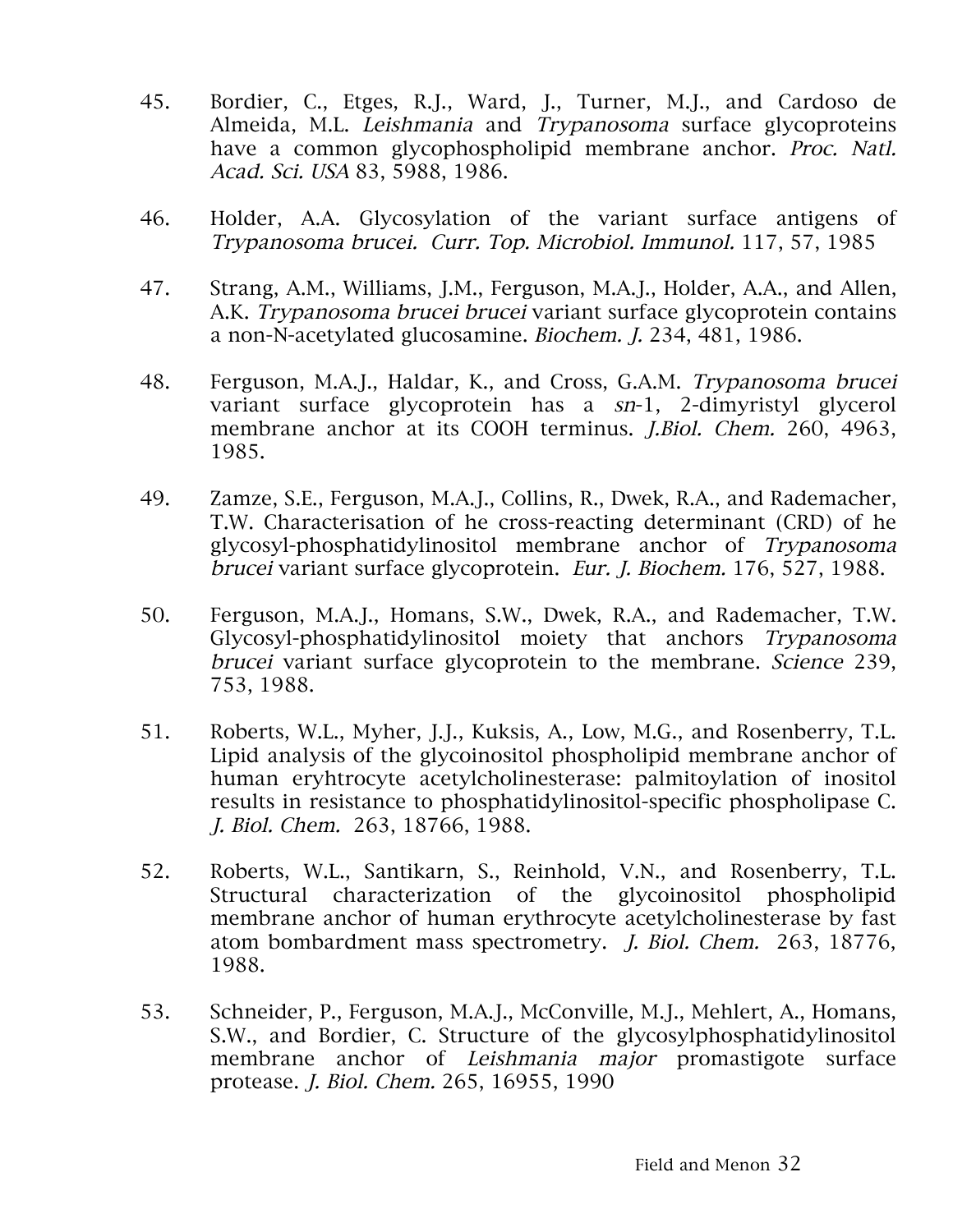- 54. Baldwin, M.A., Stahl, N., Reinders, L.G., Gibson, B.W., Prusiner, S.B., and Burlingame, A.L. Permethylation and tandem mass sepctrometry of oligosaccharides having free hexosamine: analysis of the glycoinositol phospholipid anchor glycan from the scrapie prion protein. Anal. Biochem. 191, 174, 1990.
- 55. Field, M.C., Menon, A.K., and Cross, G.A.M. A glycosylphosphatidylinositol protein anchor from procyclic stage Trypanosoma brucei: lipid structure and biosynthesis. The EMBO J. 10, 2731, 1991.
- 56. Stadler, J., Keenan, T.W., Bauer, G., and Gerisch, G. The contact site A glycoprotein of Dictyostelium discoideum carries a phospholipid anchor of a novel type. The EMBO J. 8, 371, 1989.
- 57. Orlandi, PA., and Turco, S.J. Structure of the lipid moiety of the Leishmania donovani Lipophosphoglycan. J. Biol. Chem. 262, 10384, 1987
- 58. Krakow, J.L., Doering, T.L., Masterson, W.J., Hart, G.W., and Englund, P.T. A glycolipid from Trypanosoma brucei related to the variant surface glycoprotein membrane anchor. Mol. Biochem. Parasitol. 36, 263, 1989.
- 59. Mayor, S., Menon, A.K., and Cross, G.A.M. Glycolipid precursors for the membrane anchor of Trypanosoma brucei variant surface glycoproteins: I. Lipid structures of the phosphatidylinositol-specific phospholipase C sensitive and resistant glycolipids. J. Biol. Chem. 265, 6174, 1990.
- 60. Field, M.C., Menon, A.K., and Cross, G.A.M. Developmental variation of glycosylphosphatidylinositol membrane anchors in Trypanosoma brucei: identification of a candidate biosynthetic precursor of the glycosylphosphatidylinositol anchor of the major procyclic stage surface glycoprotein. J. Biol. Chem. 266, 8392, 1991.
- 61. DeGasperi, R., Thomas, L.J., Sugiyama, E., Chang, H.-M., Beck, P.J., Orlean, P., Albright, C., Waneck, G., Sambrook, J.F., Warren, C.D., and Yeh, E.T.H. Correction of a defect in mammalian GPI anchor biosynthesis by a transfected yeast gene. Science 250, 988, 1990.
- 62. Puoti, A., Desponds, C., Fankhauser, C., and Conzelmann, A. Characterization of a glycophospholipid intermediate in the biosynthesis of glycosylphosphatidylinositol anchors accumulating in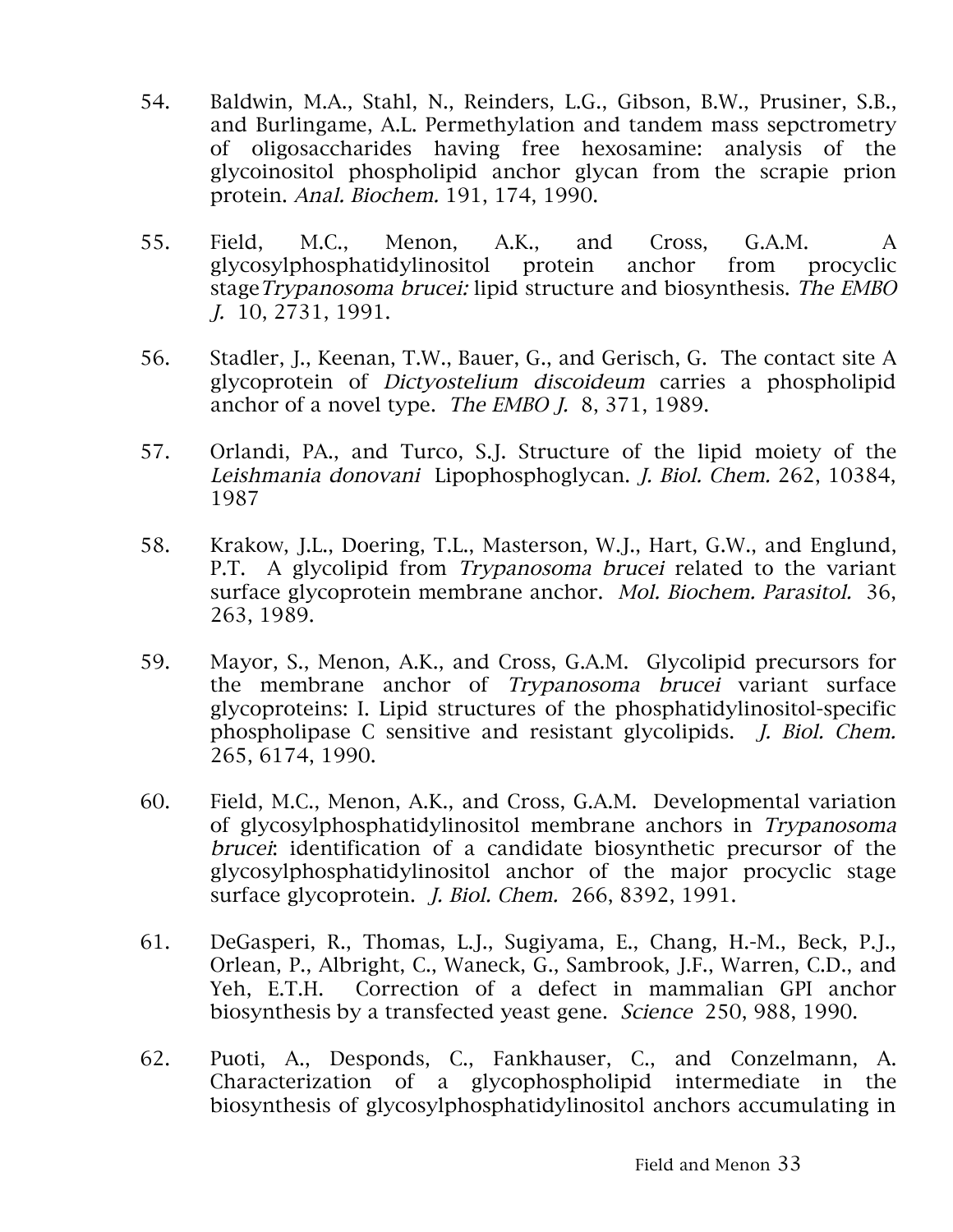the Thy-1 negative lymphoma line SIA-b. J. Biol. Chem. 266, 21051, 1991.

- 63. Sugiyama, E., DeGasperi, R., Urakaze, M., Chang, H.-M., Thomas, L.J., Hyman, R., Warren, C.D., and Yeh, E.T.H. Identification of defects in glycosylphosphatidylinositol anchor biosynthesis in the Thy-1 expression mutants. J. Biol. Chem. 266, 12119, 1991.
- 64. Homans, S.W., Ferguson, M.A.J., Dwek, R.A., Rademacher, T.W., Anand, R., and Williams, A.F. Complete structure of the glycosylphosphatidylinositol membrane anchor of rat brain Thy-1 glycoprotein. Nature 333, 269, 1988.
- 65. Bangs, J.A., Andrews, N.W., Hart, G.W., and Englund, P.T. Posttranslational modification and intracellular transport of a trypanosome variant surface glycoprotein. J. Cell Biol. 103, 255, 1986.
- 66. McConville, M.J., and Bacic, A. A family of glycoinositol phospholipids from Leishmania major: isolation, characterization and antigenicity. J. Biol. Chem. 264, 757, 1989.
- 67. McConville, M.J., and Bacic, A. The glycoinositolphospholipid profiles of two Leishmania major strains that differ in lipophosphoglycan expression. Mol. Biochem. Parasitol. 38, 57, 1990.
- 68. McConville, M.J., Homans, S.W., Thomas-Oates, J.E., Dell, A., and Bacic, A. Structures of the glycoinositol phospholipids from Leishmania major. J. Biol. Chem. 265, 7385, 1990.
- 69. McConville, M.J., and Blackwell, J.M. Developmental changes in the glycosylated phosphatidyl-inositols of Leishmania donovani. J. Biol. Chem. 266, 15170, 1991.
- 70. Turco, S.J., Wilkerson, M.A., and Clawson, D.R. Expression of an unusual acidic glycoconjugate in Leishmania donovani. J. Biol. Chem. 259, 3883, 1984
- 71. Turco, S.J., Hull, S.R., Orlandi, P.A., Shepard, S.D., Homans, S.W., Dwek, R.A., and Rademacher, T.W. Structure of the major carbohydrate fragment of the Leishmania donovani lipophosphoglycan. Biochemistry 26, 6233, 1987.
- 72. Turco, S.J., Orlandi, P.A., Homans, S.W., Ferguson, M.A.J.,Dwek, R.A., and Rademacher, T.W. Structure of the phosphosaccharide-inositol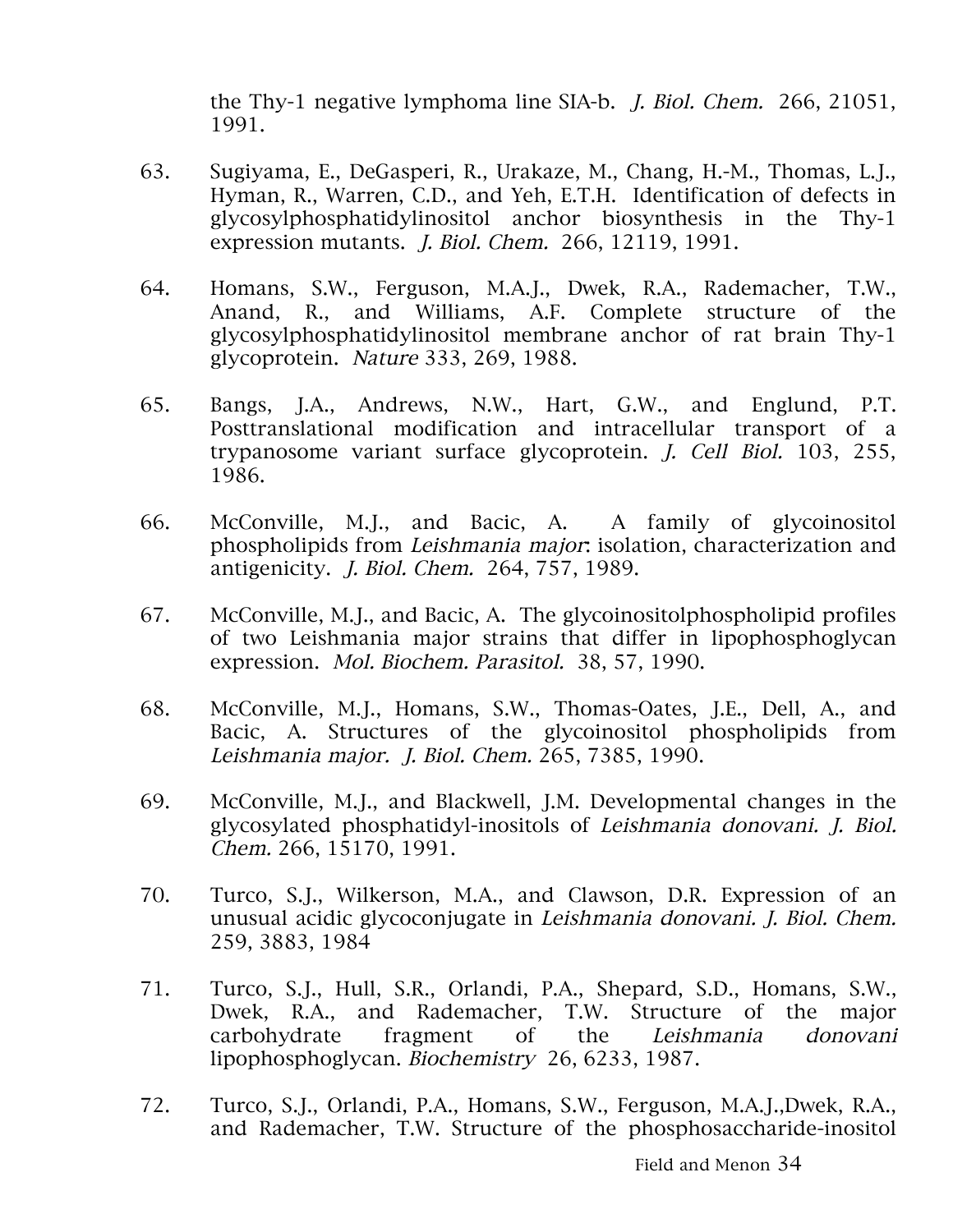core of the Leishmania donovani lipophosphoglycan. J. Biol. Chem. 264, 6711, 1989.

- 73. McConville, M.J., Thomas-Oates, J.E., Ferguson, M.A.J., and Homans S.W. Structure of the lipophosphoglycan from Leishmania major. J. Biol. Chem. 265, 19611, 1990.
- 74. McNeely, T.B., and Turco, S.J. Requirement of lipophosphoglycan for intracellular survivial of Leishmania donovani within human monocytes. J. Immunol. 144, 2745, 1990.
- 75. Turco, S.J. The leishmanial lipophosphoglycan: a multifunctional molecule. Exp. Parasitol. 70, 241, 1990.
- 76. Field, M.C., Medina-Acosta, E., and Cross, G.A.M. Characterisation of a glycosylphosphatidylinositol membrane protein anchor precursor in Leishmania mexicana. Mol. Biochem. Parasitol. 48, 227, 1991.
- 77. Previato, J.O., Gorin, P.A.J., Mazurek, M., Xavier. M.T., Fournet, B.,Wieruszesk, J.M., and Mendonca-Previato, L.Primary structure of the oligosaccharide chain of lipopeptidophosphoglycan of epimastigote forms of Trypanosoma cruzi. J. Biol. Chem. 265, 2518, 1990.
- 78. Lederkremer, R.M., Lima, C., Ramirez, M.I., Ferguson, M.A.J., Homans, S.W., and Thomas-Oates, J., Complete structure of the glycan of lipopeptidophosphoglycan from Trypanosoma cruzi epimastigotes. J. Biol. Chem. 266, 23670, 1991.
- 79. Mayor, S., Menon, A.K. Structural analysis of the glycosylinositol phospholipid anchors of membrane proteins. Methods: A Companion to Methods in Enzymology 1, 297, 1990.
- 80. Doering, T.L., Raper, J., Buxbaum, L.U., Hart, G.W., and Englund, P.T. Biosynthesis of glycosylphosphatidylinositol protein anchors. Methods: A Companion to Methods in Enzymology 1, 288, 1990.
- 81. Conzelmann, A., Fankhauser, C., and Desponds, C. Myoinositol gets incorporated into numerous membrane glycoproteins of Saccharomyces cerevisiae: incorporation is dependent on phosphomannomutase [SEC53]. The EMBO J. 9, 653, 1990.
- 82. Orlean, P. Dolichol phosphate mannose synthase is required in vivo for glycosyl phosphatidylinositol membrane anchoring, O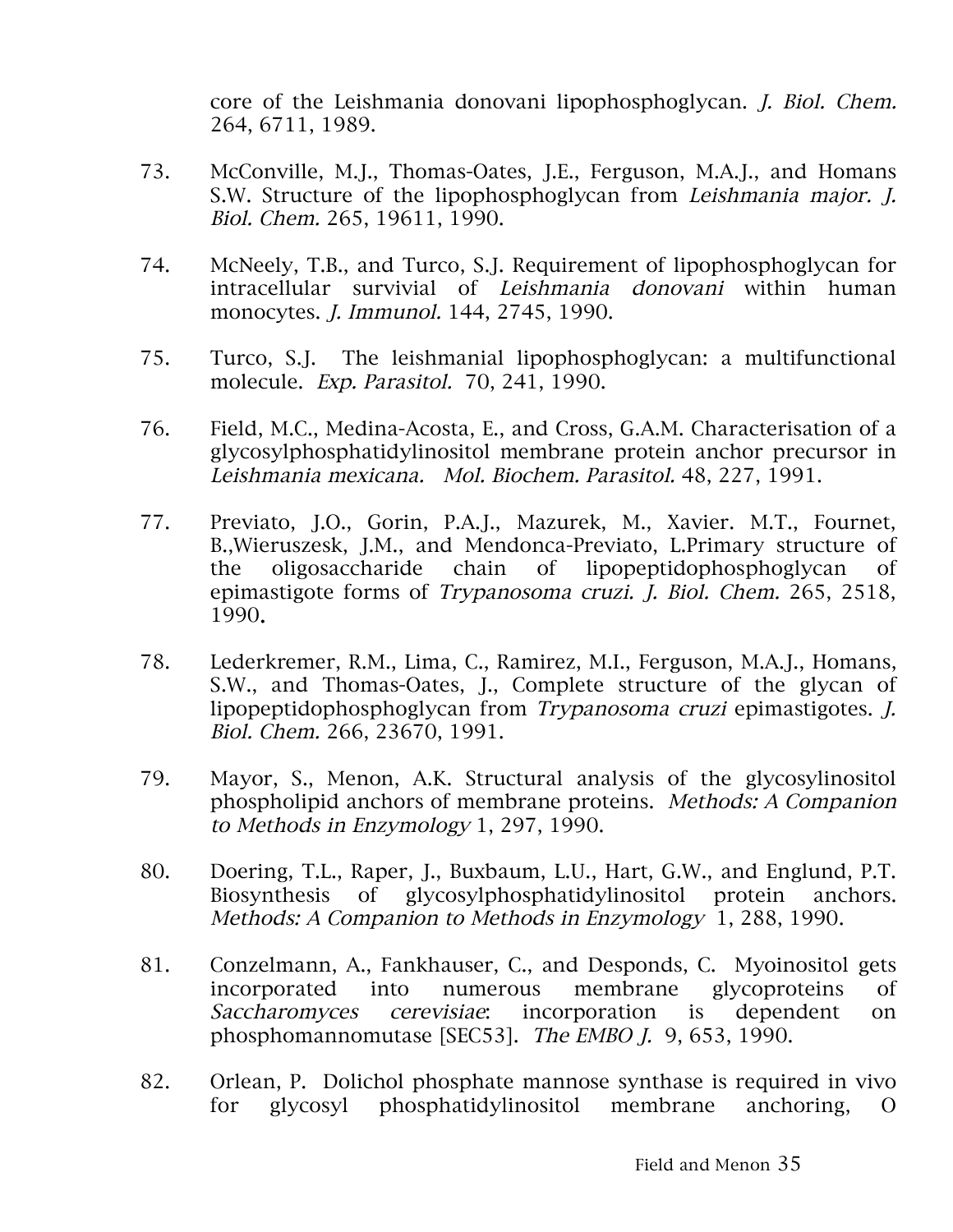mannosylation, and N glycosylation of protein in Saccharomyces cerevisiae. Mol. Cell Biol. 10, 5796, 1990.

- 83. Lisanti, M.P., Field, M.C., Caras, I.W., Menon, A.K., and Rodriguez-Boulan, E. Mannosamine, a novel inhibitor of glycosylphosphatidylinositol incorporation into proteins. The EMBO J. 10, 1969, 1991.
- 84. Masterson, W.J., and Ferguson, M.A.J. Phenylmethanesulphonyl fluoride inhibits GPI anchor biosynthesis in the African trypanosome. The EMBO *J.* 10, 2041, 1991.
- 85. Bordier, C., Phase separation of integral membrane proteins in Triton X-114 solution. J. Biol. Chem. 256, 1604, 1981.
- 86. Pryde, J.G. Triton X-114: a detergent that has come in from the cold. Trends in Biochem. Sci. 11, 160, 1986.
- 87. Roberts, W.L., and Rosenberry, T.L. Selective radiolabeling and isolation of the hydrophobic membrane-binding domain of human erythrocyte acetylcholinesterase. Biochemistry 25, 3091, 1986.
- 87a. Huang, K-S., Li, S., and Low, M. Glycosylphosphatidylinositol specific phospholipase D. Methods Enzymol. 197 567 (1991).
- 88. Field, M.C., and Menon, A.K. Biosynthesis of Glycosyl-Phosphatidylinositol Membrane Protein Anchors in 'Lipid Modifications of Proteins - A Practical Approach' (Hooper, N., Turner, A.J. eds), IRL Press, Oxford, U.K. Chapter 7, 155, 1992.
- 89. Masterson, W.J., Doering, T.L., Hart, G.W., and Englund, P.T. A novel pathway for glycan assembly: biosynthesis of the glycosylphosphatidylinositol anchor of the trypanosome variant surface glycoprotein. Cell 56, 793, 1989.
- 90. Mayor, S., Menon, A.K., Cross, G.A.M., Ferguson, M.A.J., Dwek, R.A., and Rademacher, T.W. Glycolipid precursors for the membrane anchor of Trypanosoma brucei variant surface glycoproteins: I. Can structure of the phosphatidylinositol-specific phospholipase C sensitive and resistant glycolipids. J. Biol. Chem. 265, 6164, 1990.
- 91. Menon, A.K., Schwarz, R.T., Mayor, S., and Cross, G.A.M. Cell-free synthesis of glycosyl-phosphatidylinositol precursors for the glycolipid membrane anchor of Trypanosoma brucei variant surface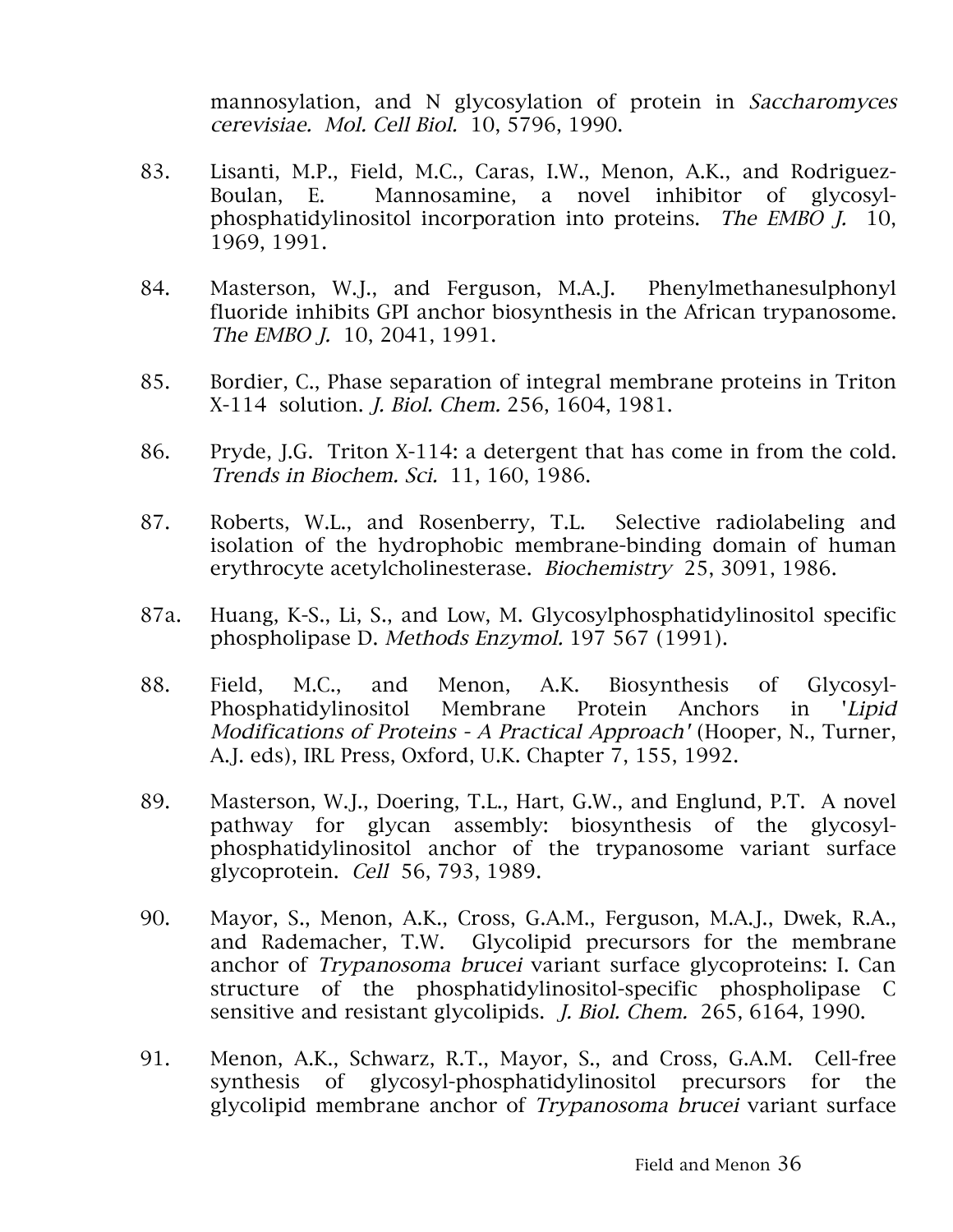glycoproteins: structural characterization of putative biosynthetic intermediates. J. Biol. Chem. 265, 9033, 1990.

- 92. Menon, A.K., Mayor, S., and Schwarz, R.T. Biosynthesis of glycosylphosphatidylinositol lipids in Trypanosoma brucei: involvement of mannosylphosphoryldolichol as the mannose donor. The EMBO J. 9, 4249, 1990.
- 93. Bangs, J.A., Hereld, D., Krakow, J.L., Hart, G.W., and Englund, P.T. Rapid processing of the carboxyl terminus of a trypanosome variant surface glycoprotein. Proc. Natl. Acad. Sci. USA 82, 3207, 1985.
- 94. Ferguson, M.A.J., Duszenko, M., Lamont, G.S., Overath, P., and Cross, G.A.M. Biosynthesis of Trypanosoma brucei variant surface glycoproteins: N-glycosylation and addition of a phosphatidylinositol membrane anchor. J. Biol. Chem. 261, 356, 1986.
- 95. Takami, N., Ogata, S., Oda, K., Misumi, Y., and Ikehara, Y. Biosynthesis of placental alkaline phosphatase and its post-translational modification by glycophospholipid for membrane-anchoring. *I. Biol.* Chem. 263, 3016, 1988.
- 96. Conzelmann, A., Spiazzi, A., and Bron, C. Glycolipid anchors are attached to Thy-1 glycoprotein rapidly after translation. Biochem. J. 246, 605, 1987.
- 97. Takami, N., Misumi, Y., Kuroki, M., Matsuoka, Y., and Ikehara, Y. Evidence for carboxyl-terminal processing and glycolipid-anchoring of human carcinoembryonic antigen. J. Biol. Chem. 263, 12716, 1988.
- 98. He, H.-T., Finne, J., and Goridis, C. Biosynthesis, membrane association, and release of N-CAM-120, a phosphatidylinositol-linked form of the neural cell adhesion molecule. J. Cell Biol. 105, 2489, 1987.
- 99. Conzelmann, A., Riezman, H., Desponds, C., and Bron, C. A major 125-kd membrane glycoprotein of Saccharomyces cerevisiae is attached to the lipid bilayer through an inositol-containing phospholipid. The EMBO J. 7, 2233, 1988.
- 100. Medof, M.E., Walter, E.I., Roberts, W.L., Haas, R., and Rosenberry, T.L. Decay accelerating factor of complement is anchored to cells by a Cterminal glycolipid. Biochemistry 25, 6740, 1986.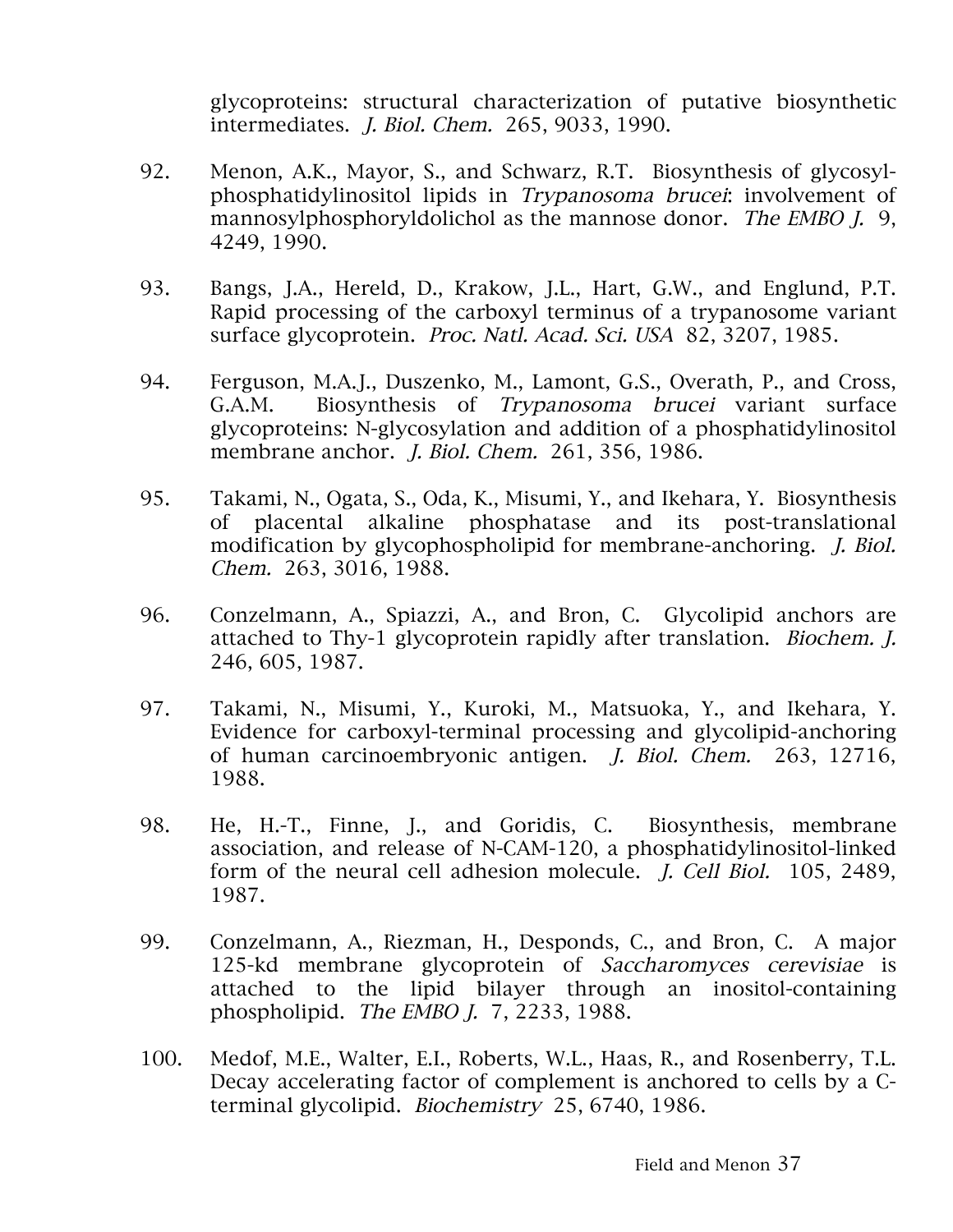- 101. Bailey, C.A., Gerber, L., Howard, A.D., and Udenfriend, S. Processing at the carboxyl terminus of nascent placental alkaline phosphatase in a cell-free system: evidence for specific cleavage of a signal peptide. Proc. Natl. Acad. Sci. USA 86, 22, 1989.
- 102. Kodukula, K., Micanovic, R., Gerber, L., Tamburrini, M., Brink, L., and Udenfriend, S. Biosynthesis of phosphatidylinositol glycan-anchored membrane proteins: design of a simple protein substrate to characterize the enzyme that cleaves the COOH-terminal signal peptide. J. Biol. Chem. 266, 4464, 1991.
- 103. Kodukula, K., Cines, D., Amthauer, R., Gerber, L., and Udenfriend, S. Biosynthesis of phosphatidylinositol-glycan (PI-G)-anchored membrane proteins in cell-free systems: cleavage of the nascent protein and addition of the PI-G moiety depend on the size of the COOH-terminal signal peptide. Proc. Natl. Acad. Sci. USA 89, 1350, 1992.
- 104. Krakow, J.L., Hereld, D., Bangs, J.D., Hart, G.W., and Englund, P.T. Identification of a glycolipid precursor of the Trypanosoma brucei variant surface glycoprotein. J. Biol. Chem. 261, 12147, 1986.
- 105. Menon, A.K., Mayor, S., Ferguson, M.A.J., Duszenko, M., and Cross, G.A.M. Candidate glycophospholipid precursor for the glycosylphosphatidylinositol membrane anchor of Trypanosoma brucei variant surface glycoproteins. J. Biol. Chem. 263, 1970, 1988.
- 106. Elbein, A.D. Inhibitors of the biosynthesis and processing of N-linked oligosaccharide chains. Annu. Rev. Biochem. 56, 497, 1987.
- 107. Mayor, S., Menon, A.K., and Cross, G.A.M. Galactose-containing glycosylphosphatidylinositols in Trypanosoma brucei. J. Biol. Chem. 267, 754, 1992.
- 108. Field, M.C., Menon, A.K., and Cross, G.A.M. Developmental variation of glycosylphosphatidylinositol membrane anchors in Trypanosoma brucei: in vitro biosynthesis of intermediates in the construction of the GPI-anchor of the major procyclic surface glycoprotein. J. Biol. Chem. 267, 5324, 1992.
- 109. Menon, A.K., Schwarz, R.T., Mayor, S., and Cross, G.A.M. Glycolipid precursor of Trypanosoma brucei variant surface glycoproteins: incorporation of radiolabeled mannose and myristic acid in a cell free system. Biochem. Soc. Trans. Lond. 16, 996, 1988.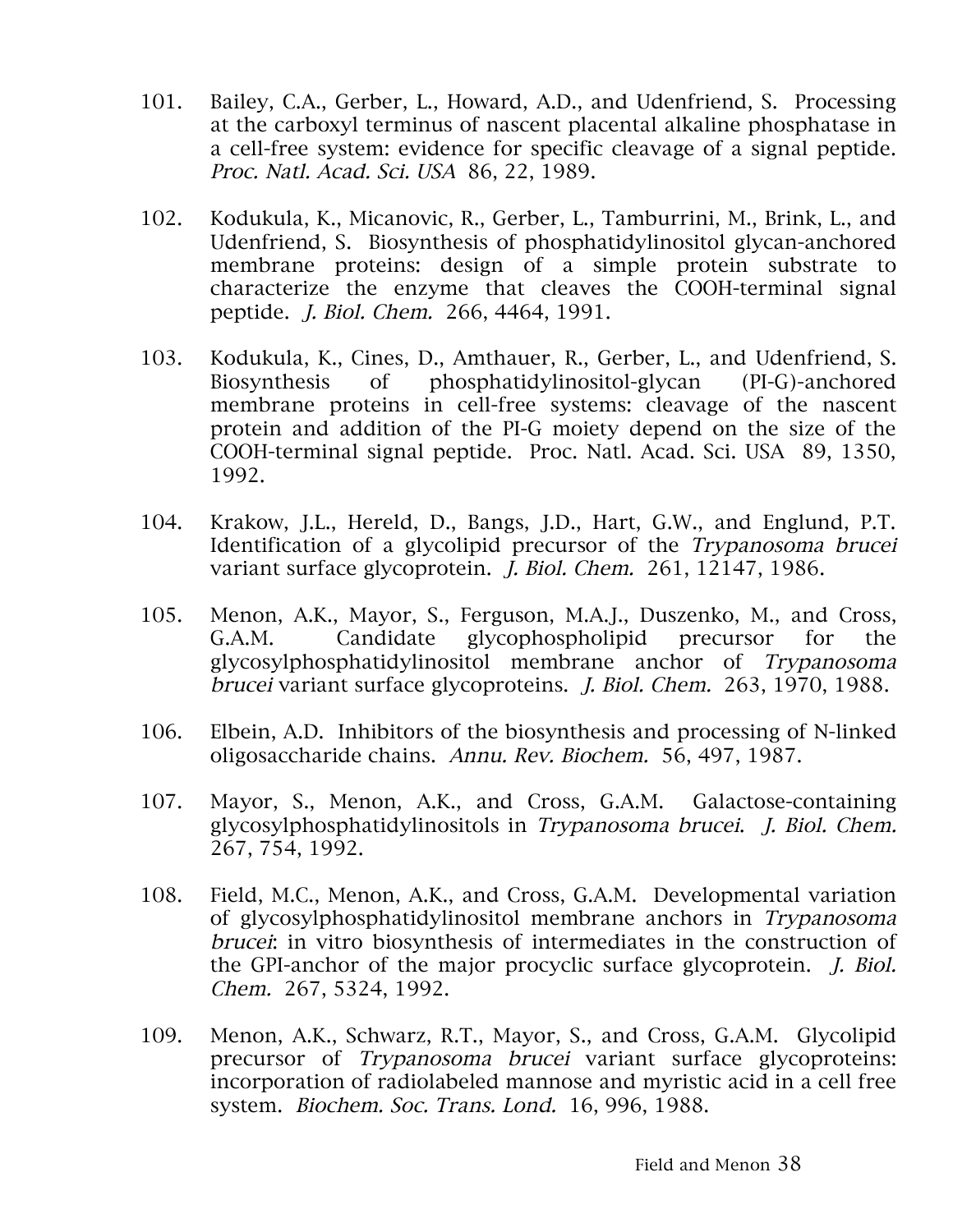- 110. Doering, T.L., Masterson, W.J., Englund, P.T., and Hart, G.W. Biosynthesis of the glycosyl phosphatidylinositol membrane anchor of the trypanosome variant surface glycoprotein: origin of the nonacetylated glucosamine. J. Biol. Chem. 264, 11168, 1989.
- 111. Lennarz, W.J. Protein glycosylation in the endoplasmic reticulum: current topological issues. Biochemistry 26, 7205, 1987.
- 112. Hirschberg, C.B. and Snider, M.D. Topography of glycosylation in the rough endoplasmic reticulum and Golgi apparatus. Annu. Rev. Biochem. 56, 63-87.
- 112a. Abeijon, C., and Hirschberg, C.B. Topography of glycosylation reactions in the rough endoplasmic reticulum. Trends in Biochem. Sci. 17, 32, 1992.
- 113. Stevens, V.L., and Raetz, C.R.H. Defective glycosylphosphatidylinositol biosynthesis in extracts of three Thy-1 negative lymphoma cell mutants. J. Biol. Chem. 266, 10039, 1991.
- 114. Hirose, S., Ravi, L., Hazra, S.V., and Medof, M.E. Assembly and deacetylation of N-acetylglucosaminyl-plasmanylinositol in normal and affected paroxysmal nocturnal haemoglobinuria cells. Proc. Natl. Acad. Sci. USA 88, 3762, 1991.
- 115. Hyman, R. Cell-surface-antigen mutants of haematopoietic cells: tools to study differentiation, biosynthesis and function. Biochem. J. 225, 27, 1985.
- 116. Hyman, R. Somatic genetic analysis of the expression of cell surface molecules. Trends in Genetics 4, 5, 1988
- 117. Chapman, A., Trowbridge, I.S., Hyman, R., and Kornfeld, S. Structure of the lipid-linked oligosaccharides that accumulate in Class E Thy-1 negative mutant lymphomas. Cell 17, 509, 1979.
- 118. Chapman, A., Fujimoto, K., and Kornfeld, S. The primary glycosylation defect in Class E Thy-1 negative mutant mouse lymphoma cells is an inability to synthesize dolichol-P-mannose. J. Biol. Chem. 255, 4441, 1980.
- 119. Conzelmann, A., Spiazzi, A., Hyman, R., and Bron, C. Anchoring of membrane proteins via phosphatidylinositol is deficient in two classes of Thy-1 negative mutant lymphoma cells. The EMBO J. 5, 3291, 1986.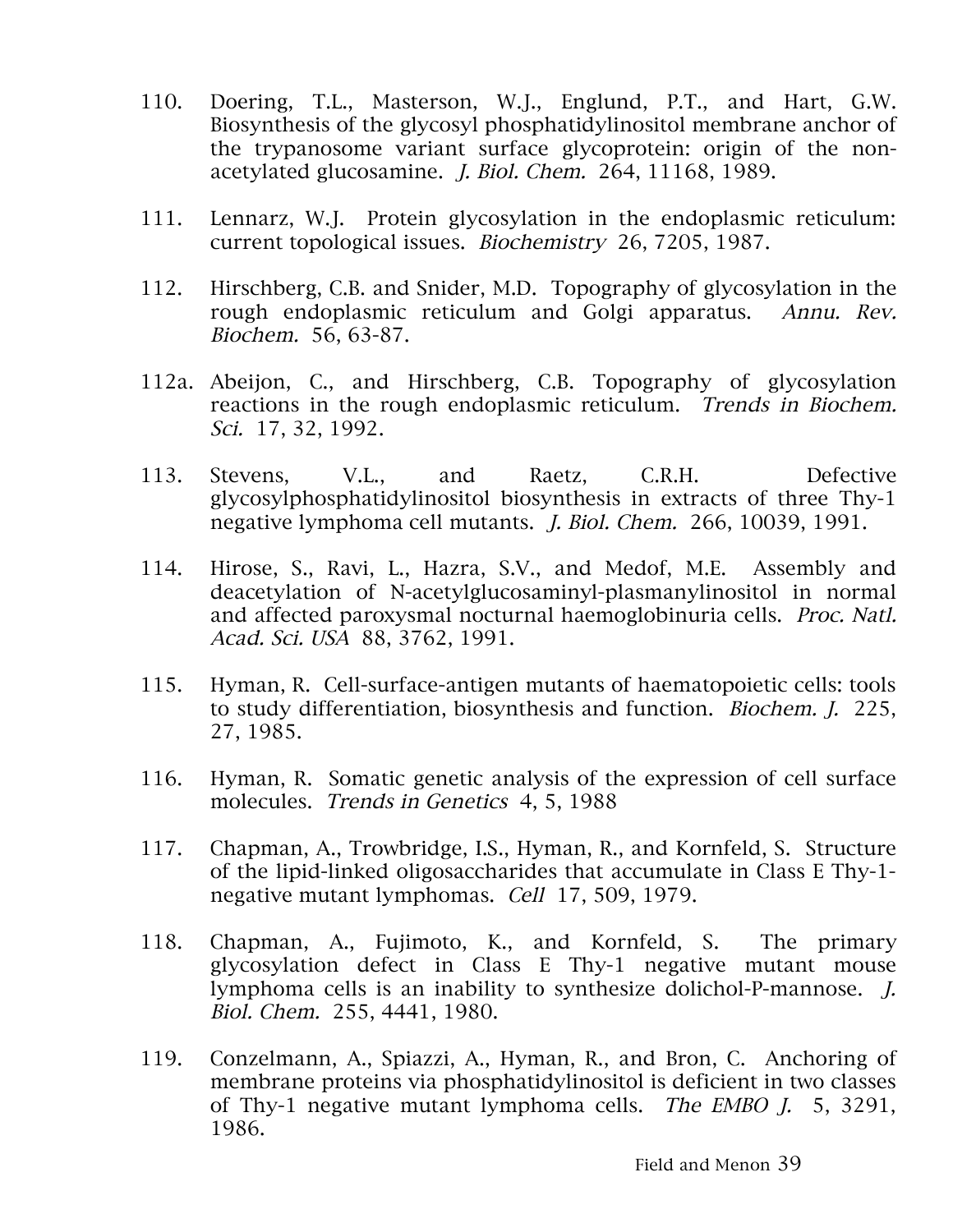- 120. Fatemi, S.H., and Tartakoff, A.M. Hydrophilic anchor-deficient Thy-1 is secreted by a class E mutant T lymphoma. Cell 46, 653, 1986.
- 121. Fatemi, S.H., Haas, R., Jentoft, N., Rosenberry, T.L., and Tartakoff, A.M. The glycophospholipid anchor of Thy-1: biosynthetic labelling experiments with wild-type and Class E Thy-1 negative lymphomas. *J.* Biol. Chem. 262, 4728, 1987.
- 122. Fatemi, S.H., and Tartakoff, A.M. The phenotype of five classes of T lymphoma mutants: defective glycophospholipid anchoring, rapid degradation, and secretion of Thy-1 glycoprotein. J. Biol. Chem. 263, 1288, 1988.
- 123. Yeh, E.T.H., Reiser, H., Bamezai, A., and Rock, K. TAP transcription and phosphatidylinositol linkage mutants are defective in activation through the T-cell receptor. Cell 52, 665, 1988.
- 124. Schwarz, R.T., Mayor, S., Menon, A.K., and Cross, G.A.M. Biosynthesis of the glycolipid membrane anchor of Trypanosoma brucei variant surface glycoprotein: involvement of Dol-P-Man. Biochem. Soc. Trans. Lond. 17, 746, 1989.
- 125. Takami, N., Oda, K., and Ikehara, Y. Aberrant processing of alkaline phosphatase precursor caused by blocking the synthesis of glycosylphosphatidylinositol. J. Biol. Chem. 267, In press, 1992.
- 126. Menon, A.K., and Stevens, V.L. Phosphatidylethanolamine is the donor of the ethanolamine residue linking a glycosylphosphatidylinositol anchor to protein. J. Biol. Chem. 267, -- ,1992.
- 127. Menon, A.K., Eppinger, M., Mayor, S., and Schwarz, R.T. Biosynthesis of glycosylphosphatidylinositol anchors in Trypanosoma brucei: the terminal phosphoethanolamine group is derived from phosphatidylethanolamine. Submitted.
- 128. Masterson, W.J., Raper, J., Doering, T.L., Hart, G.W., and Englund, P.T. Fatty acid re-modelling: a novel reaction sequence in the biosynthesis of trypanosome glycosyl phosphatidylinositol membrane anchors. Cell 62, 73, 1990.
- 129. Bütikofer, P., Kuypers, F.A., Shackleton, C., Brodbeck, U., and Stieger, S. Molecular species analysis of the glycosylphosphatidylinsotiol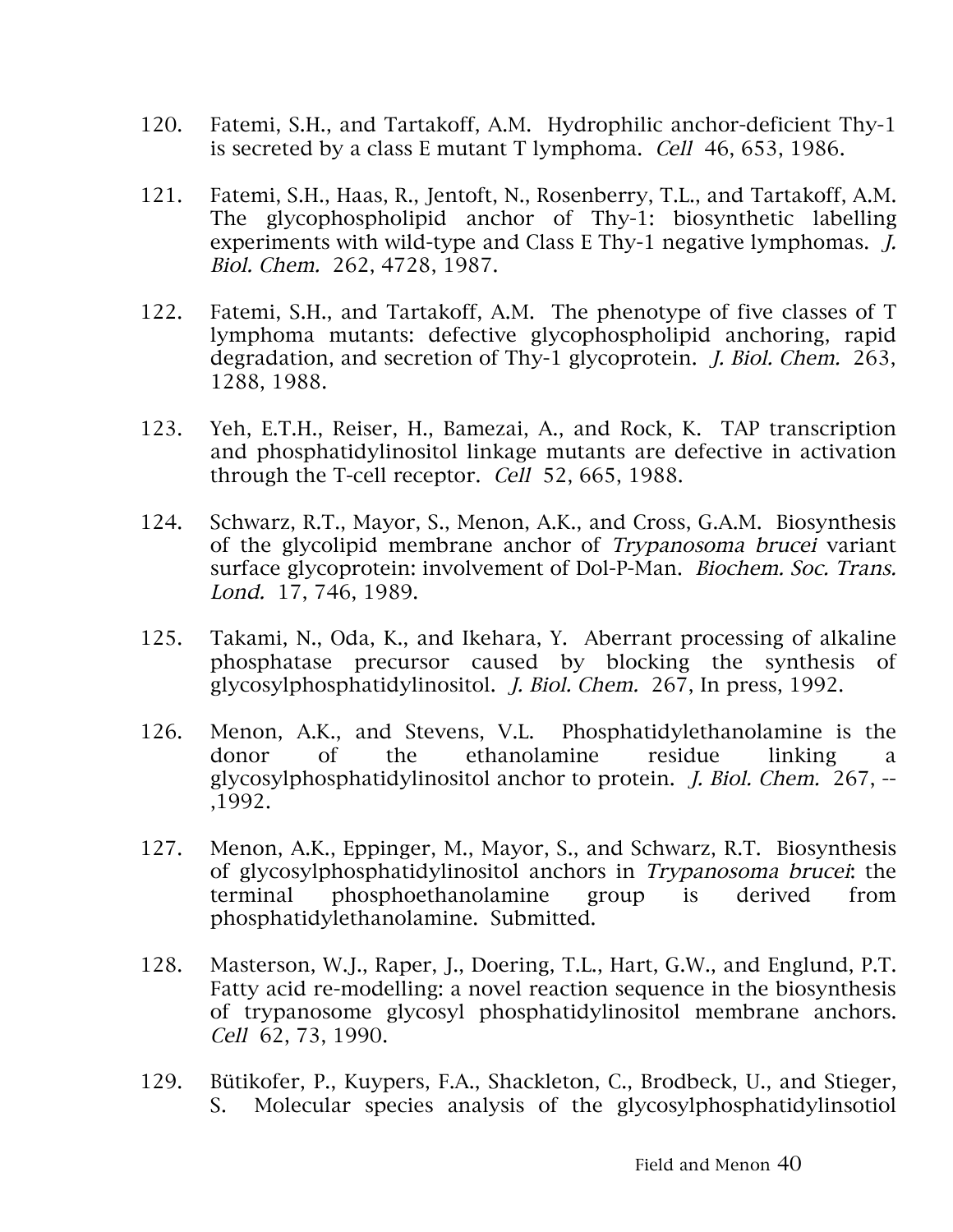anchor of Torpedo marmorata acetylcholinesterase. J. Biol. Chem. 265, 18983, 1990.

- 130. Clayton, C.E., and Mowatt, M.R. The procyclic acidic repetitive proteins of Trypanosoma brucei: purification and post-translational modification. J. Biol. Chem. 264, 15088, 1989.
- 131. Costello, L.C., and Orlean, P. Inositol acylation of a potential glycosyl phosphoinositol anchor precursor from yeast requires acyl co-enzyme A. J. Biol. Chem. 267, ----, 1992.
- 132. Lamanna, C., and Jones, L., Lethality for mice of vegetative and spore forms of Bacillus cereus and Bacillus cereus-like insect pathogens injected intraperitoneally and subcutaneously. J. Bacteriol. 85, 532, 1963.
- 133. Lemansky, P., Gupta, D.K., Meyale, S., Tucker, G., and Tartakoff, A.M. Atypical mannolipids characterize Thy-1-negative lymphoma mutants. Mol. Cell Biol. 11, 3879, 1991.
- 134. Urakaze, M., Kamitani, T., DeGasperi, R., Sugiyama, E., Chang, H.-M., Warren, C.D., and Yeh, E.T.H. Identification of a missing link in glycosylphosphatidylinositol anchor biosynthesis in mammalian cells. J. Biol. Chem. 267, In press, 1992.
- 135. Toutant, Richards, Krall, and Rosenberry. Molecular forms of acetylcholinesterase in two sublines of human erythroleukemia K562 cells: sensitivity to PI-PLC and biosynthesis. Eur. J. Biochem. 180, 503, 1989.
- 136. Singh, N., Singleton, D., and Tartakoff, A.M. Anchoring and degradation of glycolipid-anchored membrane proteins by L929 versus by LM-TK- mouse fibroblasts: implications for anchor biosynthesis. Mol. Cell Biol. 11, 2362, 1991.
- 137. Field, M.C. Inositol Acylation of Glycosyl-phosphatidylinositol Glycoconjugate  $I. 9, -1992$
- 138. Bell, R.M., Ballas, L.M., and Coleman, R.A. Lipid topogenesis. J. Lipid Res. 22, 391, 1981.
- 139. Haselbeck, A., and Tanner, W. Dolichyl phosphate-mediated mannosyl transfer through liposomal membranes. Proc. Natl. Acad. Sci. USA 79, 1520, 1982.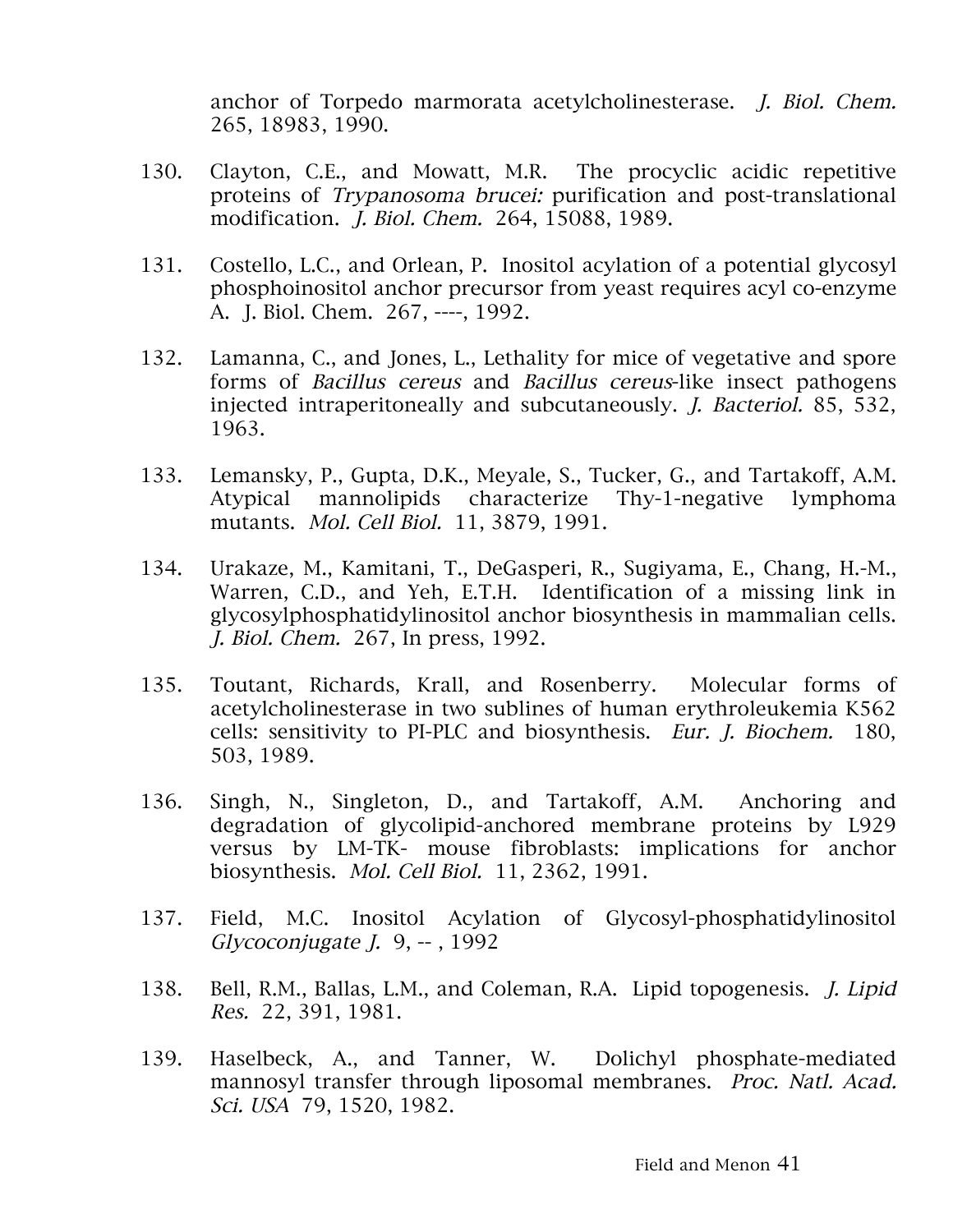- 140. Higgins, J.A., and Pigott, C.A. Asymmetric distribution of phosphatidylethanolamine in the endoplasmic reticulum demonstrated using trinitrobenzene-sulphonic acid as a probe. Biochim. Biophys. Acta 693, 151, 1982.
- 141. Mayor, S. Biosynthesis of glycosyl-phosphatidylinositol membrane protein anchors: study of Trypanosoma brucei variant surface glycoprotein GPI-anchor. Ph. D. Thesis, The Rockefeller University, 1991.
- 142. Datema, R., Schwarz, R.T., and Jankowski, A.W. Fluoroglucoseinhibition of protein glycosylation in vivo: inhibition of mannose and glucose incorporation into lipid-linked oligosaccharides. Eur. J. Biochem. 109, 331, 1980a.
- 143. Datema, R., Schwarz, R.T., and Winkler, J. Glycosylation of influenza virus proteins in the presence of fluoroglucose occurs via a different pathway. Eur. J. Biochem. 110, 355, 1980b.
- 144. Schwarz, R.T., and Datema, R. The lipid pathway of protein glycosylation and its inhibitors: the biological significance of proteinbound carbohydrates. Adv. Carbohyd. Chem. Biochem. 40, 287, 1982.
- 145. Banerjee, D.K., Scher, M.G., and Waechter, C.J. Amphomycin: effect of the lipopeptide antibiotic on the glycosylation and extraction of dolichyl monophosphate in calf brain membranes. Biochemistry 20, 1561, 1981.
- 146. Banerjee, D.K. Amphomycin inhibits mannosylphosphoryl-dolichol synthesis by forming a complex with dolichylmonophosphate. J. Biol. Chem. 264, 2024, 1989.
- 147. Pan, Y.T., and Elbein, A.D. The effect of mannosamine on the formation of lipid-linked oligosaccharides and glycoproteins in canine kidney cells. Arch. Biochem. Biophys. 242, 447, 1985.
- 148. Hirose, S., Mohney, R.P., Mutka, S.C., Ravi, L., Singleton, D.R., Perry, G., Tartakoff, A.M., and Medof, M.E. Derivation and characterization of glycoinositol-phospholipid anchor-defective human K562 cell clones. J. Biol. Chem. 267, 5272, 1992.
- 149. Hollander, N., Selvaraj, P., and Springer, T.A. Biosynthesis and function of LFA-3 in human mutant cells deficient in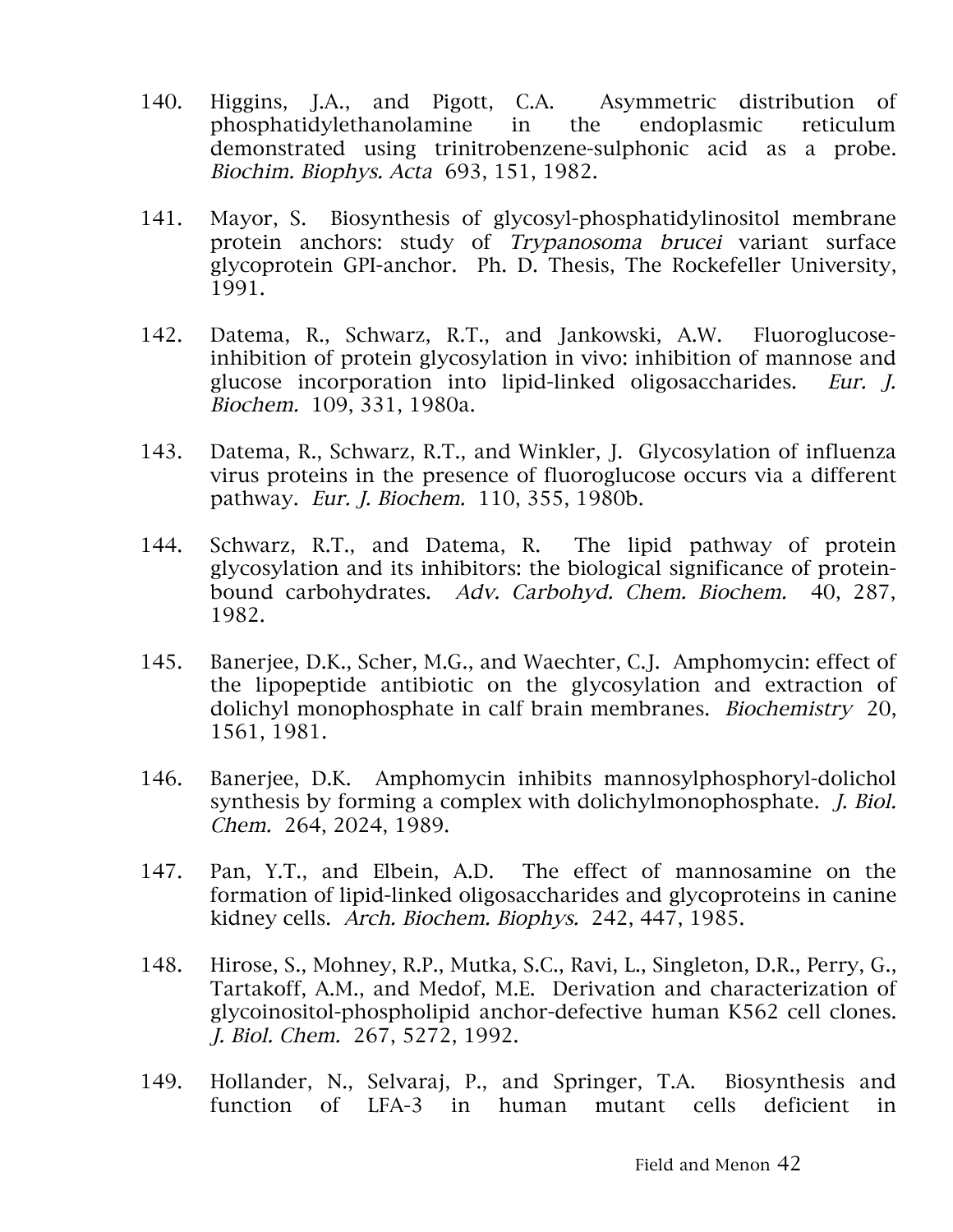phosphatidylinositol-anchored proteins. J. Immunol. 141, 4283, 1988.

- 150. Teng, M.-H., Hedayati, S., Alexander, A.A., Barkin, R., Basch, R.S., and Buxbaum, J.N. A Thy-1 negative lymphoma cell variant defective in the formation of glycosyl-phosphatidylinositol membrane protein anchors. Molec. Immunol. 26, 391, 1989.
- 151. Stroynowski, I., Soloski, M., Low, M.G., and Hood, L. A single gene encodes soluble and membrane-bound forms of the major histocompatibility Qa-2 antigen: anchoring of the product by a phospholipid tail. Cell 50, 759, 1987.
- 152. Waneck, G.L., Sherman, D.H., Kincade, P.W., Low, M.G., and Flavell, R.A. Molecular mapping of signals in the Qa-2 antigen required for attachment of the phosphatidylinositol membrane anchor. Proc. Natl. Acad. Sci. USA 85, 577, 1988.
- 153. Singh, N., and Tartakoff, A.M. Two different mutants blocked in the synthesis of dolichol-phosphoryl-mannose do not add glycophospholipid anchors to membrane proteins: quantitative correction of the phenotype of a CHO cell mutant with tunicamycin. Mol. Cell Biol. 11, 391, 1991.
- 154. Conzelmann, A., Spiazzi, A., Bron, C., and Hyman, R. No glycolipid anchors are added to Thy-1 glycoprotein in Thy-1-negative mutant thymoma cells of four different complementation classes. Mol. Cell Biol. 8, 674, 1988.
- 155. Stevens, V.L., and Raetz, C.R.H. Class F Thy-1-negative murine lymphoma cells are deficient in ether lipid biosynthesis. J. Biol. Chem. 265, 15653, 1990.
- 156. Gupta, D., Tartakoff, A., and Tisdale, E. Metabolic correction of defects in the lipid anchoring of Thy-1 in lymphoma mutants. Science 242, 1446, 1988.
- 157. Nicholson-Weller, A., March, J.P., Rosenfeld, S.I., and Austen, K.F. Affected erythrocytes of patients with paroxysmal nocturnal hemoglobinuria are deficient in the complement regulatory protein, decay accelerating factor. Proc. Natl. Acad. Sci. USA 80, 5066, 1983.
- 158. Pangburn, M.K., Schreiber, R.D., and Müller-Eberhard, H.J. Deficiency of an erythrocyte membrane protein with complement regulatory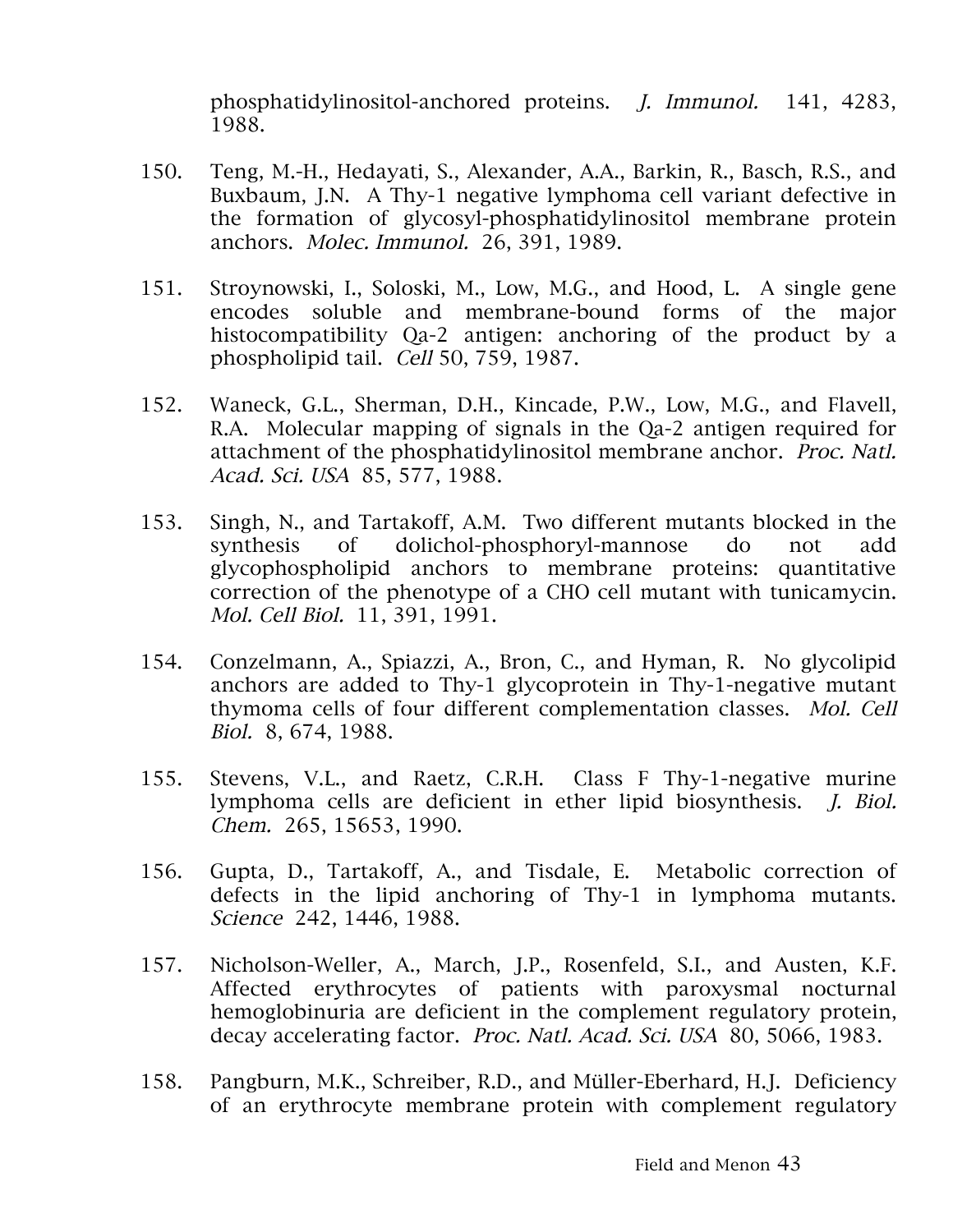activity in paroxysmal nocturnal hemoglobinuria. Proc. Natl. Acad. Sci. USA 80, 5430, 1983.

- 159. Zalman, L.S., Wood, L.M., Frank, M.M., and Müller-Eberhard, H.J. Deficiency in the homologous restriction factor in paroxysmal nocturnal hemoglobinuria. J. Exp. Med. 165, 572, 1987.
- 160. Selvaraj, P., Dustin, M.L., Silber, R., Low, M.G., and Springer, T.A. Deficiency of lymphocyte function-associated antigen 3 [LFA-3] in paroxysmal nocturnal hemoglobinuria. J. Exp. Med. 166, 1011, 1987.
- 161. Burroughs, S.F., Devine, D.V., Browne, G., and Kaplan, M.E. The population of paroxysmal nocturnal hemoglobinuria neutrophils deficient in decay-accelerating factor is also deficient in alkaline phosphatase. Blood 71, 1086, 1988.
- 162. Simmons, D.L., Tan, S., Tenen, D.G., Nicholson-Weller, A., and Seed, B. Monocyte antigen CD14 is a phospholipid-anchored membrane protein. Blood 73, 284, 1989.
- 163. Selvaraj, P., Rosse, W.F., Silber, R., and Springer, T.A. The major Fc receptor in blood has a phosphatidylinositol anchor and is deficient in paroxysmal nocturnal hemoglobinuria. Nature 333, 565, 1988.
- 164. Stafford, H.A., Tykocinski, M.L., Lublin, D.M., Holers, V.M., Rosse, W.F., Atkinson, J.P., and Medof, M.E. Normal polymorphic varaitions and transcription of the decay accelerating factor gene in paroxysmal nocturnal hemoglobinuria cells. Proc. Natl. Acad. Sci. USA 85, 880, 1988.
- 165. Carothers, D.J., Hazra, S.V., Andreson, S.W., and Medof, M.E. Synthesis of aberrant decay-accelerating factor proteins by affected paroxysmal nocturnal hemoglobinuria leukocytes. J. Clin. Invest. 85, 47, 1990.
- 165a. Schubert, J., Uciechowski, P., Delany, P., Tischler, H.-J., Kolanus, W., and Schmidt, R.E. The PIG-anchoring defect in NK lymphocytes of PNH patients. Blood 76, 1181, 1990.
- 166. Boothroyd, J.C., Paynter, C.A., Cross, G.A.M., Bernards, A., and Borst, P. Variant surface glycoproteins of Trypanosoma brucei are synthesized with cleavable hydrophobic sequences at the carboxy and amino termini. Nucleic Acids Res. 9, 4735, 1981.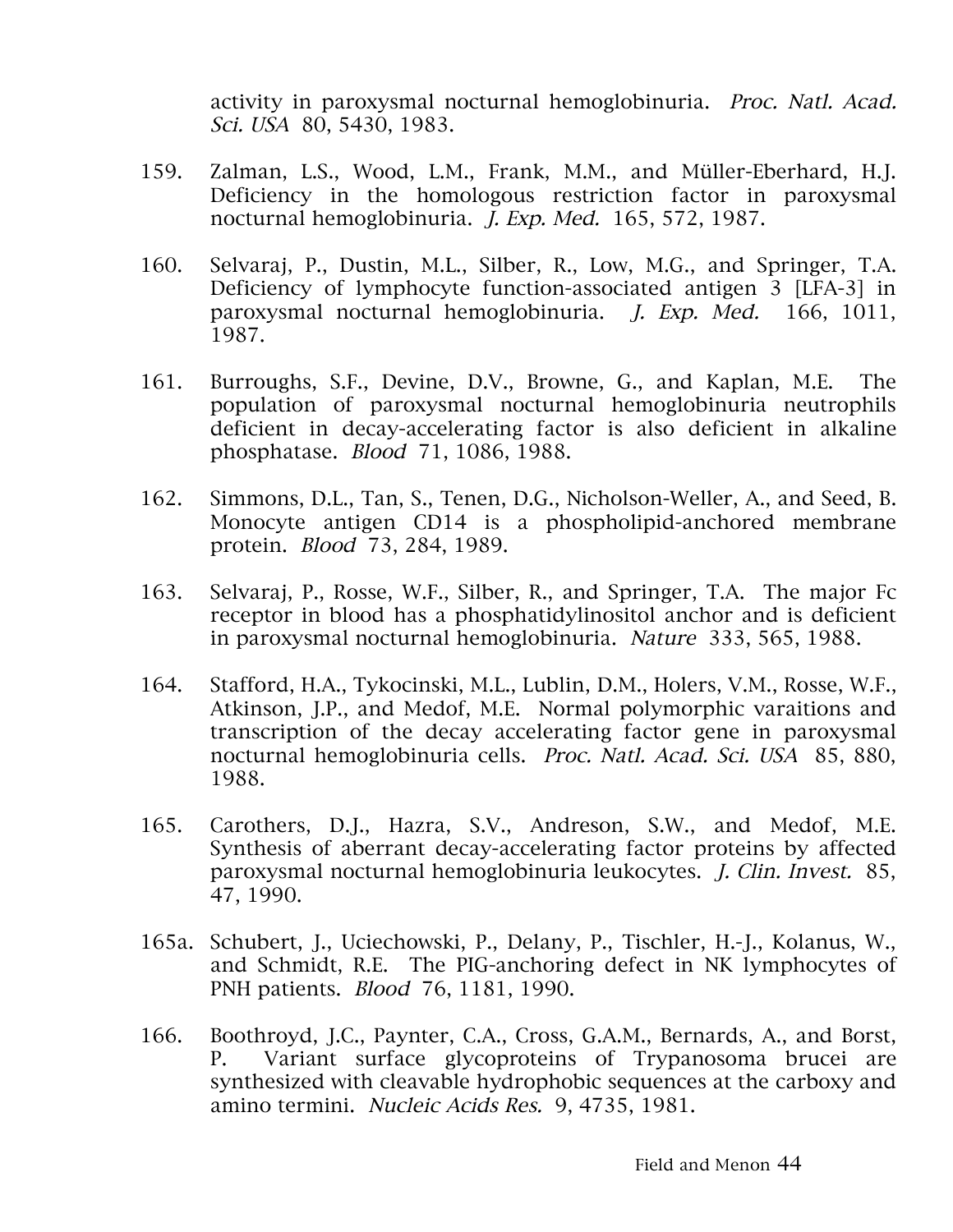- 167. Caras, I.W.,Weddell, G.N., Davitz, M.A., Nussenzweig, V., and Martin, D.W. Signal for attachment of a phospholipid membrane anchor in decay accelerating factor. Science 238, 1280, 1987.
- 167a. Caras, I.W.,Weddell, G.N., and Williams, S.R. Analysis of the signal for attachment of a glycophospholipid membrane anchor. J. Cell Biol. 108, 1387, 1989.
- 168. Berger, J., Howard, A.D., Gerber, L., Hauber, J., Cullen, B.R., and Udenfriend, S. Expression of active, membrane-bound human placental alkaline phosphatase by transfected simian cells. Proc. Natl. Acad. Sci. USA 84, 4885, 1987.
- 169. Berger, J., Howard, A.D., Brink, L., Gerber, L., Hauber, J., Cullen, B.R., and Udenfriend, S. COOH-terminal requirements for the correct processing of a phosphatidylinositol-glycan anchored membrane protein. J. Biol. Chem. 263, 10016, 1988.
- 170. Berger, J., Micanovic, R., Greenspan, R.J., and Udenfriend, S. Conversion of placental alkaline phosphatse from a phosphatidylinositol-glycan-anchored protein to an integral transmembrane protein. Proc. Natl. Acad. Sci. USA 86, 1457, 1989.
- 171. Tykocinski, M.L., Shu, H.-K., Ayers, D.J., Walter, E.I., Getty, R.R., Groger, R.K., Hauer, C.A., and Medof, M.E. Glycolipid re-anchoring of T-lymphocyte surface antigen CD8 using the 3' end sequence of decay accelerating factor's mRNA. Proc. Natl. Acad. Sci. USA 85, 3555, 1988.
- 172. Caras, I.W., and Weddell, G.N. Signal peptide for protein secretion directing glycophospholipid membrane anchor attachment. Science 243, 1196, 1989.
- 173. Udenfriend, S., Micanovic, R., and Kodukula, K. Structural requirements of a nascent protein for processing to a PI-G anchored form: studies in intact cells and cell-free systems. Cell Biol. Int. Rep. 15, 739, 1991.
- 174. Caras, I.W. An internally positioned signal can direct attachment of a glycophospholipid membrane anchor. J. Cell Biol. 113, 77, 1991.
- 175. Micanovic, R., Gerber, L.D., Berger, J., Kodukula, K., and Udenfriend, S. Selectivity of the cleavage/attachment site of phosphatidylinositolglycan-anchored membrane proteins determined by site-specific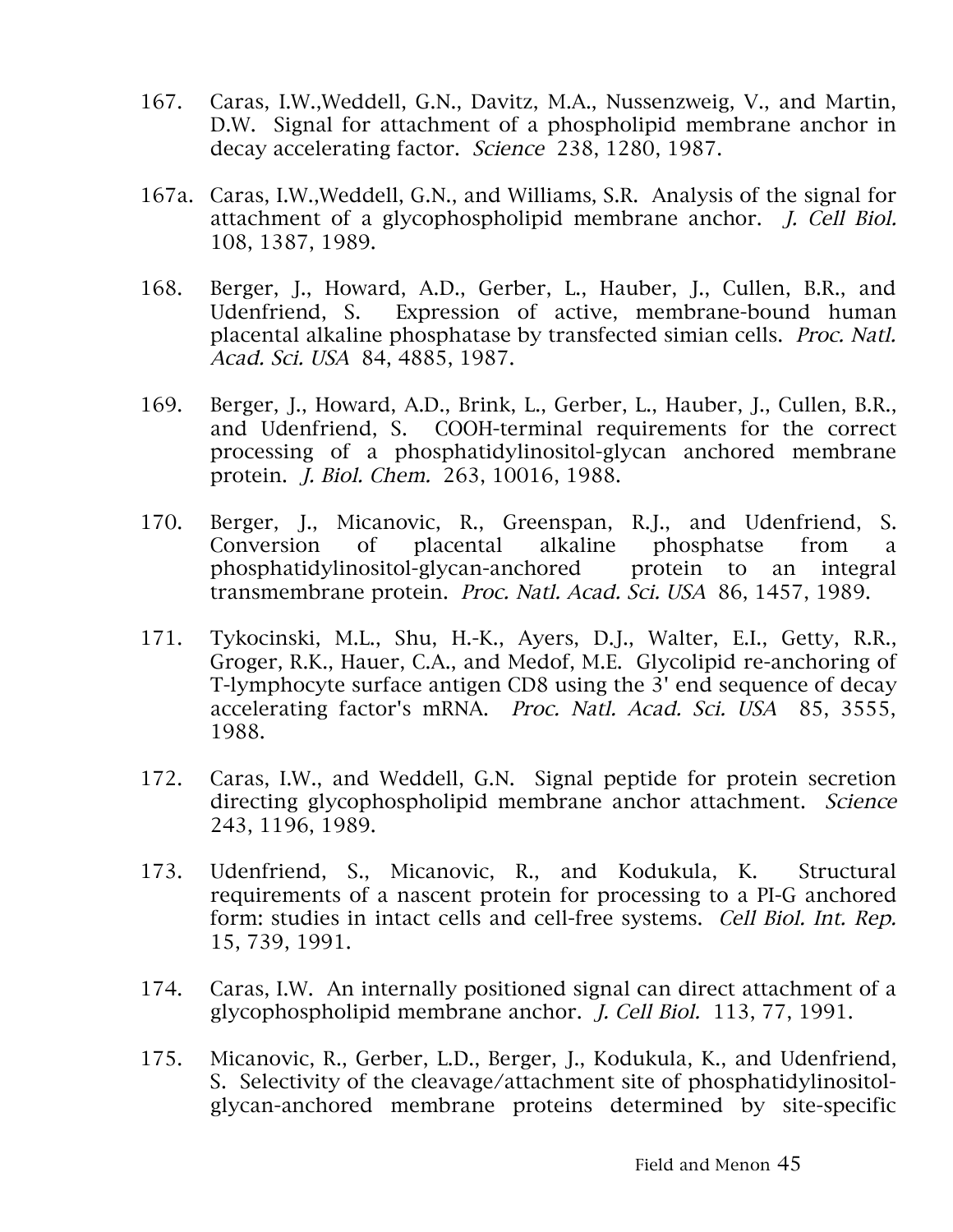mutagenesis at Asp-484 of placental alkaline phosphatase. Proc. Natl. Acad. Sci. USA 87, 157, 1990.

- 176. Moran, P., Raab, H., Kohr, W.J., and Caras, I.W. Glycophospholipid membrane anchor attachment: molecular analysis of the cleavage/attachment site. J. Biol. Chem. 266, 1250, 1991.
- 177. Gerber, L.D., Kodukula, K., and Udenfriend, S. Phosphatidylinositolglycan (PI-G) anchored membrane proteins: amino acid requirements adjacent to the site of cleavage and PI-G attachment in the COOHterminal signal peptide. J. Biol. Chem., 267, ---, 1992.
- 178. Moran, P., and Caras, I.W. A nonfunctional sequence converted to a signal for glycosylphosphatidylinositol membrane anchor attachment. J. Cell Biol. 115, 329, 1991.
- 179. Dustin, M.L., Selvaraj, P., Mattaliano, R.J., and Springer, T.A. Anchoring mechanisms for LFA-3 cell adhesion glycoprotein at membrane surface. Nature 329, 846, 1987.
- 180. Barthels, D., Santoni, M.-J., Wille, W., Ruppert, C., Chaix, J.-C., Hirsch, M.R., Fontecilla-Camps, J.C., and Goridis, C. Isolation and nucleotide sequence of mouse NCAM cDNA that codes for a Mr 79,000 polypeptide without a membrane-spanning region. The EMBO J. 6, 907, 1987.
- 181. Owens, G.C., Edelman, G.M., and Cunningham, B.A. Organization of the neural cell adhesion molecule (N-CAM) gene: alternative exon usage as the basis for different membrane-associated domains. Proc. Natl. Acad. Sci. USA 84, 294, 1987.
- 182. Hemperley, J.J., Edelman, G.M., and Cunningham, B.A. cDNA clones of neural cell adhesion molecule [N-CAM] lacking a membranespanning region consistent with evidence for membrane attachment via a phosphatidylinositol intermediate. Proc. Natl. Acad. Sci. USA 83, 9822, 1986.
- 183. Hemperley, J.J., Murray, B.A., Edelman, G.M., and Cunningham, B.A. Sequence of a cDNA clone encoding the polysialic acid-rich and cytoplasmic domains of the neural cell adhesion molecule N-CAM. Proc. Natl. Acad. Sci. USA 83, 3037, 1986.
- 184. Ravetch, J.V., and Perussia, B. Alternative membrane forms of Fcγ RIII [CD16] on human natural killer cells and neutrophils: cell type-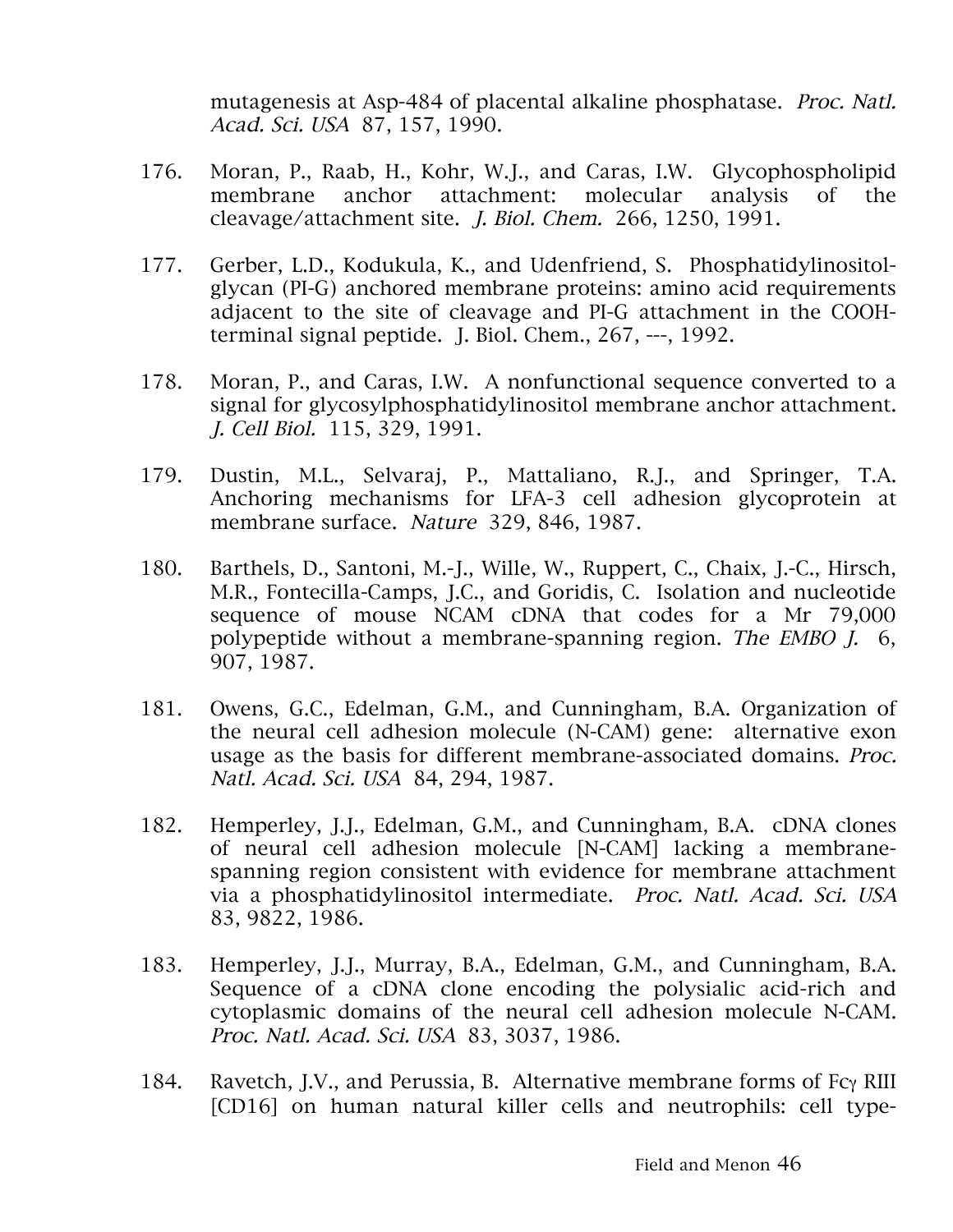specific expression of two genes that differ in single nucleotide substitutions. J. Exp. Med. 170, 481, 1989.

- 185. Mayor, S., Menon, A.K., and Cross, G.A.M. Transfer of glycosylphosphatidylinositol membrane anchors to polypeptide acceptors in a cell-free system. J. Cell Biol. 114, 61, 1991.
- 186. Thomas, L.J., Urakaze, M., DeGasperi, R., Kamitani, T., Sugiyama, E., Chang, H.-M., Warren, C.D., and Yeh, E.T.H. Differential expression of glycosylphosphatidylinositol-anchored proteins in a murine T-cell hybridoma mutant producing limiting amounts of the glycolipid core: implications for paroxysmal nocturnal hemoglobinuria. *J. Clin.* Invest., In press,1992.
- 187. Edberg, J.C., Salmon, J.E., Whitlow, M., and Kimberly, R.P. Preferential expression of human FcgRIIIPMN (CD16) in paroxysmal nocturnal hemoglobinuria: discordant expression of glycosyl phosphatidylinositol-linked proteins. J. Clin. Invest. 87, 58, 1991.
- 188. Fasel, N., Rousseaux, M., Schaerer, E., Medof, M.E., Tykocinski, M.L., and Bron, C. In vitro attachment of glycosyl-inositol phospholipid anchor structures to mouse Thy-1 antigen and human decayaccelerating factor. Proc. Natl. Acad. Sci. USA 86, 6858, 1989.
- 189. Micanovic, R., Kodukula, K., Gerber, L.D., and Udenfriend, S. Selectivity at the cleavage/attachment site of phosphatidylinositolglycan anchored protein is enzymatically determined. Proc. Natl. Acad. Sci. USA 87, 7939, 1990.
- 190. Strominger, J.L., Izaki, K., Matsuhashi, M., and Tipper, D.J. Peptidoglycan transpeptidase and D-alanine carboxypeptidase: penicillin-sensitive enzymatic reactions. Fed. Proc. 26, 9, 1967.
- 191. Tipper, D.J., and Strominger, J.L. Mechanism of action of penicillins: a proposal based on their structural similarity to acyl-D-alanyl-Dalanine. Proc. Natl. Acad. Sci. USA 54, 1133, 1965.
- 192. Wise, E.M., and Park, J.T. Penicillin: its basic site of action as an inhibitor of a peptide cross-linking reaction in cell wall mucopeptide synthesis. Proc. Natl. Acad. Sci. USA 54, 75, 1965.
- 193. Berne, P., Schmitter, J., and Blanquet, S. Peptide and carboxyterminal labeling through carboxypeptidase Y-catalyzed transpeptidation. J. Biol. Chem. 265, 19551, 1990.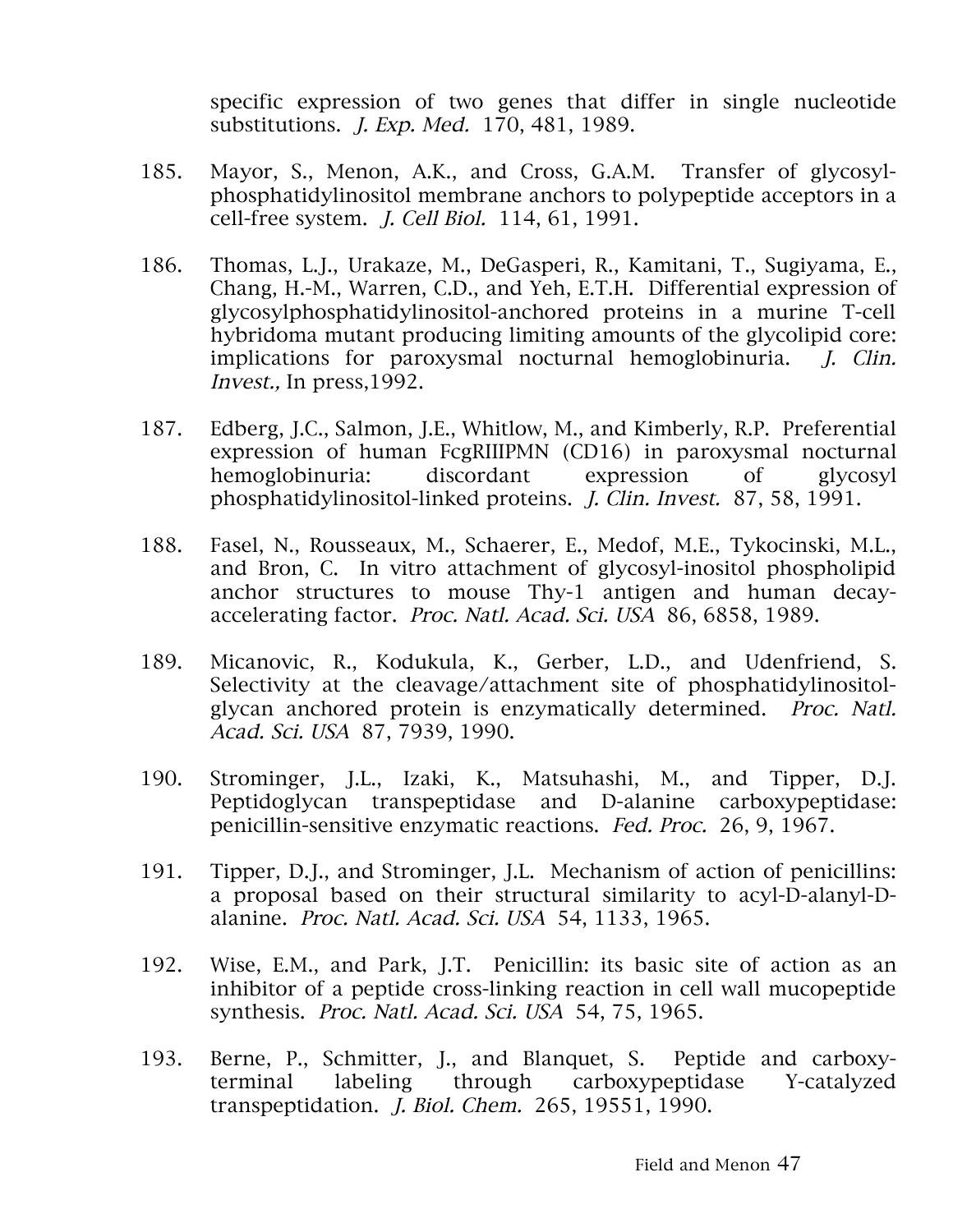- 195. Walsh, C. Enzymatic reaction mechanisms, W.H. Freeman & Co., San Francisco, CA, 1979.
- 196. Bowles, D.J., and Pappin, D.J. Traffic and assembly of concanavalin A. Trends in Biochem. Sci. 13, 60, 1988.
- 197. Hendrix, R.W. Protein carpentry. Current Biology 1, 71, 1991.
- 198. Kane, P.M., Yamishiro, C.T., Wolczyk, D.F., Neff, N., Goebl, M., and Stevens, T.H. Protein splicing converts the yeast TFP1 gene product to the 69kD subunit of the vacuolar H+-adenosine triphosphatase. Science 250, 651, 1990.
- 199. Tank, D.W., Wu, W.-S., and Webb, W.W. Enhanced molecular diffusibility in muscle membrane blebs: release of lateral constraints. J. Cell Biol. 92, 207, 1982.
- 200. Wier, M., and Edidin, M. Constraint of the translational diffusion of a membrane glycoprotein by its external domains. Science 242, 412, 1988.
- 201. Zhang, F., Crise, B., Su, B., Hou, Y., Rose, J.K., Bothwell, A., and Jacobson, K. Lateral diffusion of membrane-spanning and glycosylphosphatidylinositol-linked proteins: toward establishing rules governing the lateral mobility of membrane proteins. J. Cell Biol. 115, 75, 1991.
- 202. Rothberg, K.G., Ying, Y., Kolhouse, J.F., Kamen, B.A., and Anderson, R.G.W. The glycophospholipid-linked folate receptor internalizes folate without entering the clathrin-coated pit endocytic pathway. J. Cell Biol. 110, 637, 1990a.
- 203. Rothberg, K.G., Ying, Y., Kamen, B.A., and Anderson, R.G.W. Cholesterol controls the clustering of the glycophospholipid-anchored membrane receptor for 5-methyltetrahydrofolate. *J. Cell Biol.* 111, 2931, 1990b.
- 204. Edidin, M., and Stroynowski, I. Differences between the lateral organization of conventional and inositol phospholipid-anchored membrane proteins: a further definition of micrometer scale membrane domains. *J. Cell Biol.* 112, 1143, 1991.
- 205. Edidin, M., Kuo, S.C., and Sheetz, M.P. Lateral movements of membrane glycoproteins restricted by dynamic cytoplasmic barriers. Science 254, 1379, 1991.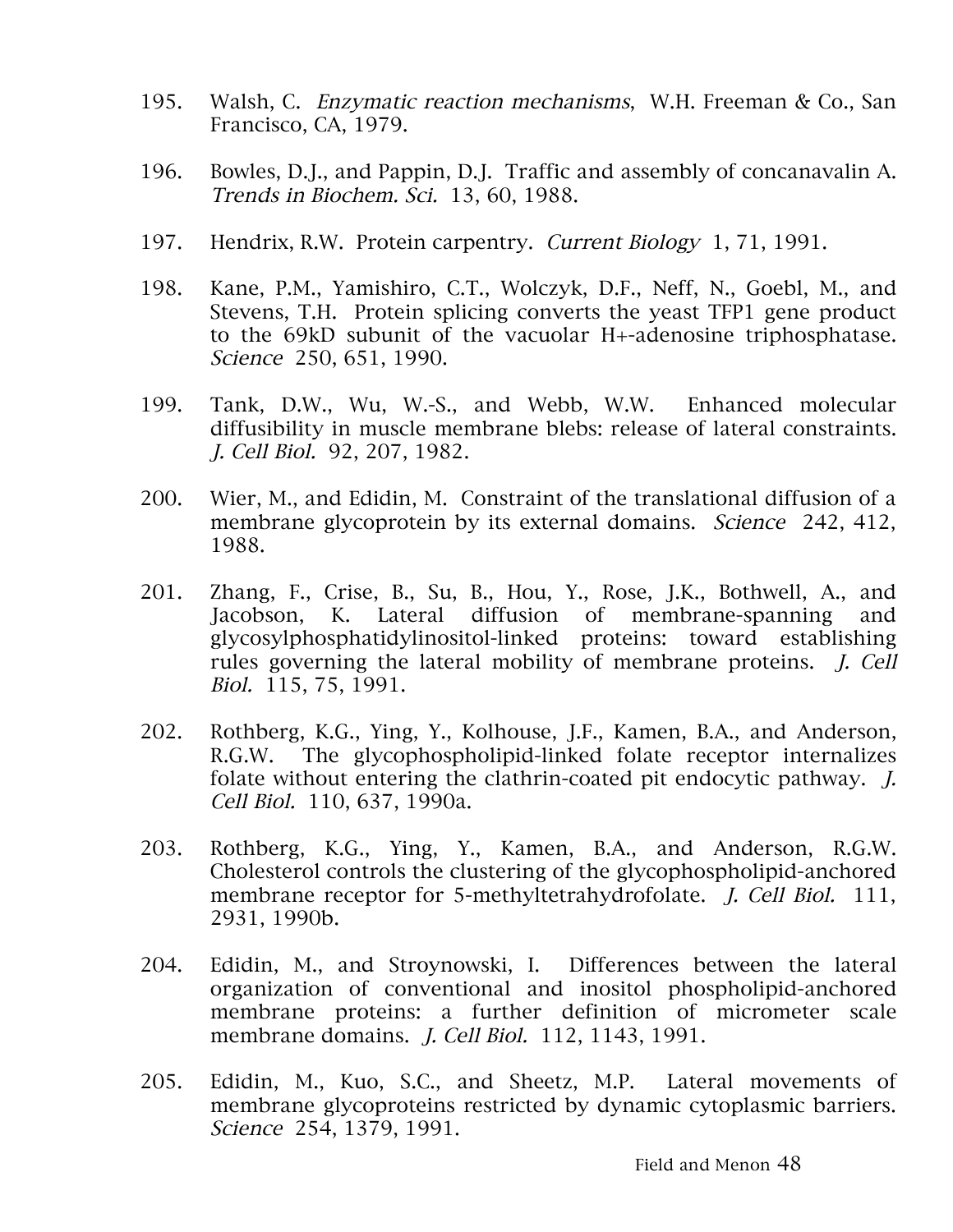- 206. Hopkins, C. Polarity signals. Cell 66, 827, 1991.
- 207. Simons, K., and Wandinger-Ness, A. Polarized sorting in epithelia. Cell 62, 207, 1990.
- 208. Brown, D.A., Crise, B., and Rose, J.K. Mechansim of membrane anchoring affects polarized expression of two proteins in MDCK cells. Science 245, 1499, 1989.
- 209. Hooper, N.M., and Turner, A.J. Ectoenzymes of the kidney microvillar membrane. FEBS Lett. 229, 340, 1988.
- 210. Takesue, Y., Yokota, K., Nishi, Y., Taguchi, R., and Ikezawa, H. Solubilization of trehalase from rabbit renal and intestinal brushborder membranes by a phosphatidylinositol-specific phospholipase C. FEBS Lett. 201, 5, 1986.
- 211. Lisanti, M.P., Sargiacomo, M., Graeve, L., Saltiel, A.R., and Rodriguez-Boulan, E. Polarized apical distribution of glycosylphosphatidylinositol anchored proteins in a renal epithelial cell line. Proc. Natl. Acad. Sci. USA 85, 9557, 1988.
- 212. Lisanti, M.P., and Rodriguez-Boulan, E. Glycophospholipid membrane anchoring provides clues to the mechanism of protein sorting in polarized epithelial cells. Trends in Biochem. Sci. 15, 113, 1990.
- 213. Lisanti, M.P., and Rodriguez-Boulan, E. Polarized sorting of GPI-linked proteins in epithelia and membrane microdomains. Cell Biol. Int. Rep. 15, 1023, 1991.
- 214. Wilson, J.M., Fasel, N., and Kraehenbuhl, J.-P. Polarity of endogenous and exogenous GPI-anchored membrane proteins in MDCK cells. J. Cell Sci. 96, 143, 1990.
- 215. Lisanti, M.P., Caras, I.W., Davitz, M.A., and Rodriguez-Boulan, E. A glycophospholipid membrane anchor acts as an apical targeting signal in polarized epithelial cells. *J. Cell Biol.* 109, 2145, 1989.
- 216. Dotti, C.G., Parton, R.G., and Simons, K. Polarized sorting of glypiated proteins in hippocampal neurons. Nature 349, 158, 1991.
- 217. Brown, D.A., and Rose, J.K. Sorting of GPI-anchored proteins to glycolipid-enriched membrane subdomains during transport to the cell surface. Cell 68, 533, 1992.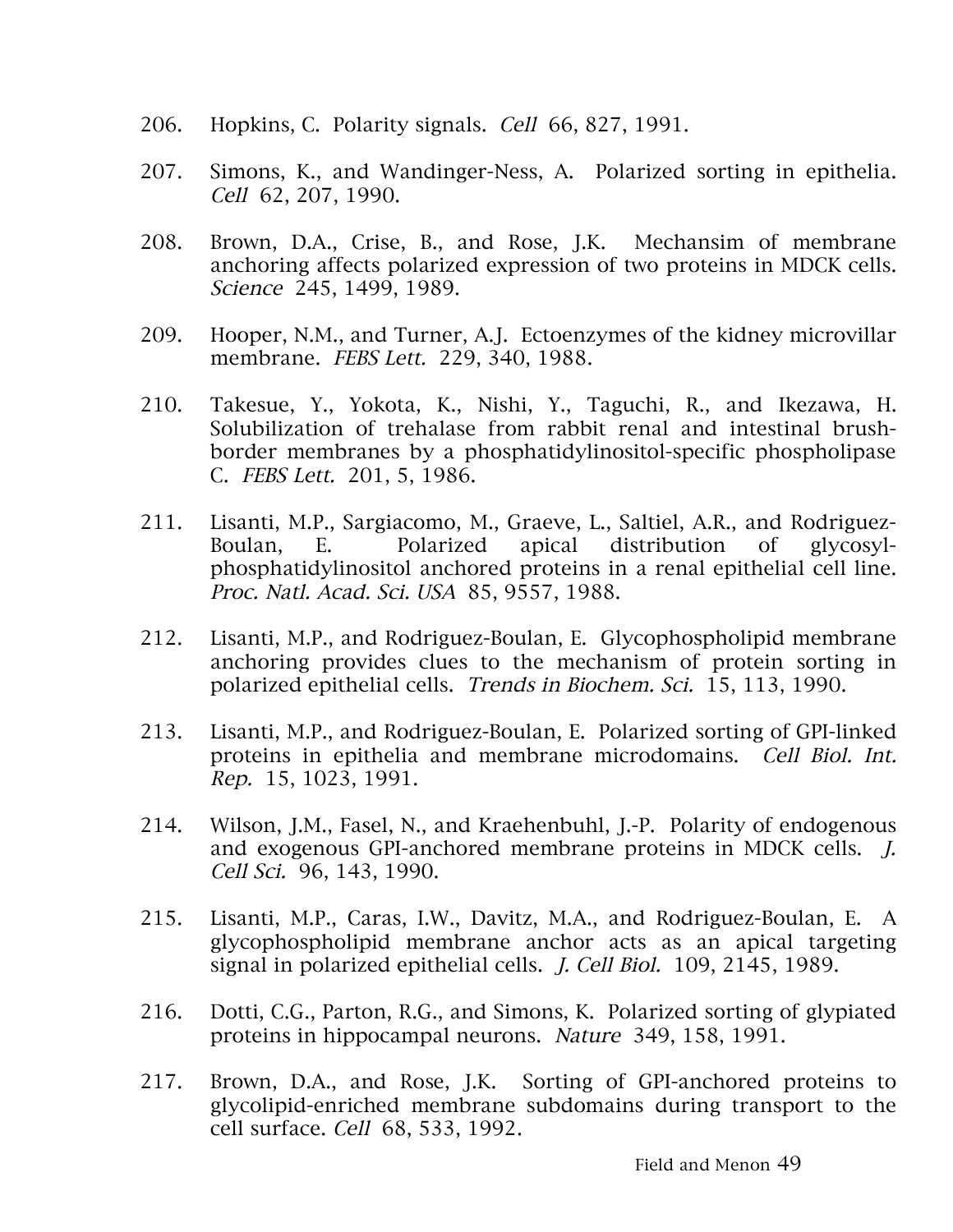- 218. Bretscher, M.S., Thomson, J.N., and Pearse, B.M.F. Coated pits act as molecular filters. Proc. Natl. Acad. Sci. USA 77, 4156, 1980.
- 219. Lemansky, P., Fatemi, S.H., Gorican, B., Meyale, S., Rossero, R., and Tartakoff, A.M. Dynamics and longevity of the glycolipid-anchored membrane protein, Thy-1. J. Cell Biol. 110, 1525, 1990.
- 220. Matsuura, S., Eto, S., Kato, K., and Tashiro, Y. Ferritin immunoelectron microscopic localization of 5'-nucleotidase on rat liver cell surface. J. Cell Biol. 99, 166, 1984.
- 221. Rothberg, K.G., Heuser, J.E., Donzell, W.C., Ying, Y.-S., Glenney, J.R., and Anderson, R.G.W. Caveolin, a protein component of caveolae membrane coats. Cell 68, 673, 1992.
- 222. Anderson, R.G.W., Kamen, B.A., Rothberg, K.G., and Lacey, S.W. Potocytosis: sequestration and transport of small molecules by caveolae. Science 255, 410, 1992.
- 223. Robinson, P.J. Phosphatidylinositol membrane anchors and T-cell activation. Immunol. Today 12, 35, 1991.
- 224. Kroczek, R.A., Gunter, K.C., Germain, R.N., and Shevach, E.M. Thy-1 functions as a signal transduction molecule in T lymphocytes and transfected B lymphocytes. Nature 322, 181, 1986.
- 225. Robinson, P.J., Millrain, M., Antoniou, J., Simpson, E., and Mellor, A.L. A glycophospholipid anchor is required for Qa-2-mediated T cell activation. Nature 342, 85, 1989.
- 226. Su, B., Waneck, G.L., Flavell, R.A., and Bothwell, A.L.M. The glycosyl phosphatidylinositol anchor is critical for Ly-6A/E-mediated T cell activation. J. Cell Biol. 112, 377, 1991.
- 227. Sussman, J.J., Saito, T., Shevach, E., Germain, R.N., and Ashwell, J.D. Thy-1- and Ly-6-mediated lymphokine production and growth inhibition of a T cell hybridoma require co-expression of the T cell antigen receptor complex. J. Immunol. 140, 2520, 1988.
- 228. Thomas, L.J., DeGasperi, R., Sugiyama, E., Chang, H.-M., Beck, P.J., Orlean, P., Urakaze, M., Kamitani, T., Sambrook, J.F., Warren, C.D., and Yeh, E.T.H. Functional analysis of T-cell mutants defective in the biosynthesis of glycosylphosphatidylinositol anchor: relative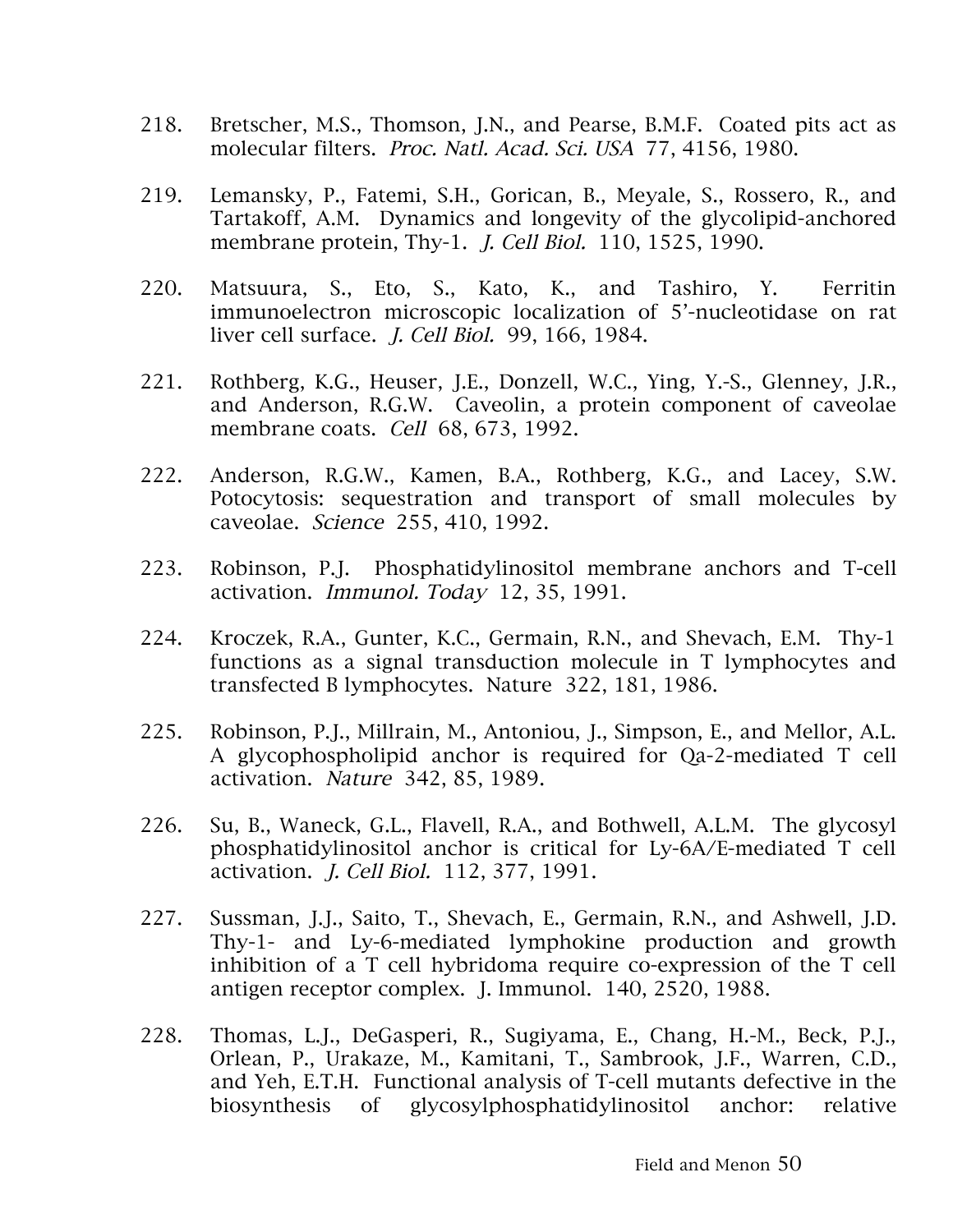importance of glycosylphosphatidylinositol anchor versus N-linked glycosylation in T-cell activation. J. Biol. Chem. 266, 23175, 1991.

- 229. Presky, D.H., Low, M.G., and Shevach, E.M. Role of phosphatidylinositol-anchored proteins in T cell activation. J. Immunol. 144, 860, 1990.
- 230. Stiernberg, J., Low, M.G., Flaherty, L., and Kincade, P.W. Removal of lymphocyte surface molecules with phosphatidylinositol-specific phospholipase C: effects on mitogen responses and evidence that ThB and certain Qa antigens are membrane-anchored via phosphatidylinositol. J. Immunol. 38, 3877, 1987.
- 231. Einhorn, G., Qin, L., and Soloski, M.J. Biosynthesis of glycophospholipid bound and secreted murine Class I Qa-2 polypeptides. Molec. Immunol. 28, 1299, 1991.
- 232. Soloski, M.J., Lattimore, A., Hereld, D., Krakow, J.L., Low, M.G., and Einhorn, G. Further characterization of the membrane anchor found on the tissue-specific Class I molecule Qa2. J. Immunol. 140, 3858, 1988.
- 233. Ting, A.E., and Pagano, R.E. Detection of a phosphatidylinsotiolspecific phospholipase C at the surface of Swiss 3T3 cells and its potential role in the the regulation of cell growth. J. Biol. Chem. 265, 5337, 1990.
- 234. Romero, G., Luttrell, L., Rogol, A., Zeller, K., Hewlett, E., and Larner, J. Phosphatidylinositol-glycan anchors of membrane proteins: potential precursors of insulin mediators. Science 240, 509, 1988.
- 235. Hoessli, D., and Rungger-Brändle, E. Association of specific cellsurface glycoproteins with a Triton-X-100-resistant complex of plasma membrane proteins isolated from T-lymphoma cells (P1798). Exp. Cell Res. 156, 239, 1985.
- 236. Stefanová, I., Horejsí, V., Ansotegui, I.J., Knapp, W., and Stockinger, H. GPI-anchored cell-surface molecules complexed to protein tyrosine kinases. Science 254, 1016, 1991.
- 237. Schenkman, S., Yoshida, N., and Cardoso de Almeida, M.L. Glycophosphatidylinositol-anchored proteins in metacyclic trypomastigotes of Trypanosoma cruzi. Mol. Biochem. Parasitol. 29, 141, 1988.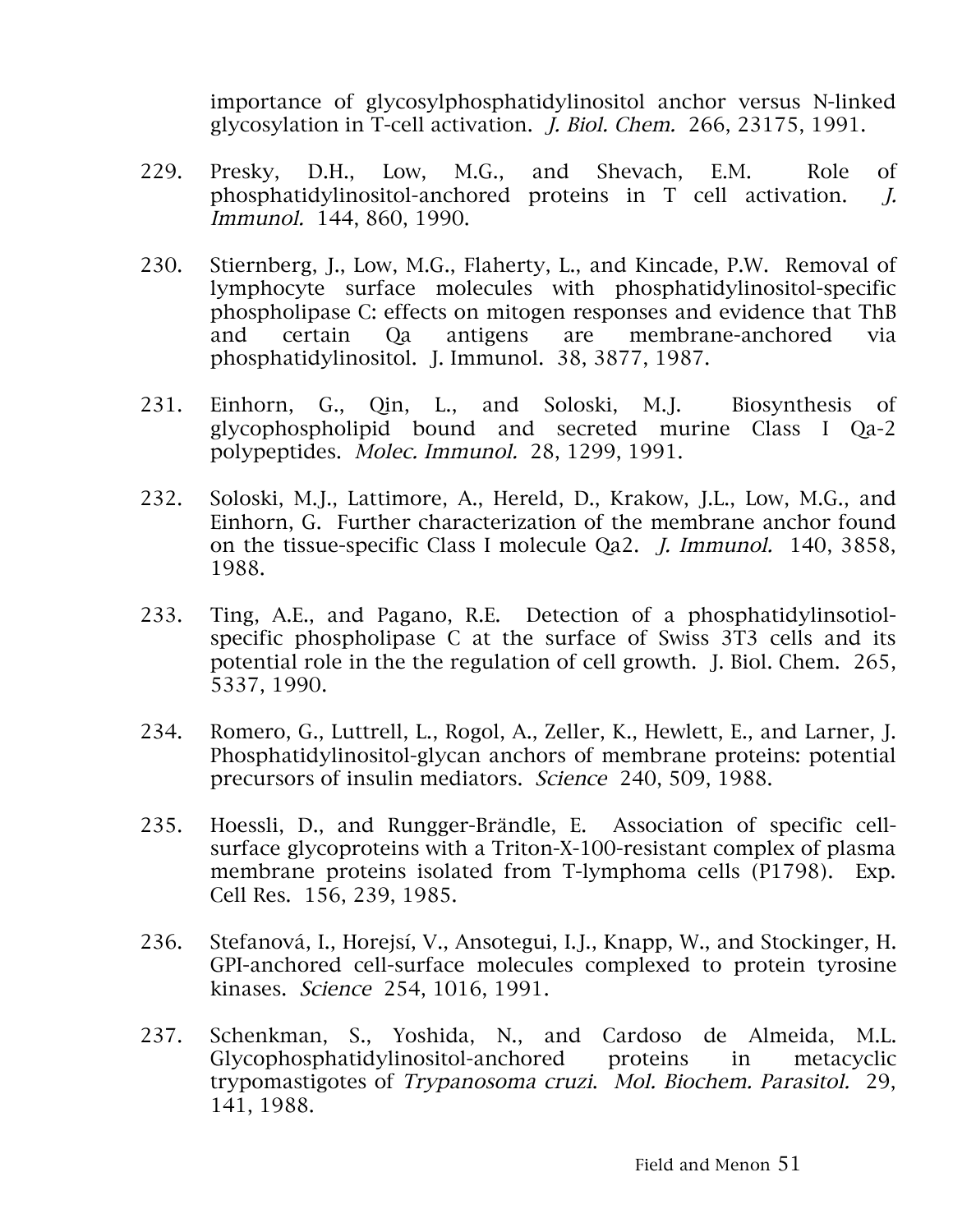- 238. Hernandez-Munain, C., Fernandez, M.A., Alcina, A., and Fresno, M. Characterization of a glycosyl-phosphatidylinositol-anchored membrane protein from Trypanosoma cruzi'. Infec. Immun. 59, 1409, 1991
- 239. Fouts, D.L., Ruef, B.J., Ridley, P.T., Wrightsman, R.A., Peterson, D.S., and Manning, J.E. Nucleotide sequence and transcription of a trypomastigote surface antigen gene of Trypanosoma cruzi'. Mol. Biochem. Parasitol. 46, 189, 1991.
- 240. Takle, G.B., and Cross, G.A.M. An 85kDal surface antigen gene family of Trypanosoma cruzi encodes polypeptides homologous to bacterial neuraminidases. Mol. Biochem. Parasitol. 48, 57, 1991.
- 241. Pereira, M.E.A., Mejia, J., Ortega-Barria, E., Matzilevich, D., and Prioli, R.P. The Trypanosoma cruzi neuraminidase contains sequences similar to bacterial neuraminidases, YWTD repeats of the low density lipoprotein receptor, and type III modules of fibronectin. J. Exp. Med. 174, 179, 1991
- 242. Kahn, S., Colbert, T.G., Wallace, J.C., Hoagland, N.A., and Eisen, H. The major 85kDal surface antigen of the mammalian-stage forms of Trypanosoam cruzi is a family of sialidases. Proc. Natl. Acad. Sci. USA 88, 4481, 1991.
- 243. Voorhis, W.C.V., Schlekewy, L., and Trong, H.L. Molecular mimicry by Trypanosoma cruzi: the Fl-160 epitope that mimics mammalian nerve can be mapped to a 12-amino acid peptide. Proc. Natl. Acad. Sci. USA 88, 5993, 1991.
- 244. Pollevick, G.D., Affranchino, J.L., Frasch, A.C.C., and Sanchez, D.O. The complete sequence of a shed acute-phase antigen of Trypanosoma cruzi. Mol. Biochem. Parasitol. 47, 247, 1991.
- 245. Rosenberg, I., Prioli, R.P., Ortega-Barria, E., and Pereira, M.E.A. Stagespecific phospholipase C-mediated release of Trypanosoma cruzi neuraminidase. Molec. Biochem. Parasitol. 46, 303, 1991.
- 246. Engstler, M., Reuter, G., and Schauer, R. Partial purification and characterization of a sialidase from T. brucei. Glycoconjugate J. 8, 269, 1991.
- 247. Schell, D., Evers, R., Preis, D., Ziegelbauer, K., Kiefer, H., Lottspeich, F., Cornelssen, A.W.C.A., and Overath, P. A transferrin-binding protein of Trypanosoma brucei is encoded by one of the genes in the variant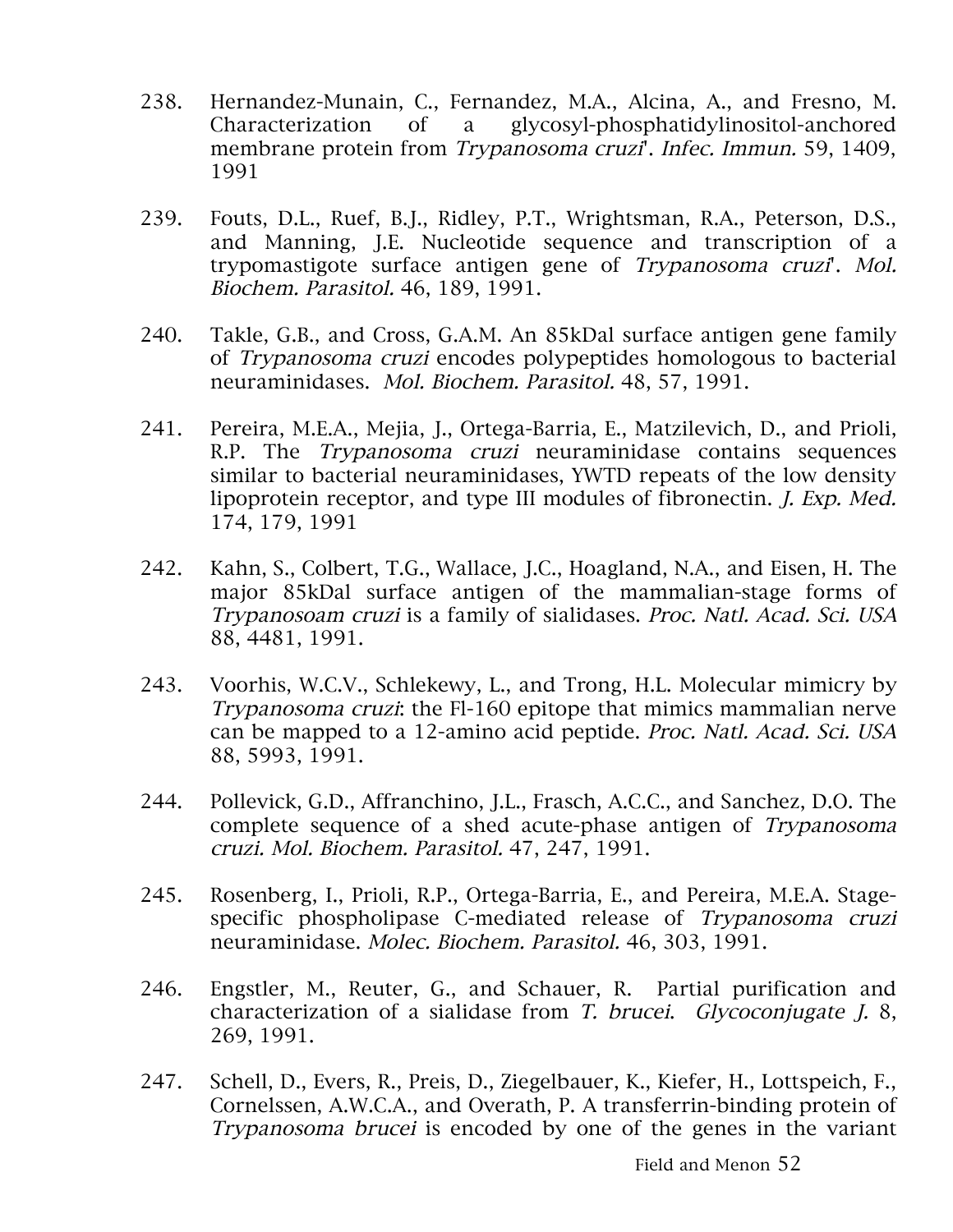surface glycoprotein gene expression site. The EMBO J. 10, 1061, 1991.

- 248. Rivas, L., Kahl, L., Manson, K., and McMahon-Pratt, D. Biochemical chracterisation of the protective membrane glycoprotein GP42/M-2 of Leishmania amazonensis. Mol. Biochem. Parasitol. 47, 235, 1991.
- 249. Medina-Acosta, E., Karess, R.E., Schwartz, H., and Russell, D.G. The promastigote surface protease (gp63) of Leishmania is expressed but differentially processed and localized in the amastigote stage. Mol. Biol. Parasitol. 37, 263, 1989.
- 250. Murray, P.J., Spithill, T.W., and Handman, E. The PSA-2 glycoprotein of L. major is a glycosylphosphatidylinositol anchored surface antigen. J. Immunol. 143, 4221, 1989
- 251. Das, S., Traynor-Kaplan, A., Reiner, D.S., Meng, T.-C., and Gillin, F.D. A surface antigen of *Giardia lamblia* with a glycosylphosphatidylinositol anchor. J. Biol. Chem. 266, 21318, 1991.
- 252. Camerini, D., James, S.P., Stamenkovic, I., and Seed, B. Leu8/TQ1 is the human equivalent of the Mel-14 lymph node homing receptor. Nature 342, 78, 1989.
- 253. Symington, B.E., and Symington, F.W. Evidence for phosphatidylinositol-linked forms of human and avian fibronectin receptors. J. Biol. Chem. 265, 14069, 1990.
- 254. Karagogeos, D., Morton, S.B., Casano, F., Dodd, J., and Jessell, T.M. Developmental expression of the axonal glycoprotein TAG-1; differential regulation by central and peripheral neurones in vitro. Development 112, 51, 1991.
- 254a. Furley, A.J., Morton, S.B., Manalo, D., Karargogeous, D., Dodd, J., and Jessell, T.M. The axonal glycoprotein TAG-1 is an immunolglobulin superfamily member with neurite outgrowth-promoting activity. Cell 61, 157, 1990.
- 255. Schofield, P.R., McFarland, K.C., Hayflick, J.S., Wilcox, J.N., Cho, T., Roy, S., Lee, N.M., Loh, H.H., and Seeburg, P.H. Molecular characterisation of a new immunoglobulin superfamily protein with potential roles in opioid binding and cell contact. The EMBO J. 8, 489, 1989.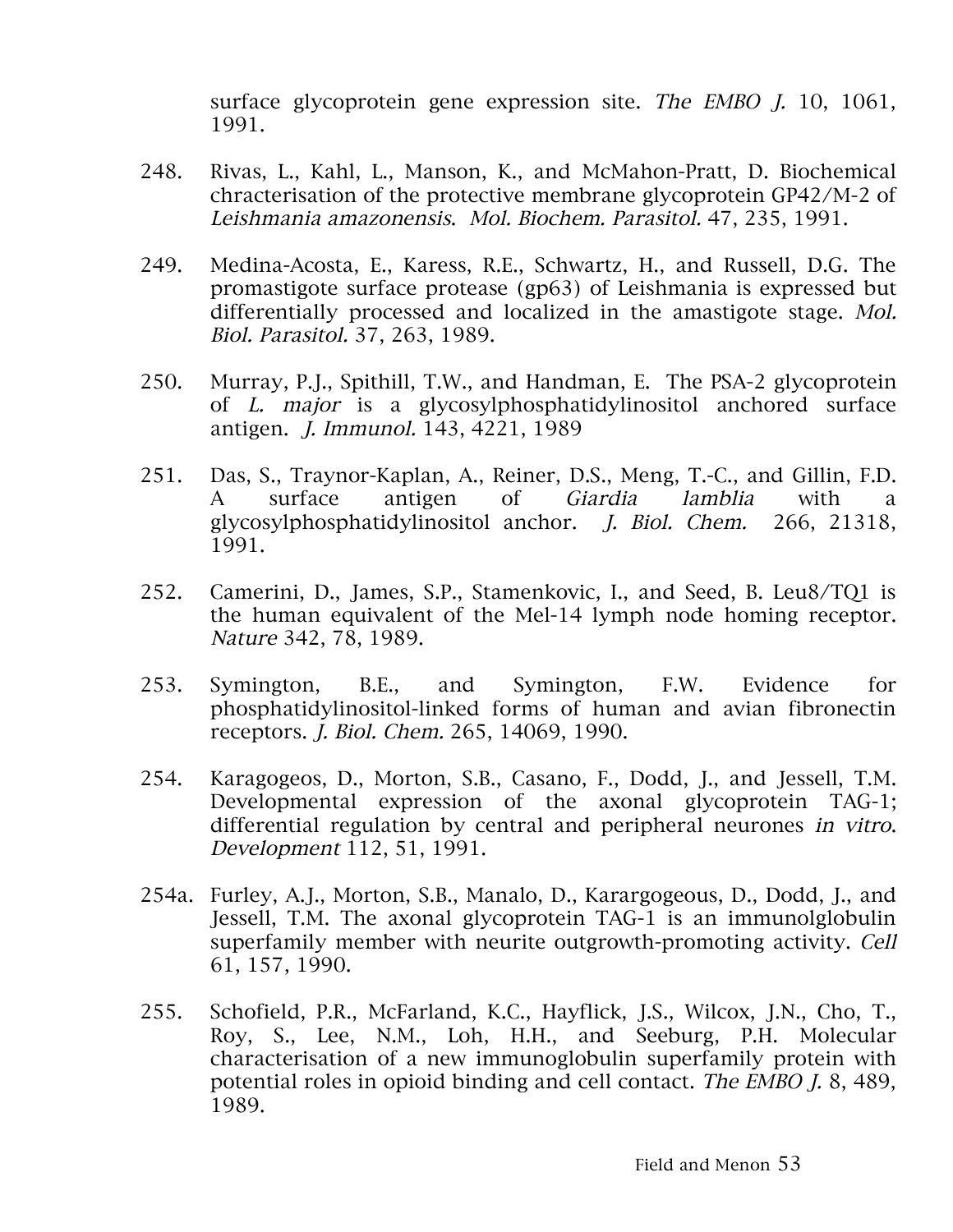- 256. Hortsch, M., and Goodman, C.S. Drosophila fasciculin I, a neural cell adhesion molecule, has a phosphatidylinositol lipid membrane anchor that is developmentally regulated. J. Biol. Chem. 265, 15104, 1990.
- 257. Krantz, D.E., and Zipursky, S.L., Drosophila chaoptin, a member of the leucine-rich repeat family, is a photoreceptor cell-specific adhesion molecule. The EMBO J. 9, 175, 1990.
- 258. Lipke, P.N., Wojciechowicz, D., and Kurjan, J. AG $\alpha$ 1 is the structural gene for the Saccharomyces cerevisiae α-agglutinin, a cell surface glycoprotein involved in cell-cell interactions during mating. Mol. Cell. Biol. 9, 3155, 1989.
- 259. Roy, A., Lu, C.F., Marykwas, D.L., Lipke, P.N., and Kurjan, J. The AGA1 product is involved in cell-surface attachemnet of the Saccharomyces cerevisiae cell-adhesion glycoprotein A-agglutinin. Mol. Cell. Biol. 11, 4196, 1991
- 260. Ploug, M., Ronne, E., Behrendt, N., Jensen, A.L., Blasi, F., and Dano, K.Cellular receptor for urokinase plasminogen-activator: carboxylterminal processing and membrane anchoring by glycosylphosphatidylinositol. J. Biol. Chem. 266, 1926, 1991.
- 261. Skubitz, K.M., Stroncek, D.F and Sun, B Neutrophil-specific antigen NB-1 is anchored via a glycosyl-phosphatidylinositol linkage. J. Leuk. Biol. 49, 163, 1991.
- 262. Cashman, N.R., Loertscher, R., Nalbantoglu, J., Shaw, I., Kascsak, R.J., Bolton, D.C.,and Bendheim, P.E. Cellular isoform of the scrapie prion participates in lymphocyte activation. Cell 61, 185, 1990.
- 263. Hoops, T.C., and Rindler, M.J. Isolation of a cDNA encoding glycoprotein-2 (GP-2), the major zymogen granule membrane protein: homology to uromodulin Tamm-Horsfall glycoprotein. J. Biol. Chem. 266, 4257, 1991.
- 264. Davis, S., Aldrich, T.H., Valenzuela, D.M., Wong, V., Furth, M.E., Squinto, S.P., and Yancopoulos, G.D. The receptor for ciliary neurotrophic factor. Science 253, 59, 1991
- 265. Seaman, W.E., Niemi, E.C., Stark, M.R., Goldfien, R.D., Pollock, A.S., and Imboden, J.B. Molecular cloning of GP42, a cell surface molecule that is selectively induced on rat natural-killer cells by interleukin-2: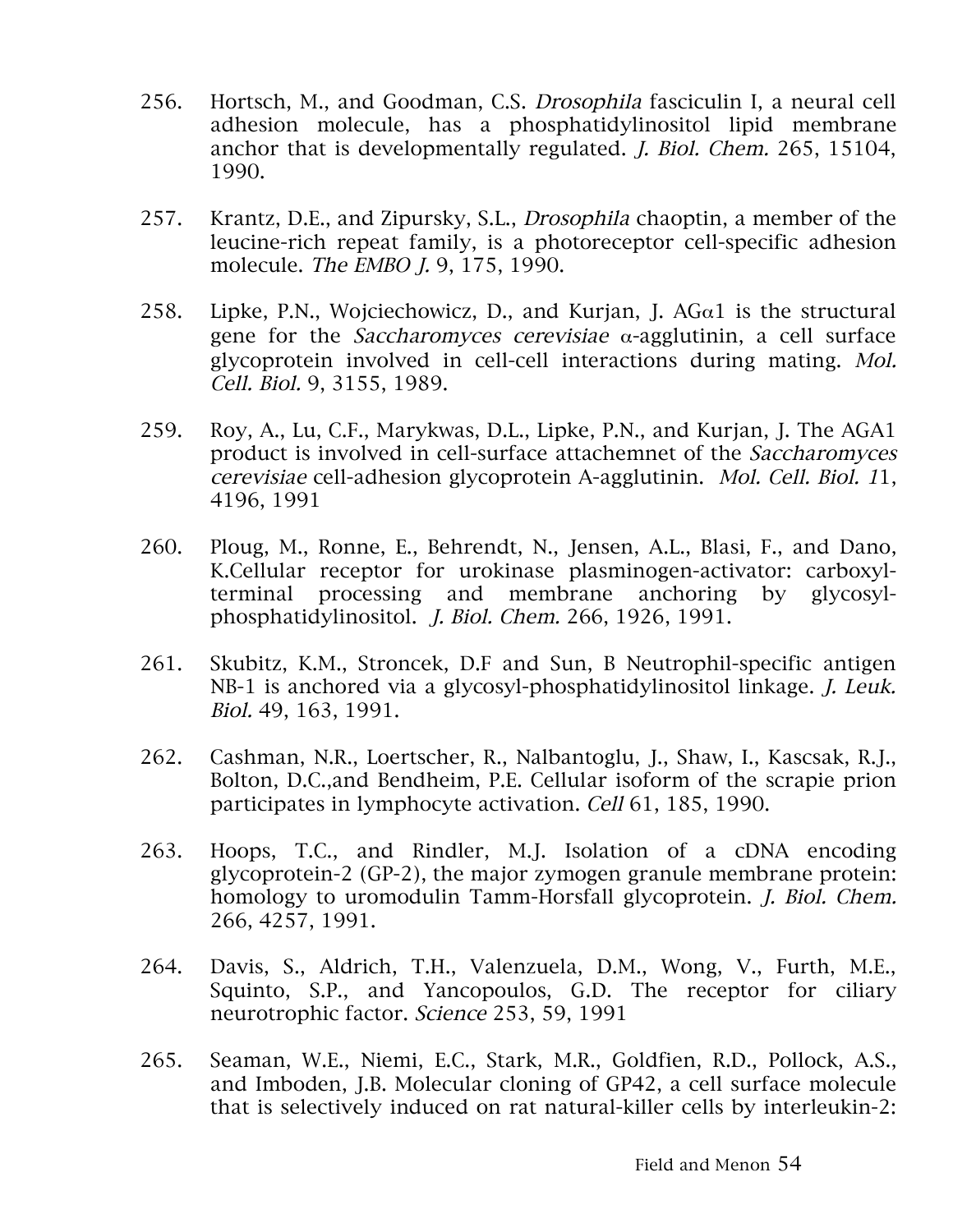glycolipid membrane anchoring and capacity for transmembrane signalling. J. Exp. Med 173, 251, 1991.

- 266. Dhar, A., and Shukla, S.D. Release of a membrane surface glycoprotein from human platelets by phosphatidylinositol specific phospholipase(s) C. Biochem. Biophys. Acta 1091, 15, 1991.
- 267. Corfield, A. P., Duggleby, S., Wagner, S.A., and Clamp, J.R. Human colon membrane mucins have a glycosyl-phosphatidyl inositol membrane anchor. Biochem. Soc. Trans (London) 19, S220, 1991.
- 268. Wenger, R. H., Ayane, M., Bose, R., Kohler, G., and Nielsen, P.J. The genes for a mouse hematopoietic differentiation marker called the heat stable antigen. Eur. J. Immunol. 21, 1039, 1991.
- 269. Early, A.E., Williams, T.G., Meyer, H.E., Por, S.R., Smith, E., et al. Structural characterisation of Dictyostelium discoideum presporespecific gene D19 and its product, cell surface glycoprotein PsA. Mol. Cell. Biol. 8, 3458, 1988.
- 270. Vai, M., Gatti, E., Lacana, E., Poplo, L., and Alberghina, L. Isolation and deduced amino acid sequence of the gene encoding GP115, a yeast glycophospholipid-anchored protein containing a serine-rich region. J. Biol. Chem. 266, 12242, 1991.
- 271. Rand, K.N., Moore, T., Sriskantha, S., Spring, K., Tellam, R., Willadesen, P., and Cobon, G.S.Cloning and expression of a protective antigen from the cattle tick Boophilus microplus. Proc. Natl. Acad. Sci. USA 86, 9657, 1989.
- 272. Deddish, P.A., Skidgel, R.A., Kricho, V.B., Li, X-Y., Becker, R.P.,and Erdos, E.G. Carboxypeptidase M in Madin-Darby canine cells. J. Biol. Chem. 265, 15083, 1990.
- 273. Sato, S., Zhu, X.L., and Sly, W.S. Carbonic anhydrase isozymes IV and II in urinary membranes from carbonoc anhydrase II-deficient patients. Proc. Natl. Acad. Sci. USA 87, 6073, 1990.
- 274. Zhu, X.L., and Sly, W.S. Carbonic anhydrase IV from human lung. J. Biol. Chem. 265, 8795, 1990.
- 275. Fischer, G.F., Majdic, O., Gadd, S., and Knapp, W. Signal transduction in lymphocytic and myeloid cells via CD24, a new member of phosphoinositol-anchored membrane molecules. J. Immunol. 144, 638, 1990.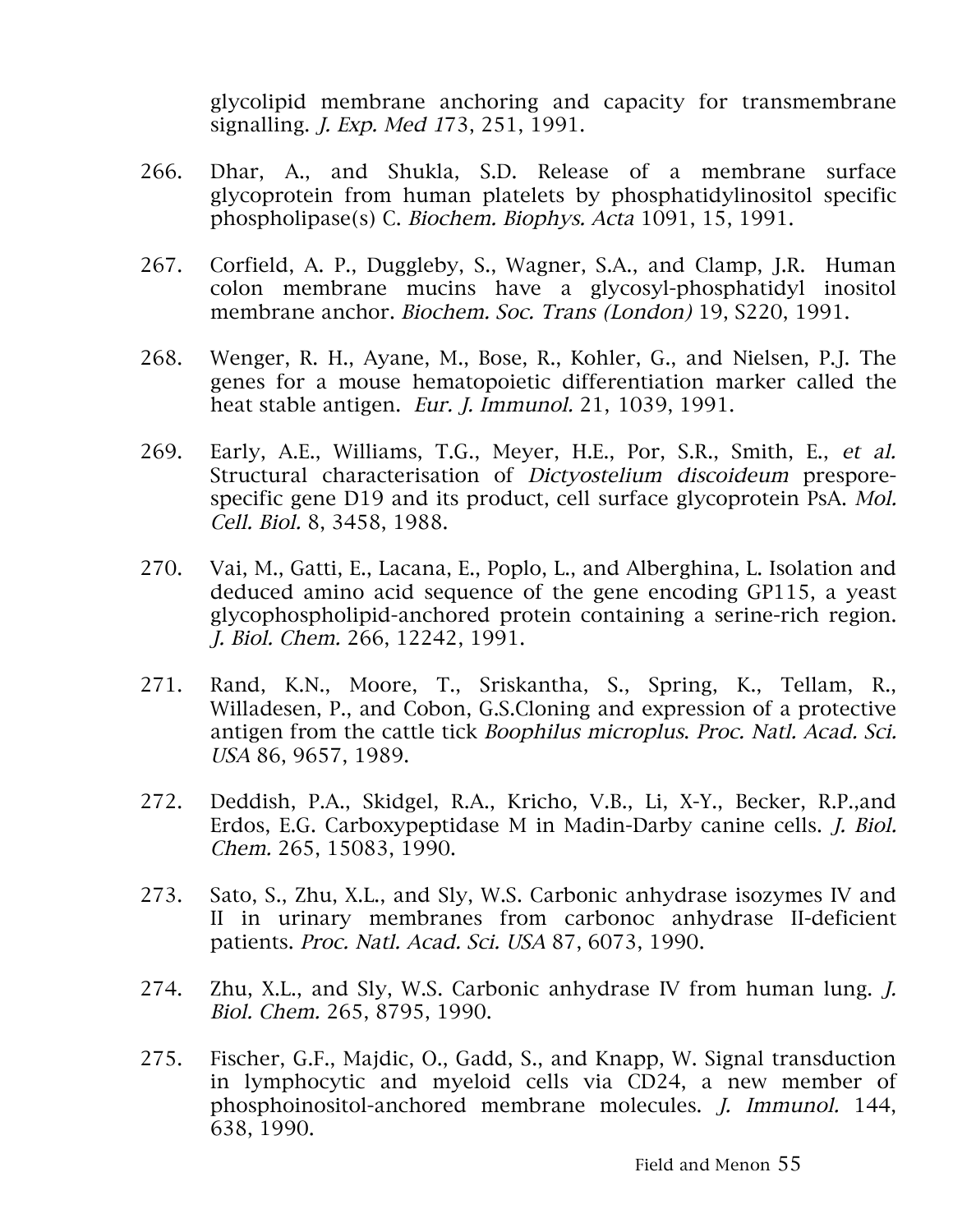- 276. Alberti, S., Miott, S., Fornaro, M., Mantovani, L., Walter, S., Canevari, S., Menard, S., and Colnaghi, M.I. The CA-MOv18 molecule, a cellsurface marker of human ovarian carcinomas, is anchored to the cell membrane by phosphatidylinositol. Biochem. Biophys. Res. Comm. 171, 1051, 1990.
- 277. Cabrero, J., G., and Reiser, H. The sgp-60 molecule is linked to the plasma membrane via a glycosylphosphatidylinositol anchor. Eur. J. Immunol. 21 1899, 1991.
- 278. Kubota, H., Okazaki, H., Onuma, M., Kano, S., Hattori, M., and Minato, N.Identification and gene cloning of a new phosphatidylinositollinked antigen expressed on mature lymphocytes. J. Immunol. 145, 3924, 1990.
- 279. Carroll, P.T., and Smith, L.K. Effects of phospholipase C from Bacillus cereus on the release of membrane-bound choline-O-acetyltransferase from rat hippocampal tissue. J. Neurochem. 54, 1047, 1990.
- 280. Yoshihara, Y., Olea, S., Watanabe, Y., Mori, K. Developmentally and spatially regulated expression of HNK-1 carbohydrate antigen on a novel phosphatidylinositol-anchored protein in rat brain. J. Cell Biol. 115, 731, 1991.
- 281. Ferguson, M.A.J. Lipid anchors on membrane proteins. Curr Op. Struct. Biol. 1, 522 (1991).
- 282. Luhrs, C.A., and Slomiany, B.L. A human membrane-associated folate binding protein is anchored by a glycosylphosphatidylinositol tail. J. Biol. Chem. 264, 21446, 1989.
- 283. Weinhart, U., Thomas, J.R., Pak, Y. Thompson, G.A., and Ferguson, M.A.J. Structural characterization of a novel glycosylphosphatidylinositol from the protozoan Tetrahymena mimbres. Biochem. J. 279, 605, 1991.
- 284. Rosen, G., Pahlsson, P., Londner, M.V., Westerman, M.E., and Nilsson, B. Structural analysis of glycophosphatidylinositol antigens of Leishmania major. J. Biol. Chem. 264, 10457, 1989.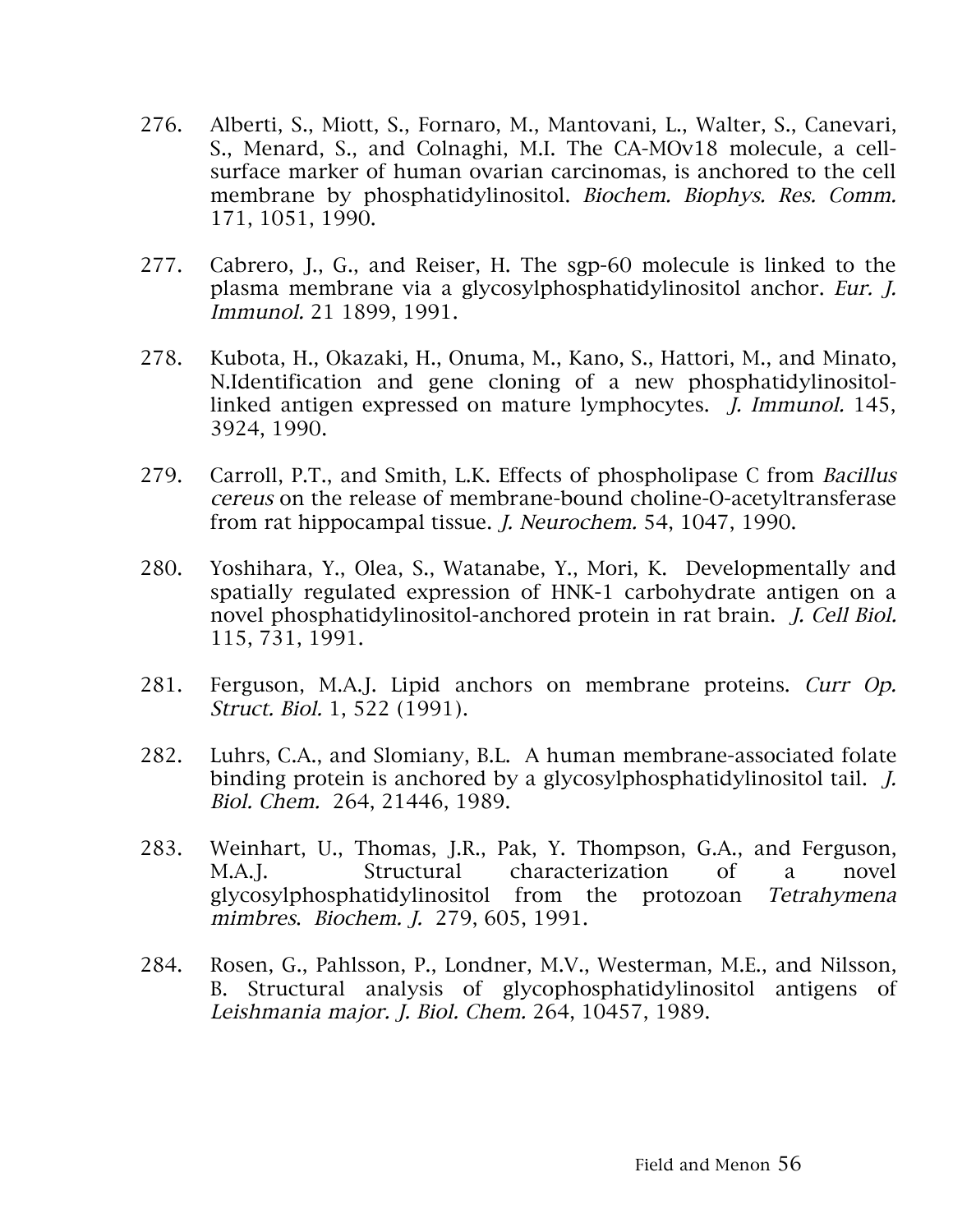### Figure Legends

Figure 1; Isolation of VSG GPI-glycan fragment for structural analysis. The figure is redrawn from Ferguson *et al.*  $(1988)^{50}$ , and shows the route to production of a neutral glycan from the GPI-anchor suitable for structural analysis. See text for a detailed discussion. Abbreviations used are; CO; carboxyl-terminus of the VSG polypeptide, EthN; ethanolamine, P; phosphate, P'; cyclic phosphodiester, GlcN; glucosamine, PI; phosphatidylethanolamine, DAG; diacylglycerol, AA; amino acid remaining following exhaustive pronase digestion, HONO; nitrous acid, AHM; anhydromannitol. Structures in bold are 3H-labelled.

Figure 2; Schematic diagram of a GPI-anchor or lipid to show the positions of action of various reagents. The shaded region represents the neutral glycan core, which can be studied by liquid chromatography or exoglycosidase digestion. The figure is redrawn from Field and Menon  $(1992)^{88}$ . See text for detailed discussion of individual reactions. R1 in GPIanchored proteins is the C-terminal amino acid, and in precursor lipids is H. R4 is either H or palmitate.

Figure 3: Attachment of a GPI-anchor to protein. The reaction probably occurs in the lumenal leaflet of the endoplasmic reticulum (ER) membrane bilayer, after translation of the protein on a membrane-bound ribosome, translocation of the polypeptide across the ER membrane, and cleavage of the the N-terminal signal sequence by ER signal peptidase. GPI attachment is signalled by a COOH-terminal peptide that is removed and replaced by a GPI, probably via a transpeptidation reaction mechanism. The GPI anchor precursor is shown to be inositol acylated (i.e., PI-PLC-resistant) as in mammalian cells. In some cells, the structure is processed (\*) to a PI-PLCsensitive form after attachment to protein, possibly after the protein leaves the ER (see section IV.3 for a complete discussion).

Figure 4; Biosynthesis of GPI. The figure shows an outline of GPI biosynthesis indicating the immediate identified donors (boxed) of individual components of the structure, and sites of action (❄, ❆, ❇) of various inhibitors. Inositol acylated (PI-PLC resistant) structures are not shown, nor is the membrane topology of the assembly process (see sections IV.3 and IV.4 for details).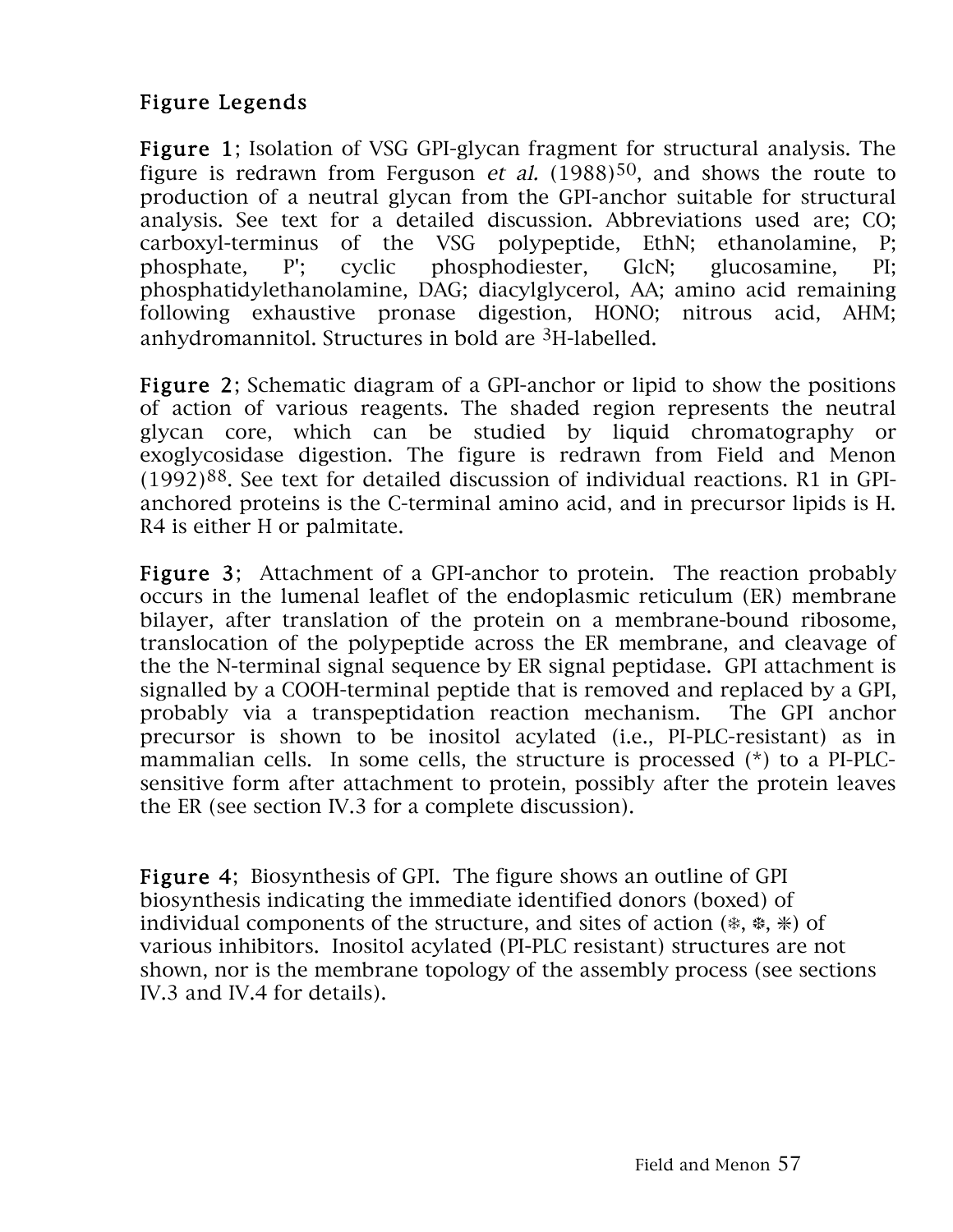### Table 1: PROTEINS WITH A GLYCOSYLPHOSPHATIDYLINOSITOL ANCHOR.

The list does not necessarily include all proteins that are believed to utilise the GPI anchor. Note that the data for some molecules are more rigourous than others. We have included those proteins which are believed to be GPI-anchored solely on the basis of primary structure, as this criterion is becoming more reliable. The list includes those from the review by Low2. These proteins are not referenced for reasons of brevity, but references for all proteins additional to the 1989 compilation are provided.

\_\_\_\_\_\_\_\_\_\_\_\_\_\_\_\_\_\_\_\_\_\_\_\_\_\_\_\_\_\_\_\_\_\_\_\_\_\_\_\_\_\_\_\_\_\_\_\_\_\_\_\_\_\_\_\_\_\_\_\_\_\_\_\_\_\_\_\_\_\_\_\_\_\_\_\_\_\_\_\_\_\_\_\_\_\_\_\_\_\_\_

| Protein                             | Source    | Reference |
|-------------------------------------|-----------|-----------|
| Protozoal antigens                  |           |           |
| $Ssp-4$                             | T. cruzi  |           |
| 90kDa glycoprotein                  | T. cruzi  |           |
| gp50-55                             | T. cruzi  | 238       |
| gp85 family                         | T. cruzi  | 239-242   |
| Fl-160 (160kDal)                    | T. cruzi  | 243       |
| SAPA (shed acute phase antigen)     | T. cruzi  | 244       |
| Sialidase (gp120-200kdal complex)   | T. cruzi  | 245       |
| Variant surface glycoprotein        | T. brucei |           |
| Procyclin/PARP                      | T. brucei |           |
| Procyclic Sialidase                 | T. brucei | 246       |
| Transferrin binding protein [ESAG6] | T. brucei | 247       |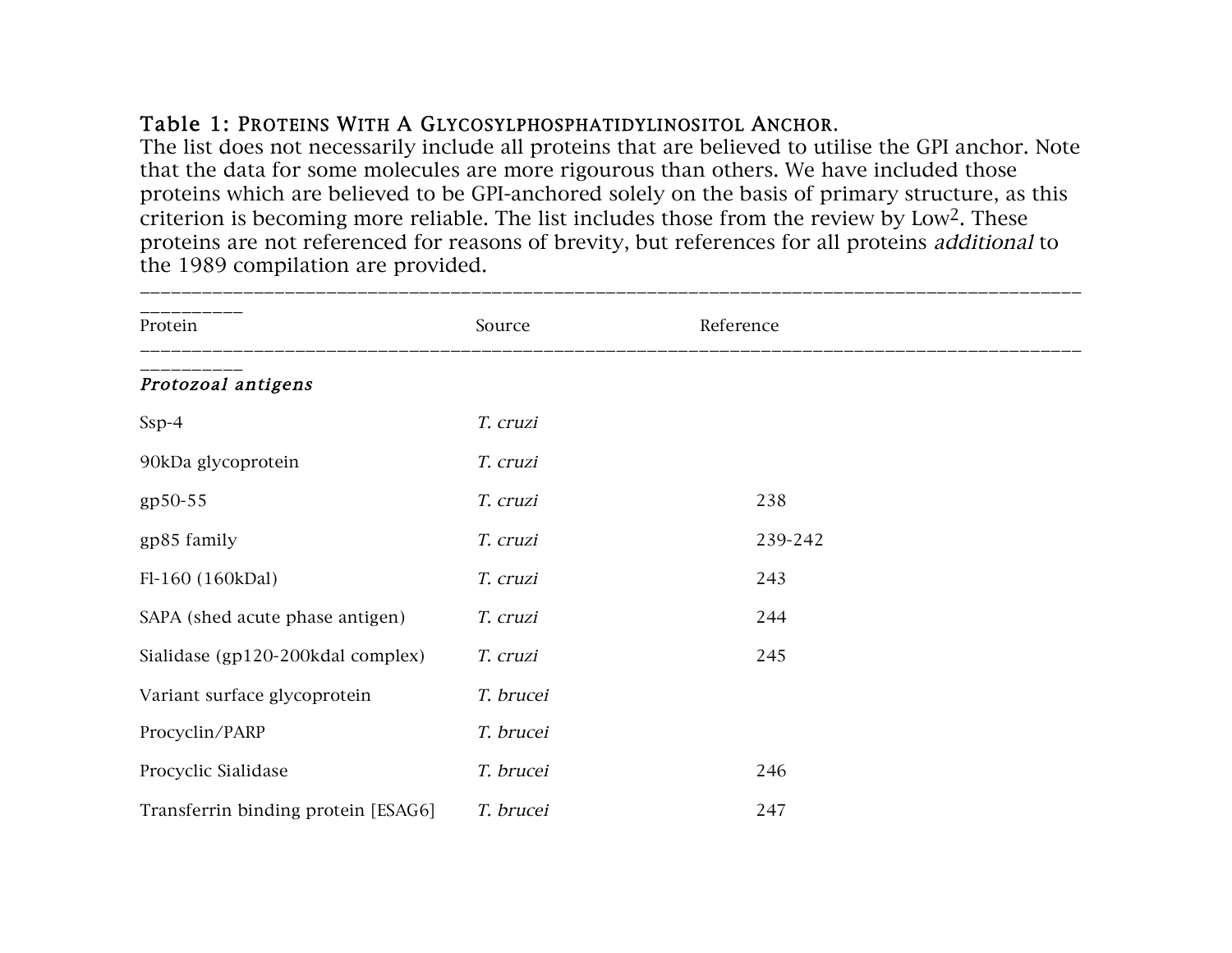| Surface antigens               | P. primaurelia                      |
|--------------------------------|-------------------------------------|
| p76 proteinase                 | P. falciparum merizoites            |
| 195kDal antigen                | P. falciparum                       |
| Transferrin receptor           | P. falciparum                       |
| P30                            | T. gondii                           |
| $gp42/M-2$                     | 248<br>L. amazonensis               |
| $gp63$ (PSP)                   | Leishmania major, mexicana<br>249   |
| PSA-2                          | 250<br>L. major                     |
| GP49                           | Giardia lamblia<br>251              |
| <b>Cell-Cell Interactions</b>  |                                     |
| LFA-3                          | human blood cells                   |
| Leu8/TQ1                       | human endothelia<br>252             |
| Heparan sulphate proteoglycan  | rat hepatocytes                     |
| Neural cell adehesion molecule | mammalian, chicken brain and muscle |
| Fibronectin receptor           | human and avian tissues<br>253      |
| TAG-1                          | mammalian neurons<br>254, 254b      |
| Opioid binding protein         | mammalian neural tissue<br>255      |
| PH-20                          | guinea pig sperm                    |
| F11                            | chicken brain                       |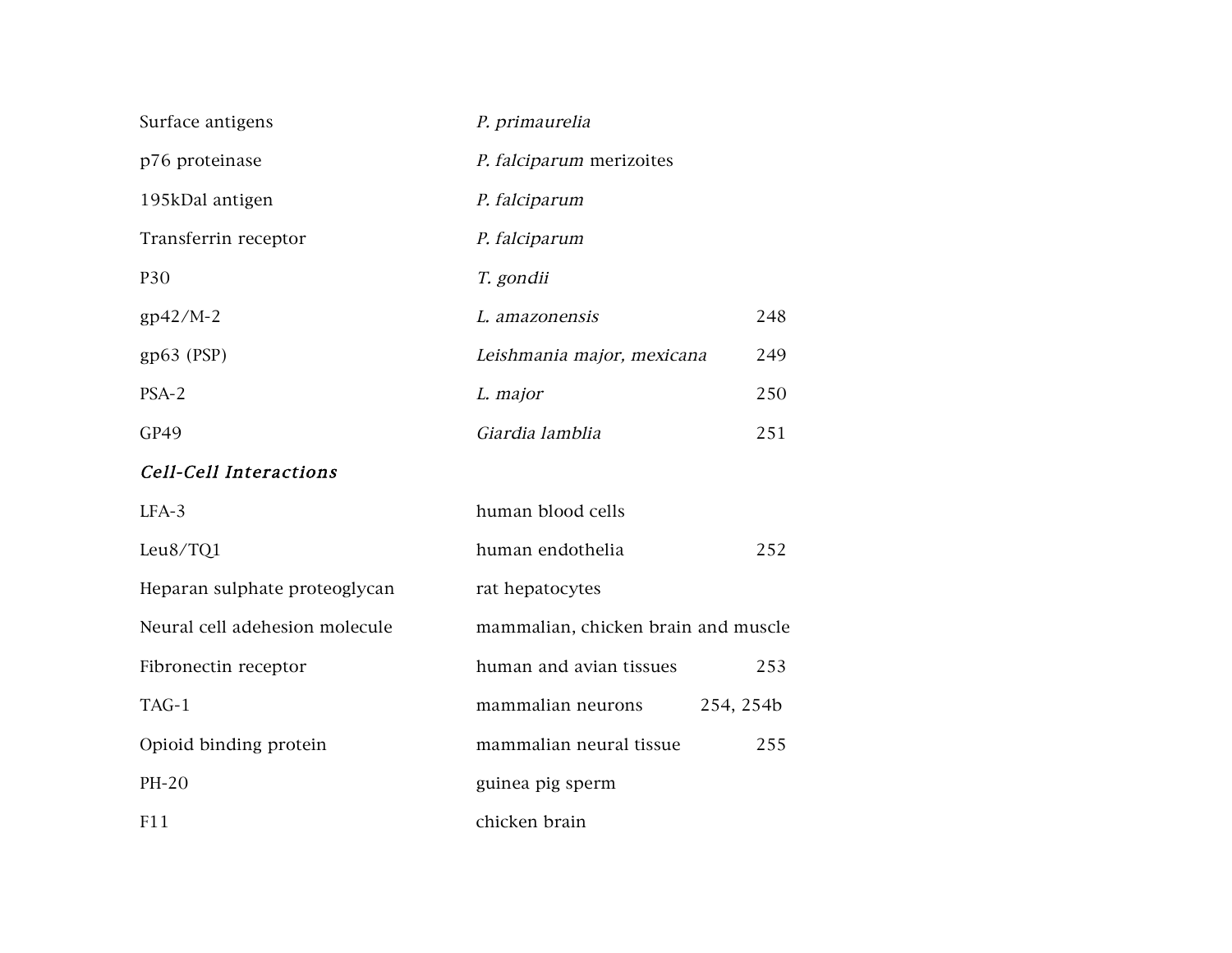| Fasciculin I                               | D. melanogaster                 |     |     |
|--------------------------------------------|---------------------------------|-----|-----|
| Chaoptin                                   | D. melanogaster                 |     | 257 |
| $AG\alpha1$                                | S. cerevisiae                   | 258 |     |
| AGA1                                       | S. cerevisiae                   | 259 |     |
| Contact site A                             | D. discoideum                   |     |     |
| Miscellaneous                              |                                 |     |     |
| Decay accelerating factor (DAF)            | human blood cells               |     |     |
| Urokinase Receptor                         | mammalian tissues               |     | 260 |
| $NB-1$                                     | murine neutrophils              | 261 |     |
| 130kDal hepatoma glycoprotein              | rat hepatoma                    |     |     |
| 34kDal growth factor                       | human placental trophoblast     |     |     |
| scrapie prion ( $PrPSC$ , $PrP$ C)         | mammalian brain, lymphocytes    |     | 262 |
| $GP-2$                                     | pig, rat zymogen granules       |     |     |
| Tamm-Horsfall glycoprotein<br>(Uromodulin) | mammalian tissues (kidney)      |     | 263 |
| CD-16 (Fcy Receptor III)                   | human neutrophils               |     |     |
| Oligodendrocyte-myelin protein             | human brain                     |     |     |
| <b>CNTF Receptor</b>                       | mammalian brain                 |     | 264 |
| C8 binding protein                         | human lymphocytes and monocytes |     |     |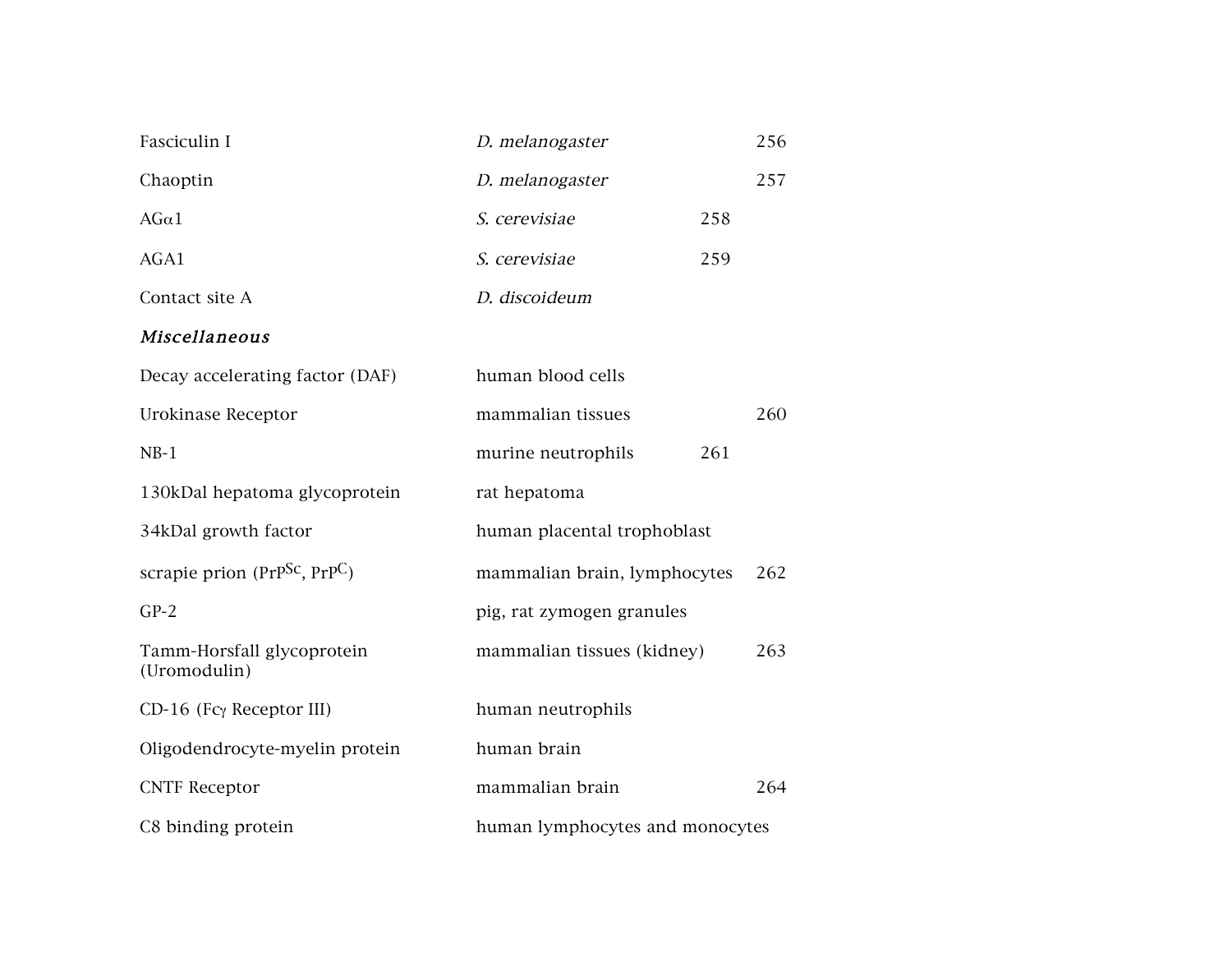| GP42                          | rat NK cells                        |     |  |
|-------------------------------|-------------------------------------|-----|--|
| Folate binding protein        | rat kidney, KB cells                |     |  |
| 26kDal glycoprotein           | rat sperm                           |     |  |
| 150kDal glycoprotein [GPIb]   | human platelets                     | 266 |  |
| high molecular weight mucins  | human colon                         | 267 |  |
| 82, 68kDal glycoproteins      | bovine adrenal chromaffin granule   |     |  |
| I-antigenic glycoprotein GP-3 | calf thyroid                        |     |  |
| Heat stable antigen           | murine hematopoietic lineage<br>268 |     |  |
| Sgp-1, Sgp-2                  | squid neural tissue                 |     |  |
| Surface antigens              | S. mansoni                          |     |  |
| Antigen 117                   | D. discoideum                       |     |  |
| PsA                           | D. discoideum                       | 269 |  |
| 125kDal glycoprotein [GAS1]   | S. cerevisiae                       |     |  |
| 115kDal glycoprotein          | S. cerevisiae                       | 270 |  |
| Protective antigen            | B. microplus                        | 271 |  |

#### Hydrolytic enzymes (non-protozoan)

| Alkaline phosphatase (APase) | mammalian, S. mansonii, |
|------------------------------|-------------------------|
|                              | salamander              |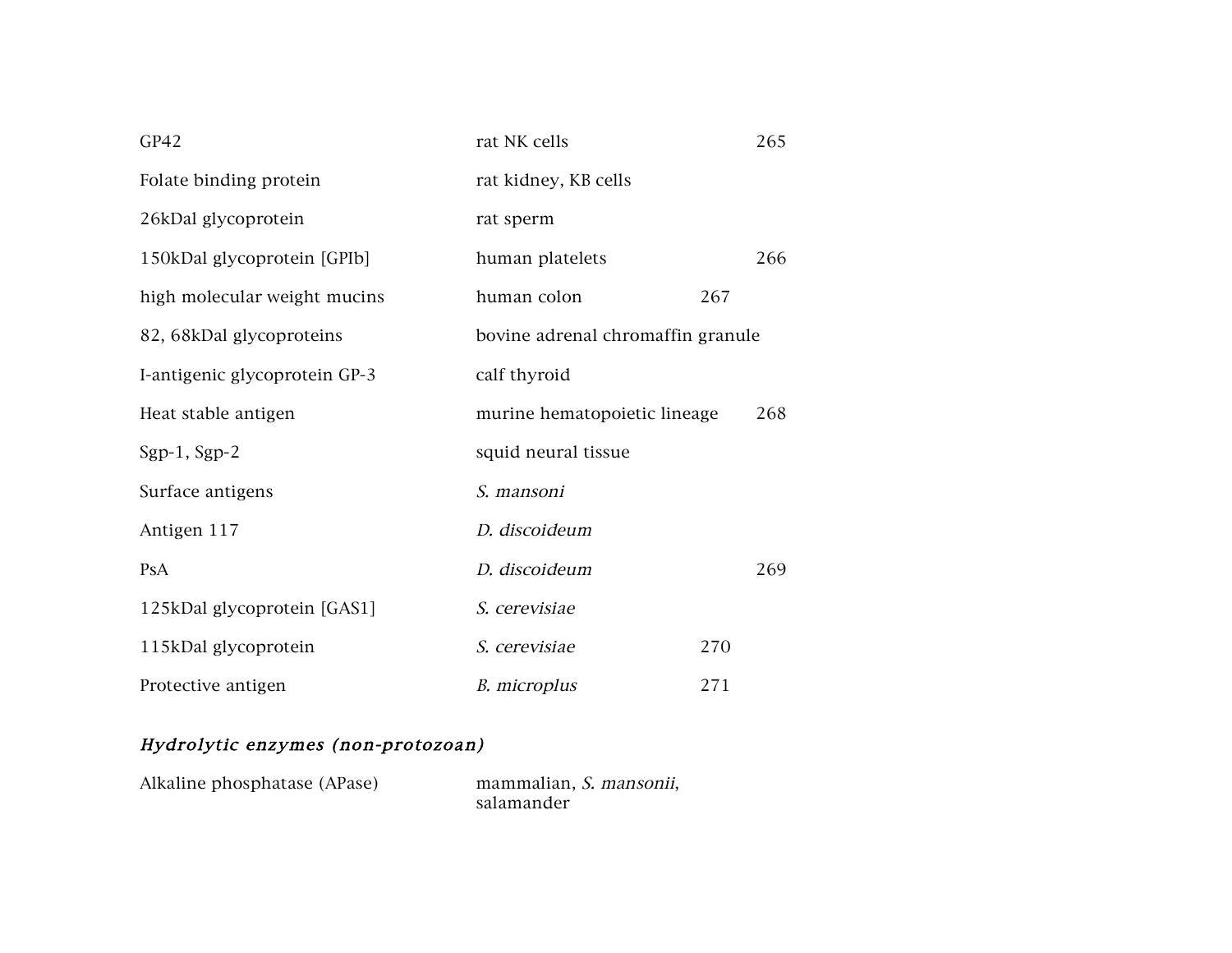| 5'-Nucleotidase [CD73]       | mammalian                                                              |  |  |
|------------------------------|------------------------------------------------------------------------|--|--|
| Acetylcholinesterase         | T. marmorata, insect brain<br>mammalian erythrocytes,<br>Schistosomula |  |  |
| Trehalase                    | mammalian                                                              |  |  |
| Alkaline phosphodiesterase I | rat tissue                                                             |  |  |
| Dipeptidase                  | pig kidney, sheep lung                                                 |  |  |
| Aminopeptidase P             | pig and human kidney                                                   |  |  |
| Lipoprotein lipase           | 3T3-L1 adipocytes                                                      |  |  |
| Carboxypeptidase M           | <b>MDCK</b> cells<br>272                                               |  |  |
| Carbonic anhydrase II and IV | human kidney<br>273,274                                                |  |  |
| Mammalian antigens           |                                                                        |  |  |
| Thy- $1$                     | brain, lymphocytes                                                     |  |  |
| Thy- $3$                     | murine lymphocytes                                                     |  |  |
| $RT-6$                       | rat lymphocytes                                                        |  |  |
| Qa                           | murine lymphocytes                                                     |  |  |
| Ly-6 (complex)               | murine lymphocytes                                                     |  |  |
| <b>MEM-43</b>                | human leukocytes and erythrocytes                                      |  |  |
| Carcinoembryonic antigen     | human tumour cells                                                     |  |  |
| <b>NCA</b>                   | human                                                                  |  |  |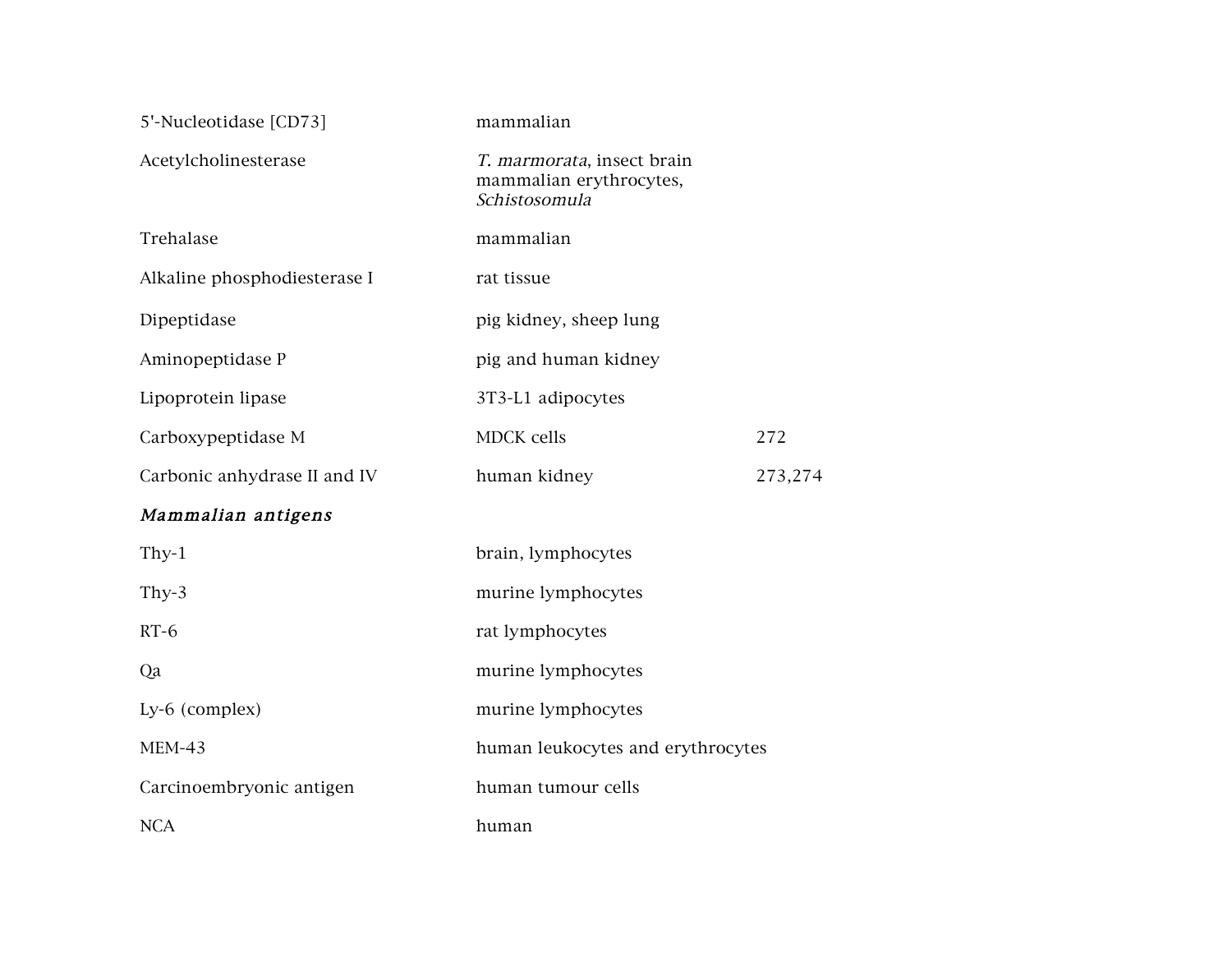| Blast-1                     | human lymphocytes           |     |
|-----------------------------|-----------------------------|-----|
| MRC OX-45                   | rat lymphocytes             |     |
| CD14                        | human monocytes             |     |
| Mo3                         | human monocytes             |     |
| CD48                        | human leukocytes            |     |
| CD24                        | 275<br>human granulocytes   |     |
| CA-MOv18 (38kDal antigen)   | human ovarian carcinoma 276 |     |
| $sgp-60$                    | 277<br>murine T and B cells |     |
| B7 (12kDal antigen)         | mammalian lymphocytes       | 278 |
| Choline-O-Acetyltransferase | rat hippocampus             | 279 |
| <b>PI-GP150</b>             | rat telencephalon           | 280 |

\_\_\_\_\_\_\_\_\_\_\_

\_\_\_\_\_\_\_\_\_\_\_\_\_\_\_\_\_\_\_\_\_\_\_\_\_\_\_\_\_\_\_\_\_\_\_\_\_\_\_\_\_\_\_\_\_\_\_\_\_\_\_\_\_\_\_\_\_\_\_\_\_\_\_\_\_\_\_\_\_\_\_\_\_\_\_\_\_\_\_\_\_\_\_\_\_\_\_\_\_\_\_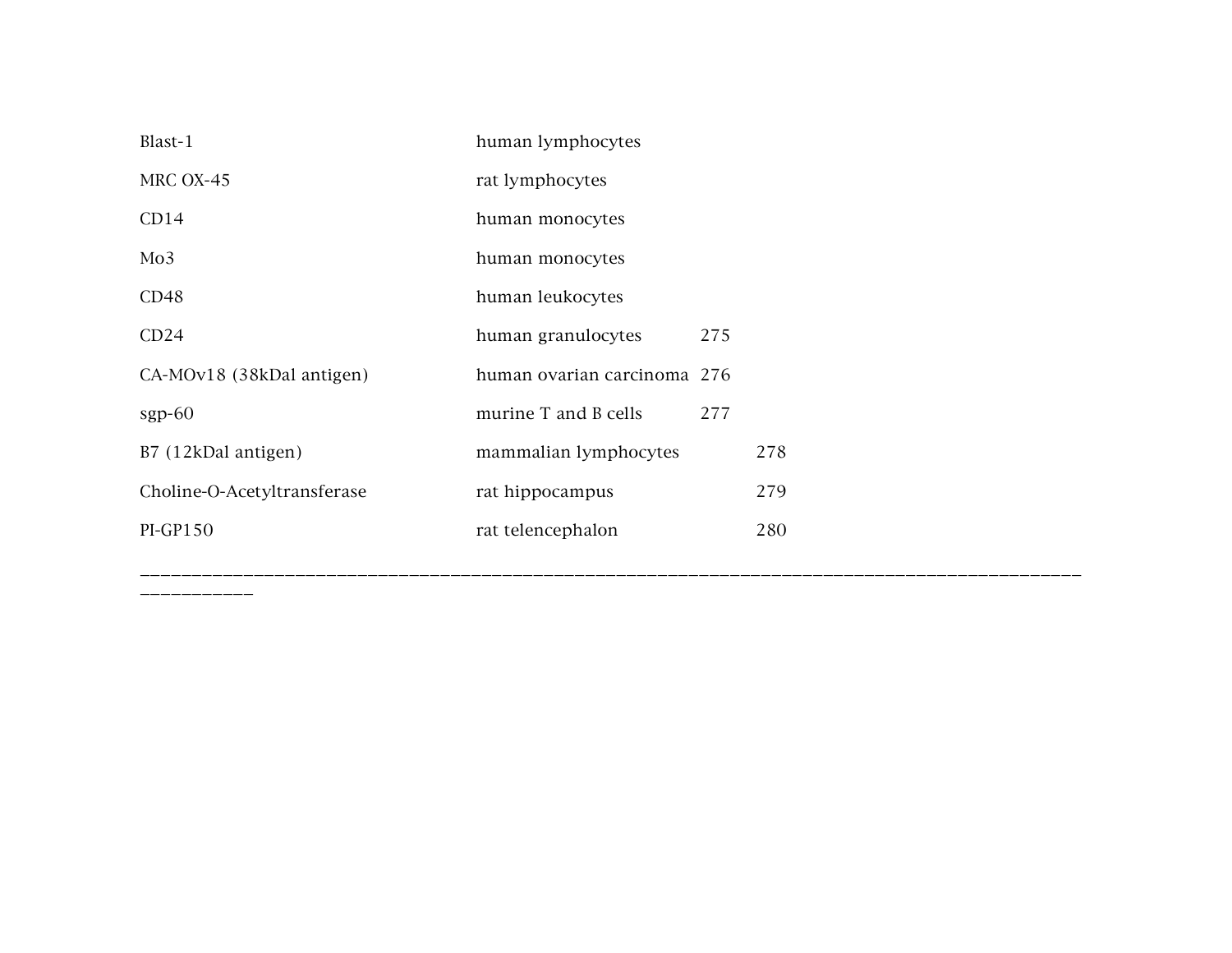# Table 2: Structures of Protein GPI-anchors and their Precursors

| (ia) Proteins; Core Glycans and Modifications |  |  |
|-----------------------------------------------|--|--|
|-----------------------------------------------|--|--|

| <b>Name</b>                              | Structure                                                                                    | Reference |
|------------------------------------------|----------------------------------------------------------------------------------------------|-----------|
| Trypanosoma brucei VSG 117               | Asp-E-P-M $\alpha$ 1-2M $\alpha$ 1-6M $\alpha$ 1-4GlcN $\alpha$ 1-6PI $\in$                  | 50        |
|                                          | $^{+/-}$ Gala1-2( $^{+/-}$ Gala1-2Gala1-6)Gala1-3                                            |           |
| Trypanosoma brucei VSG 118               | Asn-E-P-M $\alpha$ 1-2M $\alpha$ 1-6M $\alpha$ 1-4GlcN $\alpha$ 1-6PI                        | 46        |
| Trypanosoma brucei VSG 221               | $Ser-E-P-M\alpha1-2M\alpha1-6M\alpha1-4GlcNa1-6PI$<br>$(+ 8 \alpha$ -Gal, not fully defined) | 46        |
| Trypanosoma cruzi 1G7                    | $E-P-M\alpha$ 1-2M $\alpha$ 1-6M $\alpha$ 1-4GlcN $\alpha$ 1-6PI<br>$M\alpha$ 1              | 281       |
| Leishmania major gp63<br>(Acid protease) | $Asn-E-P-M\alpha 1-2Ma1-6Ma1-4GlcNa1-6PI$                                                    | 53        |
| Saccharomyces cerevisiae gp125           | $E-P-M\alpha$ 1-2M $\alpha$ 1-6M $\alpha$ 1-4GlcN $\alpha$ 1-6PI<br>$M\alpha$ 1              | 281       |

\_\_\_\_\_\_\_\_\_\_\_\_\_\_\_\_\_\_\_\_\_\_\_\_\_\_\_\_\_\_\_\_\_\_\_\_\_\_\_\_\_\_\_\_\_\_\_\_\_\_\_\_\_\_\_\_\_\_\_\_\_\_\_\_\_\_\_\_\_\_\_\_\_\_\_\_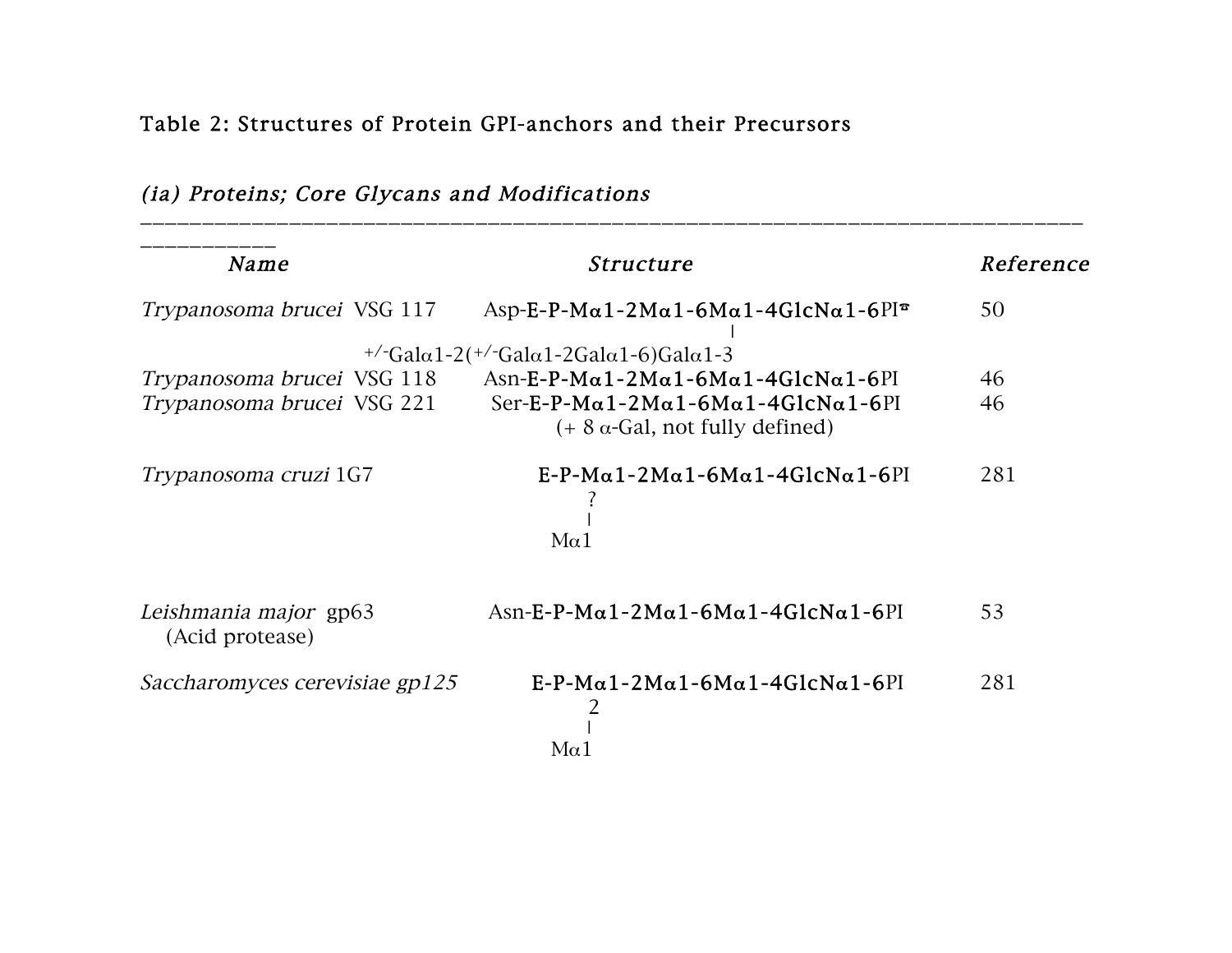

The conserved core structure for the protein-linked GPI series is shown in bold.

a. Linkage positions and the identity of the hexoses in the human acetylcholinesterase not determined, but assumed to be homologous.

Abbreviations  $M =$  mannose,  $E =$  ethanolamine,  $P =$  phosphate.

 $\bullet$  = Phosphatidylinositol (PI) =  $myolnositol1-P-CH<sub>2</sub>$ ?  $\blacksquare$  $\sim$  CH-R<sup>1</sup>  $R^3$  and  $R^3$  $CH<sub>2</sub>-R<sup>2</sup>$ 

Linkage position of the  $R<sup>3</sup>$  substituent has not been determined.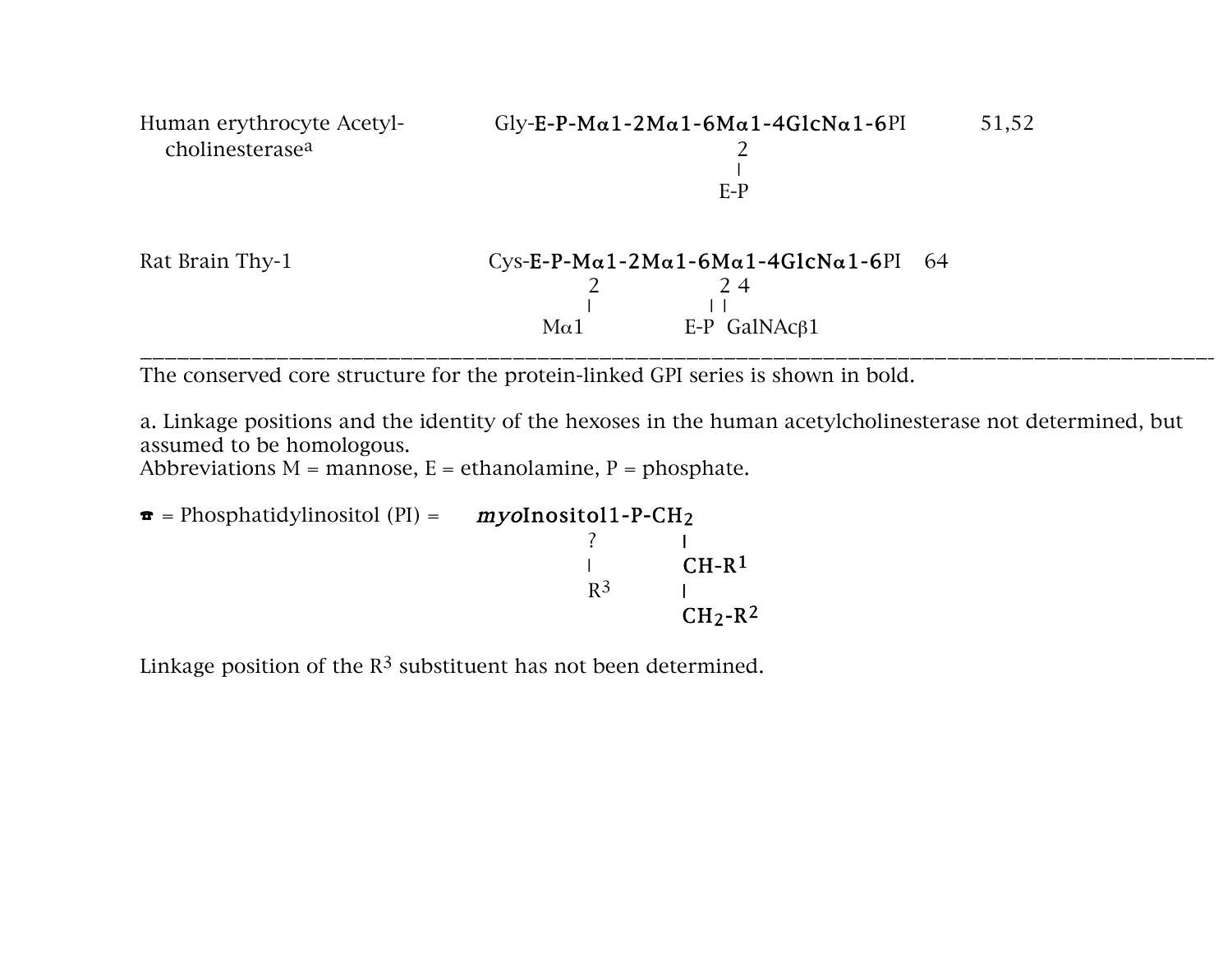### (ib) Proteins; Lipid Substituents

 $\overline{\phantom{a}}$ 

| Protein                             | R <sup>1</sup>   | $R^2$                                                   |                         | $R^3$      | Reference |
|-------------------------------------|------------------|---------------------------------------------------------|-------------------------|------------|-----------|
|                                     |                  |                                                         |                         |            |           |
| <i>Trypanosoma brucei</i> VSG       | $C_{14:0}$       | $C_{14:0}$                                              | H                       | 44         |           |
| Trypanosoma brucei PARP             | H<br>$C_{18:0}$  |                                                         | $C_{16:0}$              | 55         |           |
| Leishmania major gp63a              | $C_{18:0-23:0.}$ | $C_{24:0}$ , $C_{25:0-26:0}$ $C_{12:0}$ , $C_{18:0}$    | $C_{16:0}$ , $C_{14:0}$ | H          | 53        |
| Human erythrocyte AChE <sup>a</sup> |                  | $C_{18:0}, C_{18:1}$ $C_{22:4}, C_{22:5}$<br>$C_{22:6}$ |                         | $C_{16:0}$ | 51,52     |
| <i>Torpedo</i> AChE                 | $C_{16:0}$       | $C_{16:0}$                                              | N <sub>D</sub>          | 129        |           |
| Human Folate Binding Proteina       | $C_{20:0}$       | $C_{22:0}$                                              | ND                      | 252        |           |

a For these proteins, substituent at  $R^1$  is in ether linkage. Major species shown in bold. ND= not determined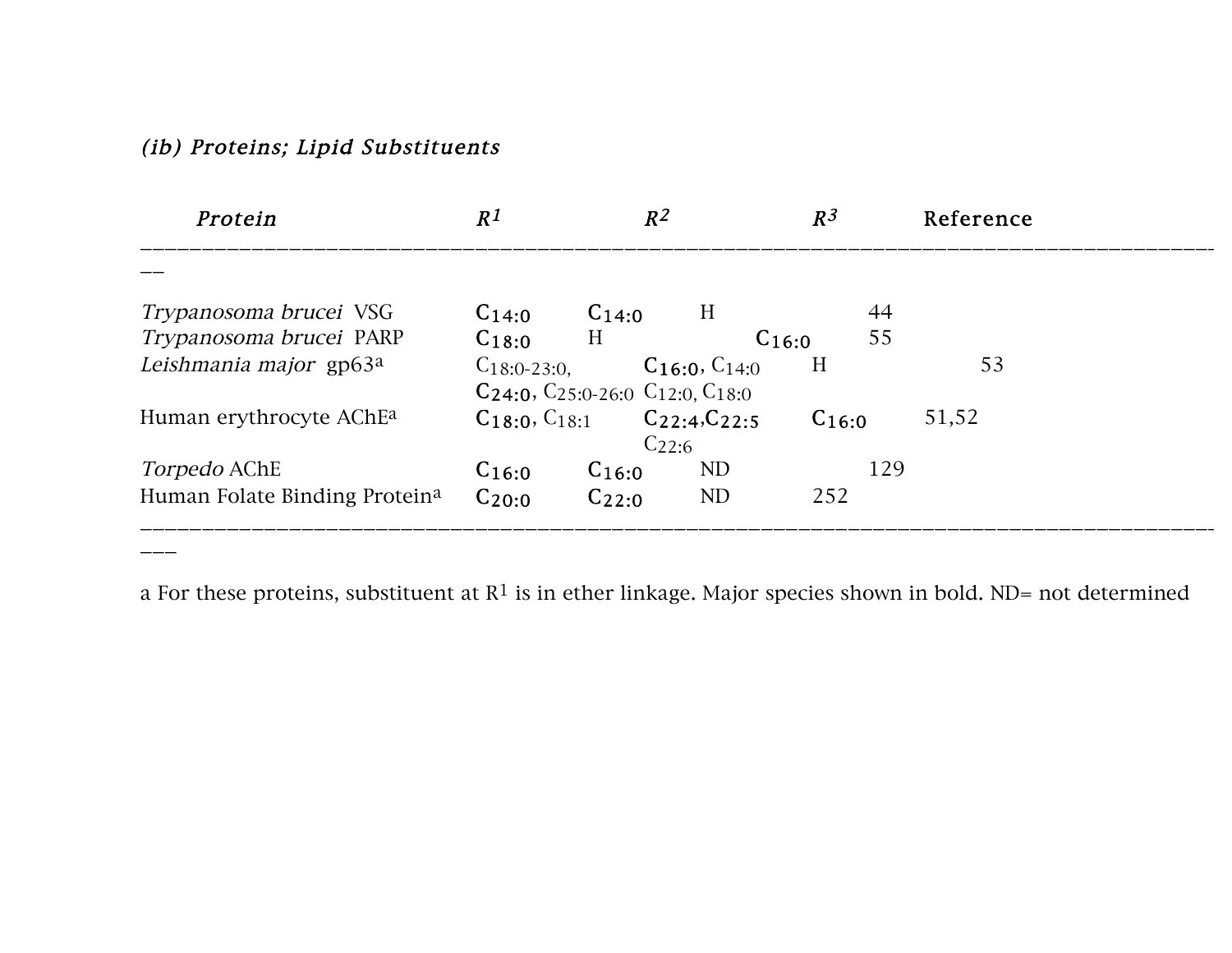### (ii) GPI-Anchor Precursors

\_\_\_\_\_

Only mature precursors that have been well identified by chromatography and analytical methods are include in this table. A large number of other species have been identified, and are discussed in the text under biosynthesis.

| <b>GPIa</b>    | Protein     | Organism                   | Lipid Substituents | sn-1 sn-2 Inositol          | Reference  |       |  |
|----------------|-------------|----------------------------|--------------------|-----------------------------|------------|-------|--|
|                |             |                            |                    |                             |            |       |  |
| P <sub>2</sub> | <b>VSG</b>  | T. brucei BSF              | $C_{14:0}$         | $C_{14:0}$                  |            | 59    |  |
|                |             |                            |                    |                             |            | 89    |  |
| P <sub>3</sub> | VSG?        | <i>T. brucei</i> BSF       | $C_{14:0}$         | $C_{14:0}$                  | $C_{16:0}$ | 59,89 |  |
| PP1            | <b>PARP</b> | <i>T. brucei</i> Procyclic | $C_{18:0}$         | H                           | $C_{16:0}$ | 60    |  |
| $LP-1^b$ gp63  |             | L. major                   | Not determined     |                             |            | 76    |  |
|                |             | Promastigote               |                    |                             |            |       |  |
| Lipid C        | Various     | Murine T cells             |                    | Not determined <sup>c</sup> |            | 61,63 |  |
|                | Various     | Tetrahymena                |                    | Not determined              |            | 283   |  |
|                |             |                            |                    |                             |            |       |  |

a. Data are consistent with all the precursors containing the core ethanolaminylphosphoglycan. All linkages have not been determin for P2, P3 and PP1, but are assumed to be the same based on co-chromatography on HPLC. For LP-1, HPLC co-chromatography data available only.

b. Lipid composition not determined, but substituent at  $sn-1$  is base stable, and proposed to be alkyl, and homologous with the gp63 GPI-anchor. LP-1 is PI-PLC sensitive, and therefore does not contain a fatty acid inositol substituent.

c. Lipid composition not determined, but resistance to PI-PLC indicates the probable presence of a fatty acid substituent on the inositol.

d. The glycan sequence of this lipid is different from all other putative GPI-precursors. The Manα1-6Man linkage is replaced by Manα1-3Man. This lipid has not been definitively shown to be a GPI-precursor.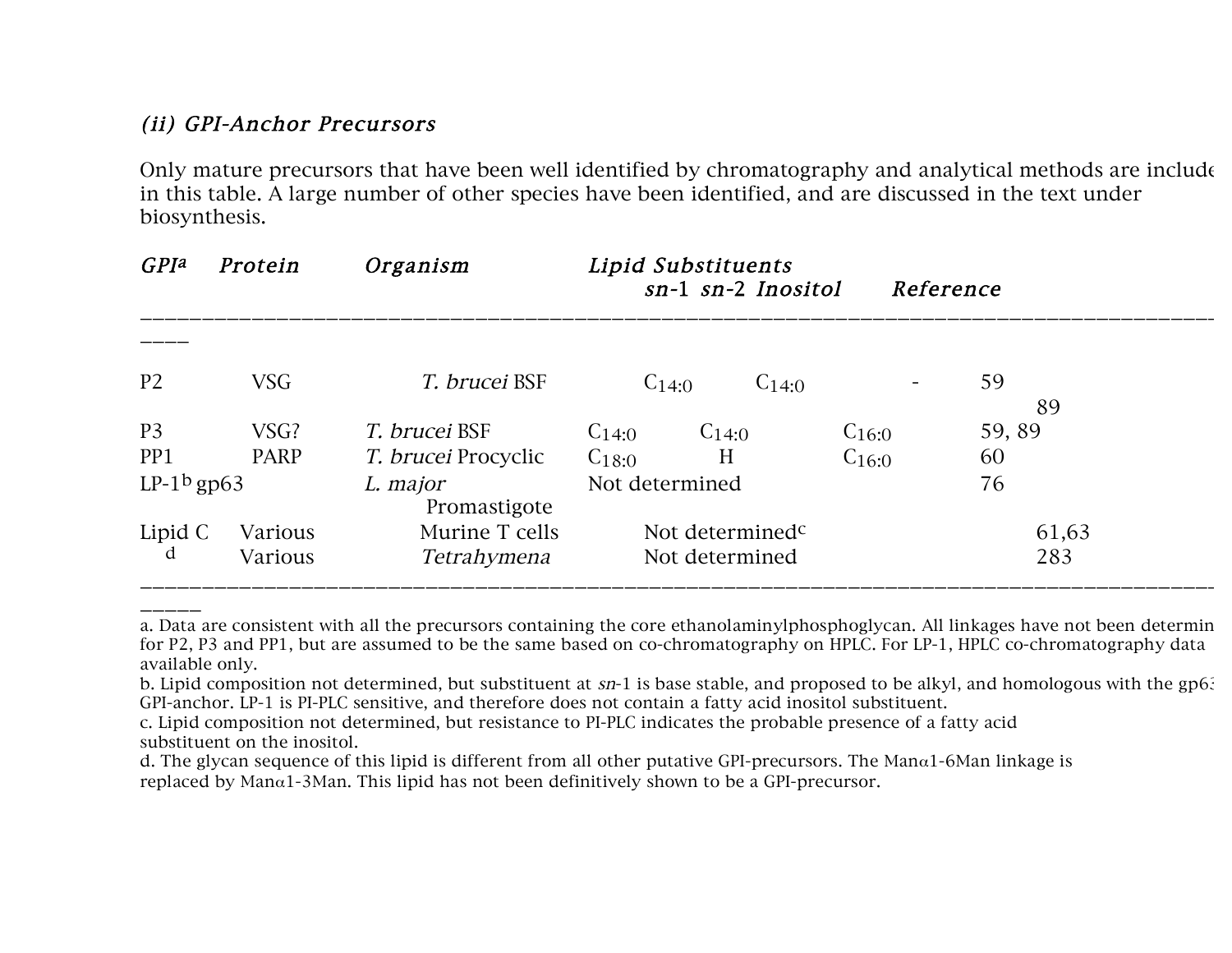#### Table 3; Structures of the Lipophosphoglycan and Glycosylinositolphospholipid Series GPI Molecules

The conserved core structure for the LPG/GIPL GPI series is shown in bold. Note that this sequence is also common to the protein GPI-anchor series.

### (i) Glycans

## (a) Lipophosphoglycan (LPG)

Structure;

 $M\alpha$ 1-2Mα1-[P-6Gβ1-4Mα1-]<sub>n</sub>P-6Gα1-6Gα1-3Gfβ1-3Mα1-3Mα1-4GlcNα1-6PI<sup>\*</sup> 4 3 6 ❘ ❘ ❘  $+/-G\beta1$  R  $+/-Glca1-P$  $Species$  R = Reference \_\_\_\_\_\_\_\_\_\_\_\_\_\_\_\_\_\_\_\_\_\_\_\_\_\_\_\_\_\_\_\_\_\_\_\_\_\_\_\_\_\_\_\_\_\_\_\_\_\_\_\_\_\_\_\_\_\_\_\_\_\_\_\_\_\_\_\_\_ L. donovani H 71 L. mexicana H or Glcβ1- 73 L. major H,  $[Gβ1-3]<sub>0-3</sub>Gβ1-,$ or Ara<sub>p</sub>1-2[Gβ1-3]<sub>0-2</sub>Gβ1- 73 \_\_\_\_\_\_\_\_\_\_\_\_\_\_\_\_\_\_\_\_\_\_\_\_\_\_\_\_\_\_\_\_\_\_\_\_\_\_\_\_\_\_\_\_\_\_\_\_\_\_\_\_\_\_\_\_\_\_\_\_\_\_\_\_\_\_\_\_\_\_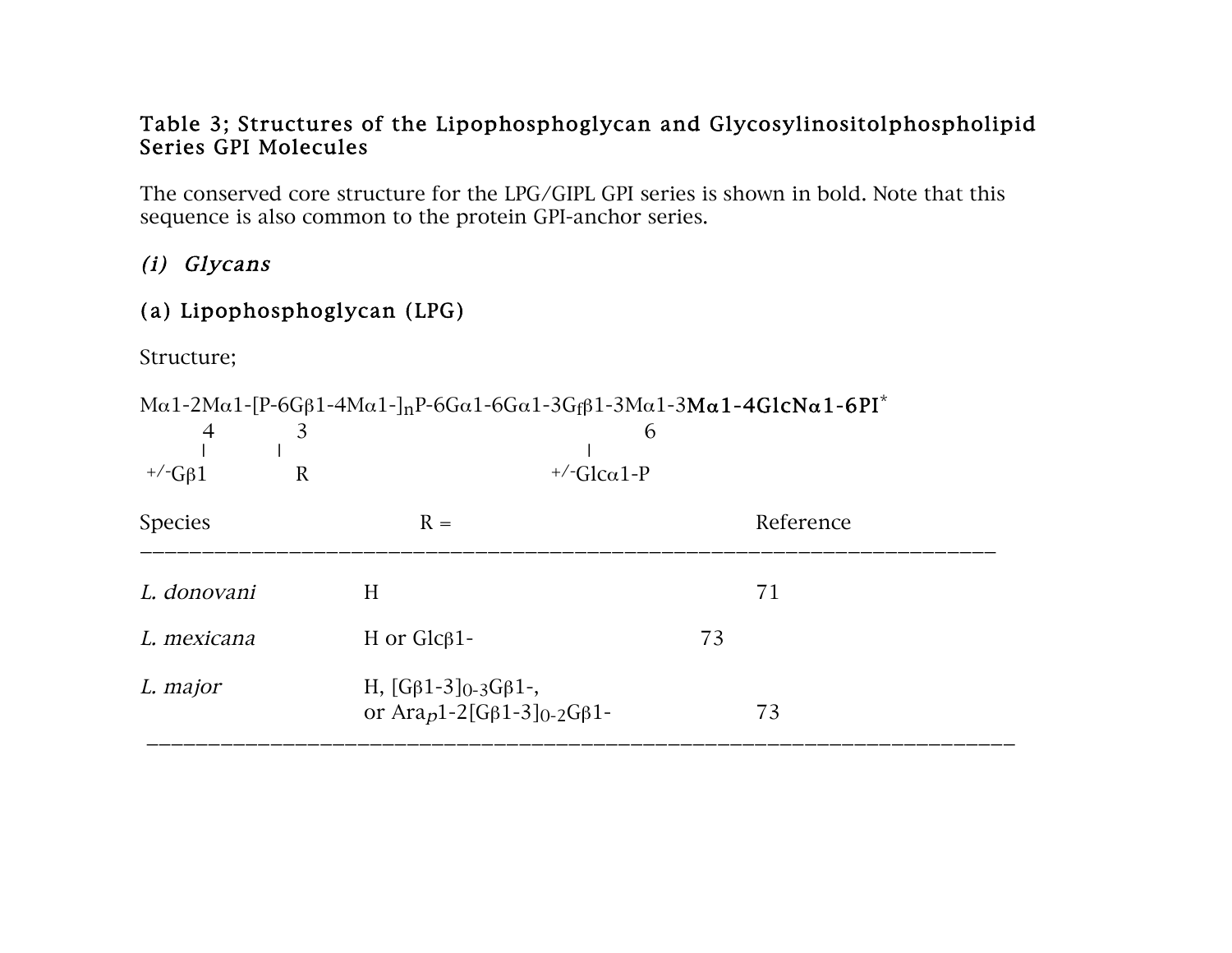### Lipopetidophosphoglycan (LPPG)

AEP

6 Structure;  $G_f\beta 1-3M\alpha 1-2M\alpha 1-2M\alpha 1-6M\alpha 1-4GlcN-Inositol-PO<sub>4</sub>-Ceramide$ 3  $G_f1$ 

Major surface glycoconjugate from epimastigotes of Trypanosoma cruzi Data from 77,78. Note that for this molecule, homology to the protein-anchor series is more extensive and includes the first three mannose residues attached to the GlcN.

n (average number of repeats) =  $10-30$ . \* PI in all cases is a lyso-alkylPI AEP = 2-aminoethylphosphonate.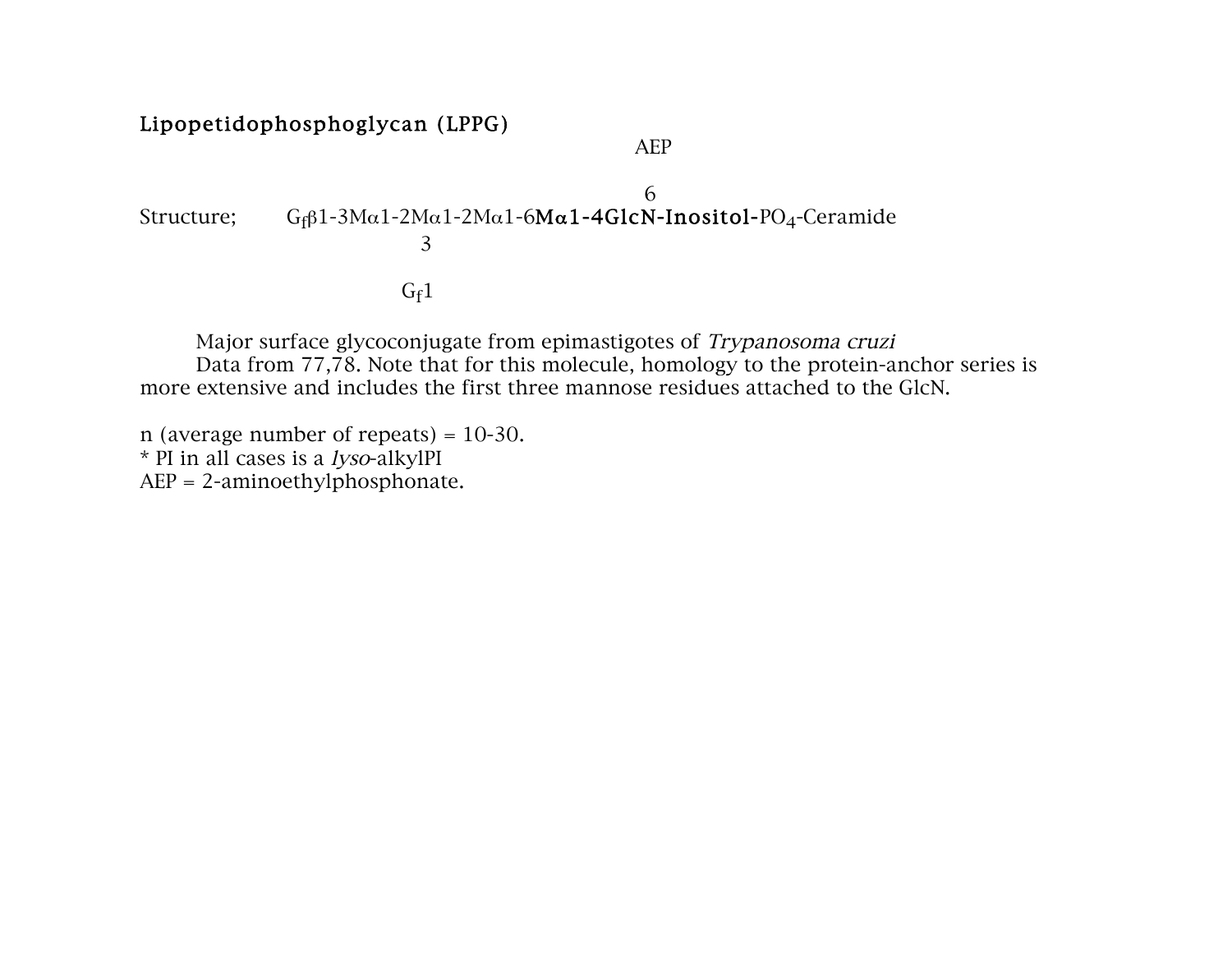## (b) Glycoinositolphospholipids (GIPLs)

| Lipid Species                                                  | $R =$                                                                 | Abundance (Strain)/Mol%<br>V121 L119 |                         |  |  |
|----------------------------------------------------------------|-----------------------------------------------------------------------|--------------------------------------|-------------------------|--|--|
| $GIPL-1$<br>$GIPL-2^a$<br>$GIPL-3$<br>GIPL-A<br>GIPL-4, $5, 6$ | H<br>$G\alpha$ 1-3<br>$Ga1-6Ga1-3$<br>$Ga1-3Ga1-3$<br>ND <sub>b</sub> | 33<br>26<br>4<br>ND                  | 26<br>8<br>ND<br>$^{+}$ |  |  |

### L. major promastigote. Core structure;  $R-G_f\alpha 1-3M\alpha 1-3M\alpha 1-4GlcNa1-6PI$

### L. donovani. Core structure;  $R'-6[R''-3]Ma1-4G1cNa1-6PI$

| Lipid Species                           | R'           | R''          |
|-----------------------------------------|--------------|--------------|
|                                         |              |              |
| Promastigote stage<br>IsoM <sub>2</sub> | H            | $M\alpha$ 1- |
| IsoM <sub>3</sub>                       | $M\alpha$ 1- | $M\alpha$ 1- |
|                                         |              |              |
| IsoM4                                   | $Ma1-2Ma1-$  | $M\alpha$ 1- |
| Amastigote stage                        |              |              |
| M <sub>2</sub>                          | $M\alpha$ 1- | H            |
| M <sub>3</sub>                          | $Ma1-2Ma1-$  | H            |
|                                         |              |              |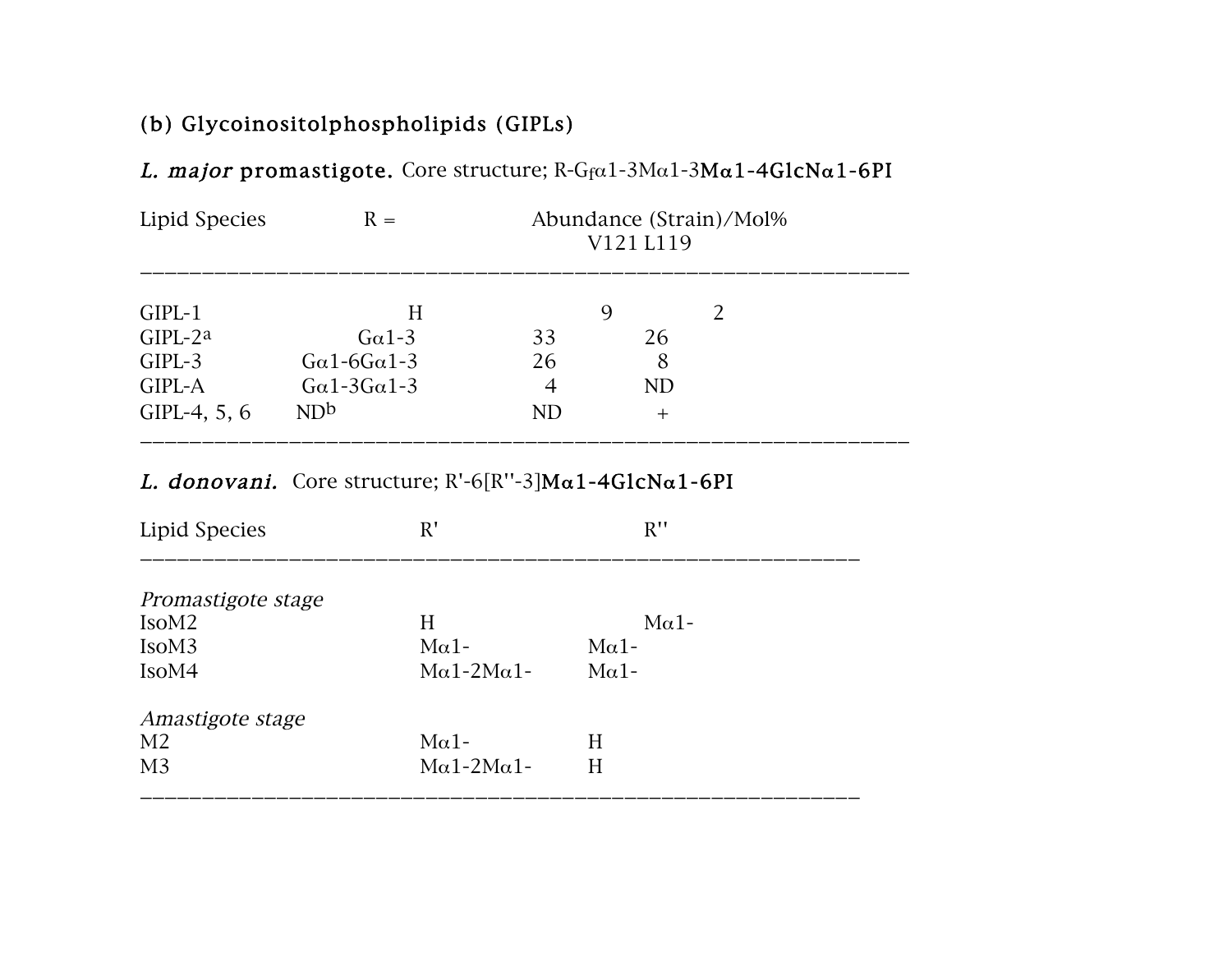a Lyso forms of GIPLs 2 and 3 also present. b GIPLs 4-6 detected in the L119 strain, and possibly LPG precursors. ND Not determined. Data from 67, 68, 69, 73.